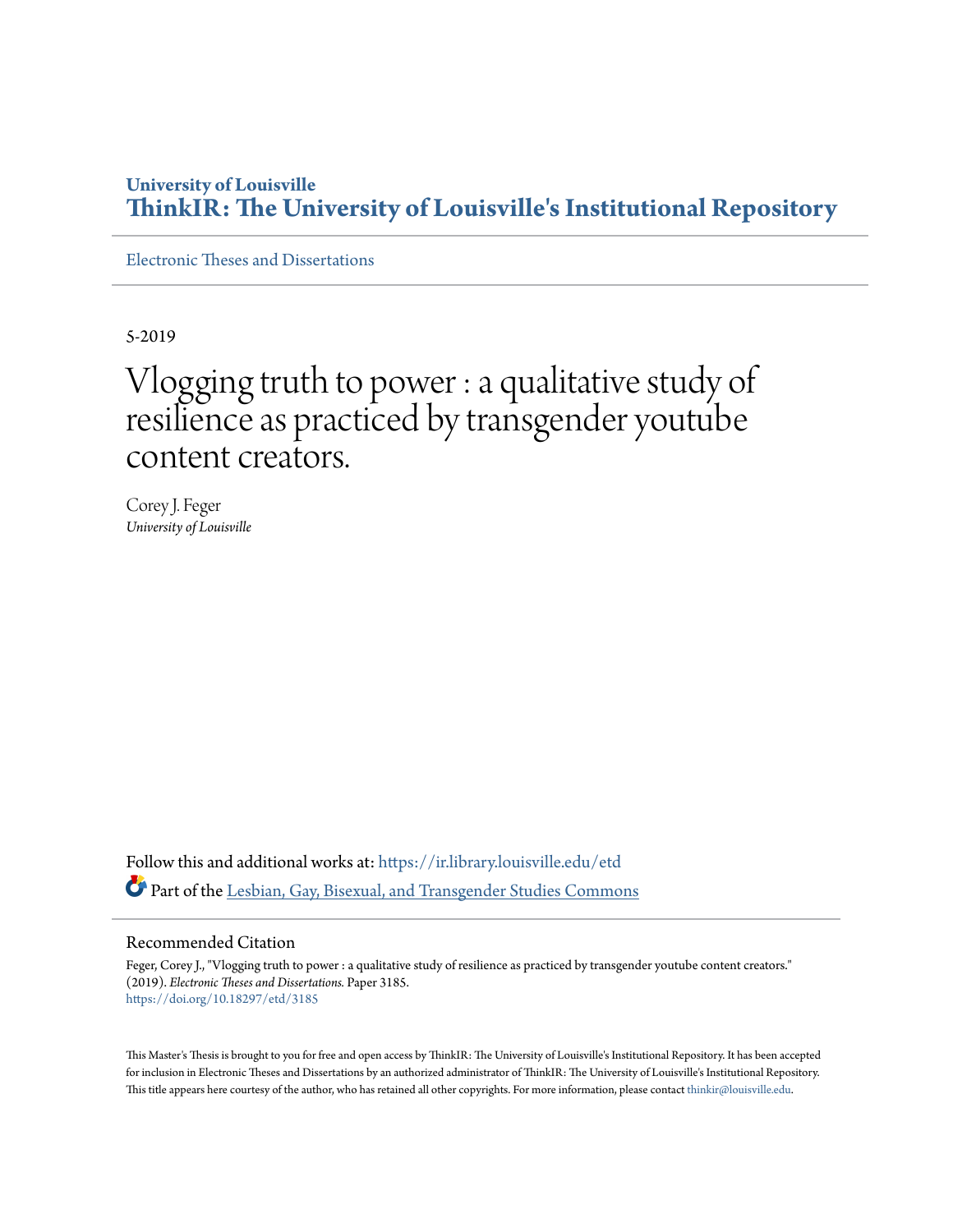# VLOGGING TRUTH TO POWER: A QUALITATIVE STUDY OF RESILIENCE AS PRACTICED BY TRANSGENDER YOUTUBE CONTENT CREATORS

By

Corey J Feger B.S., University of Louisville, 2016.

A Thesis Submitted to the Faculty of the College of Arts and Sciences of the University of Louisville in Partial Fulfillment of the Requirements For the Degree of

> Master of Arts in Women's and Gender Studies

Department of Women's and Gender Studies University of Louisville Louisville, Kentucky

May 2019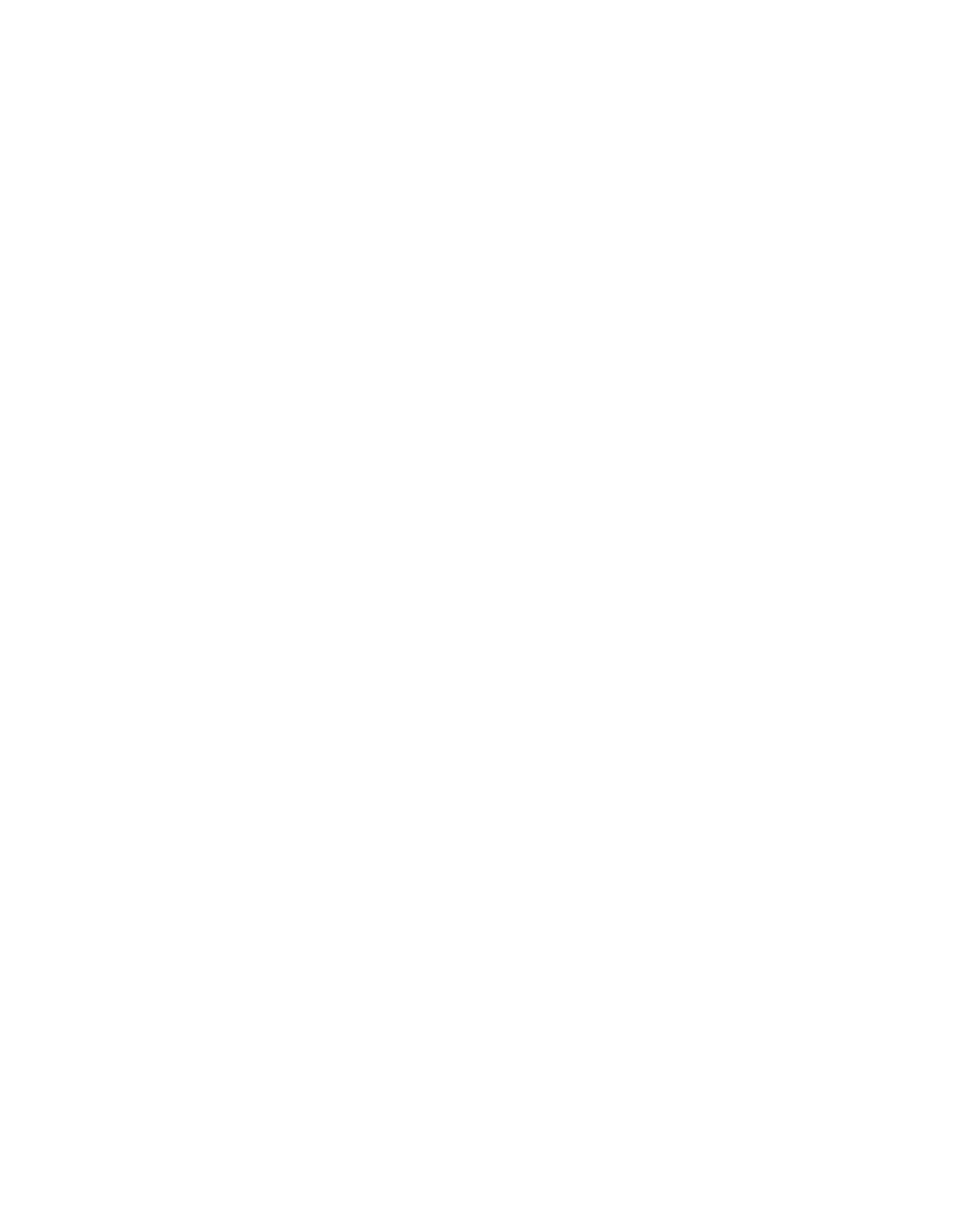# VLOGGING TRUTH TO POWER: A QUALITATIVE STUDY OF RESILIENCE AS PRACTICED BY TRANSGENDER YOUTUBE CONTENT CREATORS

By

Corey J Feger B.S., University of Louisville, 2016

A Thesis Approved on

April 17, 2019

by the following Thesis Committee:

\_\_\_\_\_\_\_\_\_\_\_\_\_\_\_\_\_\_\_\_\_\_\_\_\_\_\_\_\_\_\_ Dr. Kaila Adia Story

\_\_\_\_\_\_\_\_\_\_\_\_\_\_\_\_\_\_\_\_\_\_\_\_\_\_\_\_\_\_\_ Dr. Anne Caldwell

\_\_\_\_\_\_\_\_\_\_\_\_\_\_\_\_\_\_\_\_\_\_\_\_\_\_\_\_\_\_\_ Dr. Patricia Gagné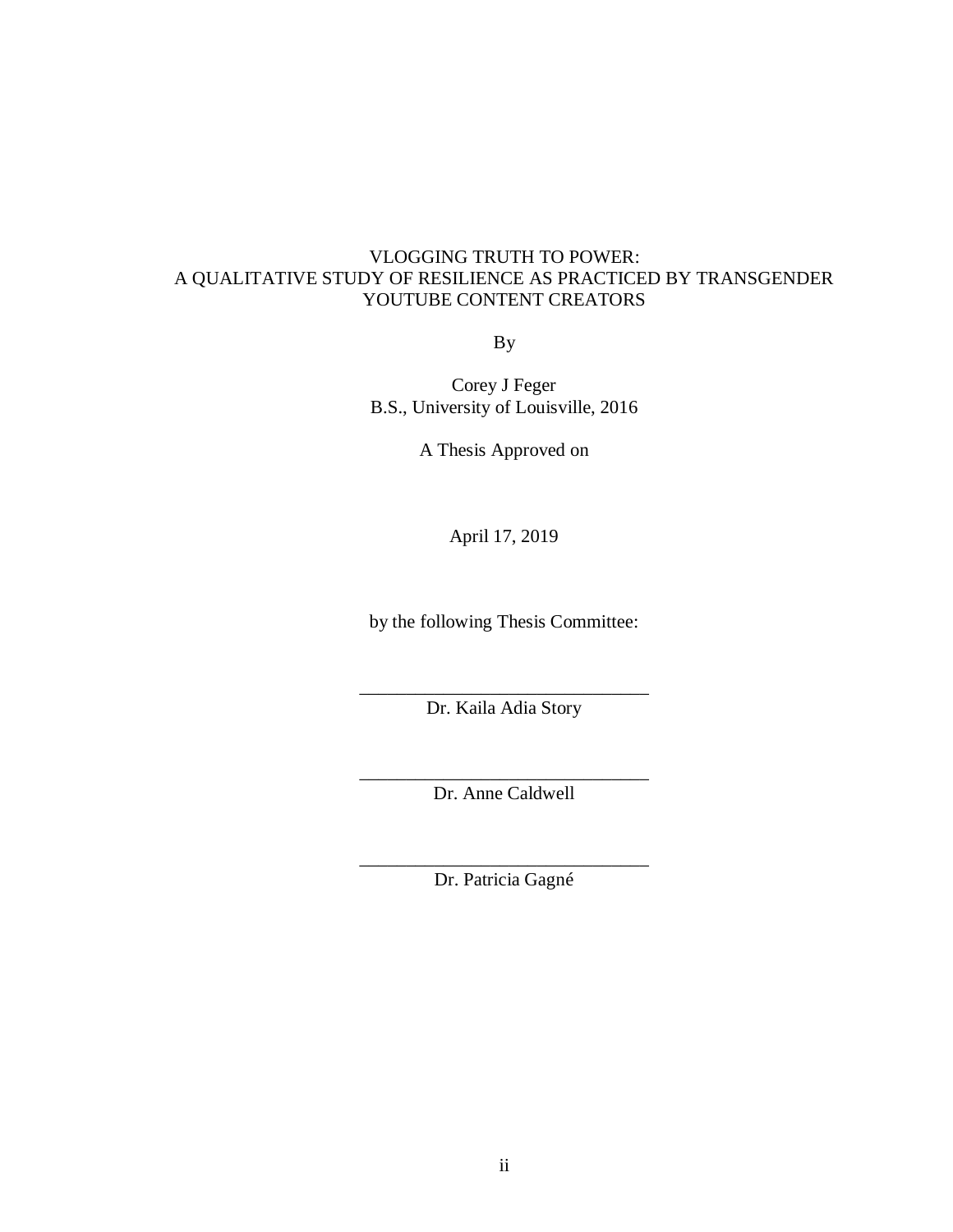## DEDICATION

This thesis is dedicated to those of us who are too rich, too expansive for the gender binary to contain.

To Drs. Anne Caldwell and Kaila Story: Without your guidance as mentors and friends, none of this would be a reality.

To my loving parents, Jim and Elisha: For showing me unconditional love and support.

To my best friend, M.C. Lampe, their partner S.N. Parks: For continually inspiring me to better myself.

To Viola, Sebastian, and Eloise:

For your warmth, affection, and for providing continual amusement, you are three of the most perfect cats in the world.

And finally, I am eternally grateful to all the friends and loved ones who encouraged me to persist when all seemed lost.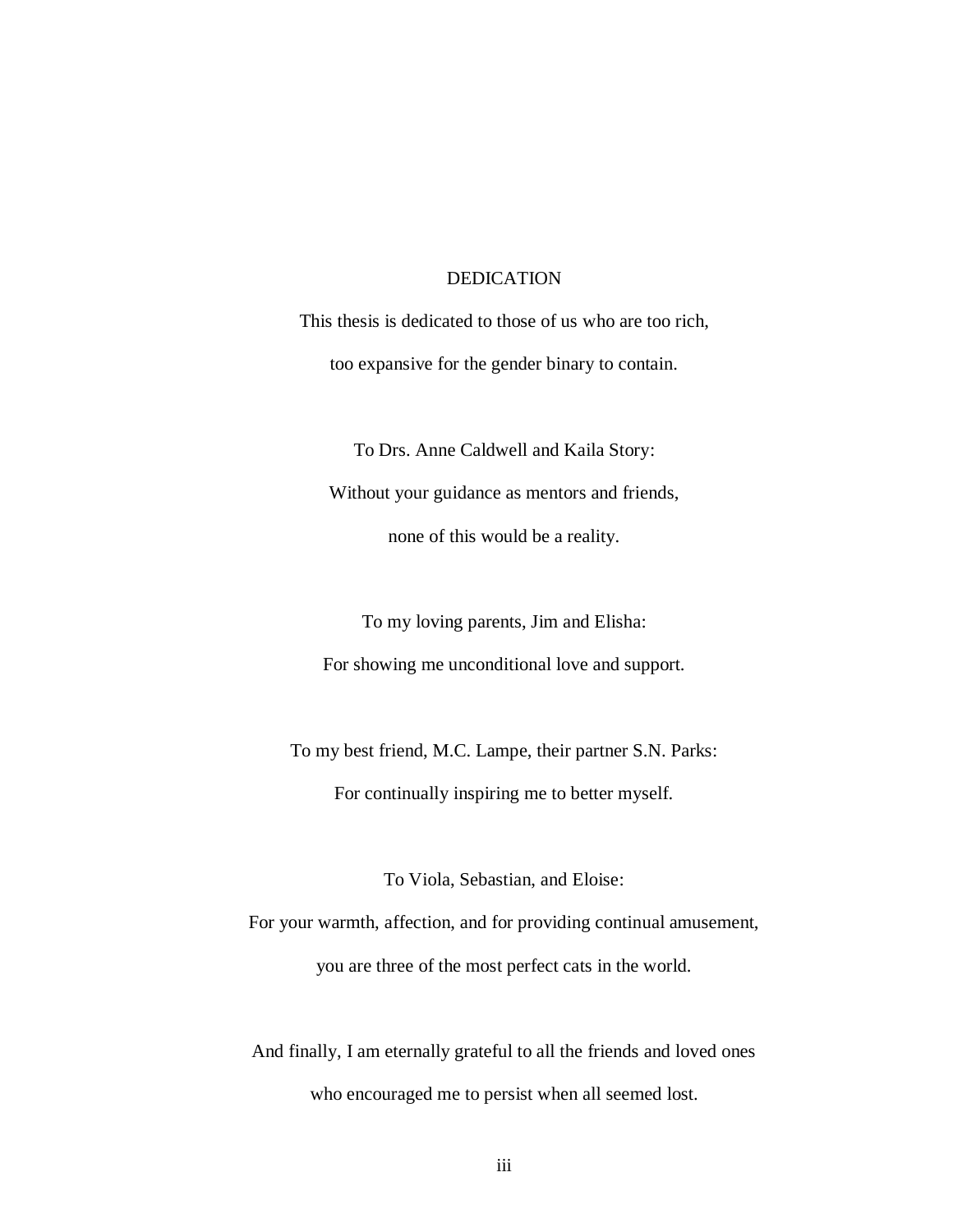## ABSTRACT

# VLOGGING TRUTH TO POWER: A QUALITATIVE STUDY OF RESILIENCE AS PRACTICED BY TRANSGENDER YOUTUBE CONTENT CREATORS

Corey J. Feger

## April 17, 2019

This thesis presents an exploratory account of ways that transgender people's personal YouTube channels, or "vlogs," provide new avenues to cultivate resilience as a collective. To make sense of this unstable, contested model of identity and community, I apply a three-part model of "social resilience," a theory of resilience that transcends the individual and welcomes incoherency, contradiction, and "messiness" into its analysis. In Chapter One, I provide a snapshot of transgender history and present my research objective and justification. Chapter Two consists of a literature review and argues in favor of a hybrid theory of intersectionality and assemblage. Chapter Three outlines my epistemological frameworks and methods, and the limitations of qualitative social media research. In Chapter Four, I present my findings, and in Chapter Five I evaluate the potential for cultivating three dimensions of resilience through YouTube before offering suggestions for future research.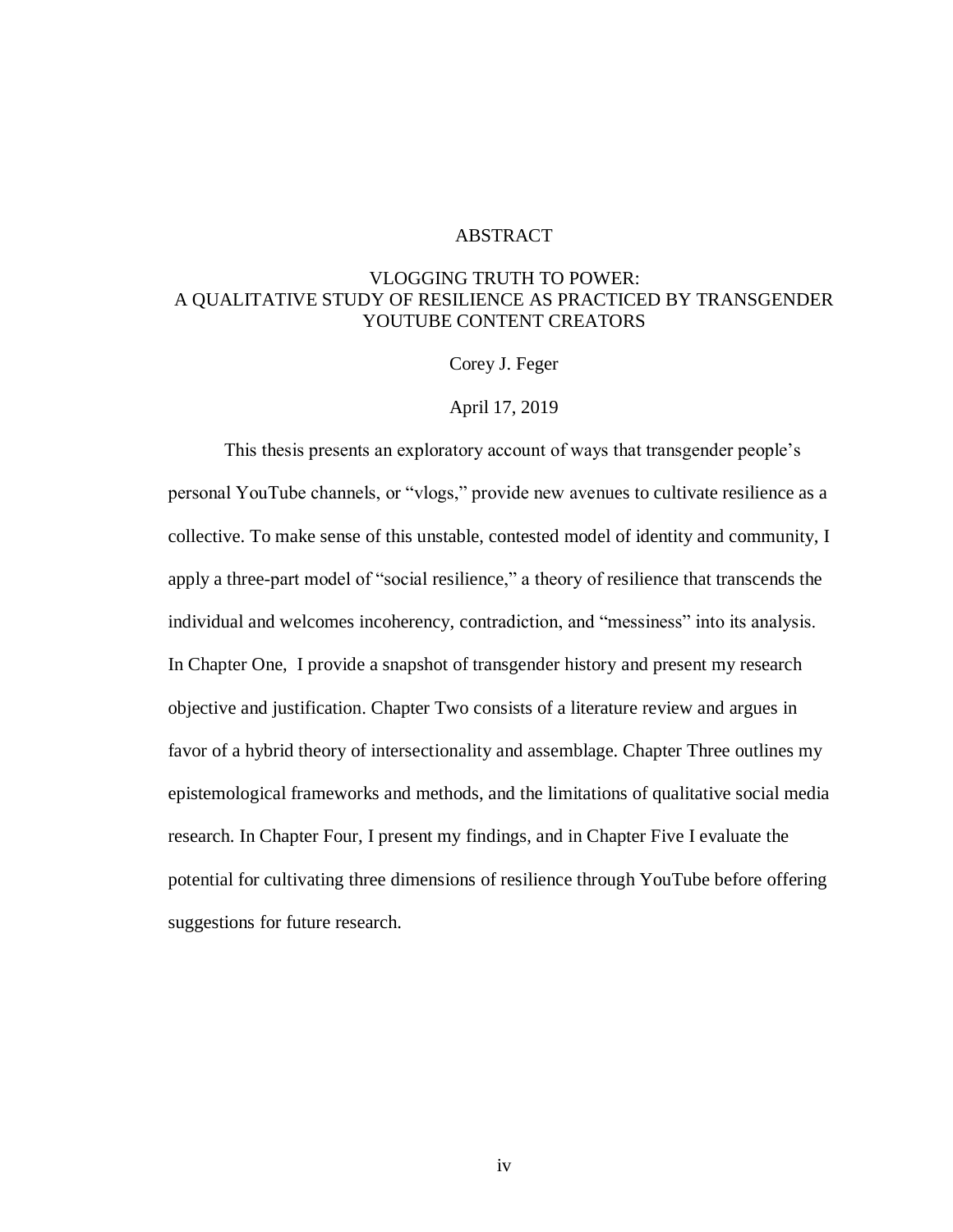# TABLE OF CONTENTS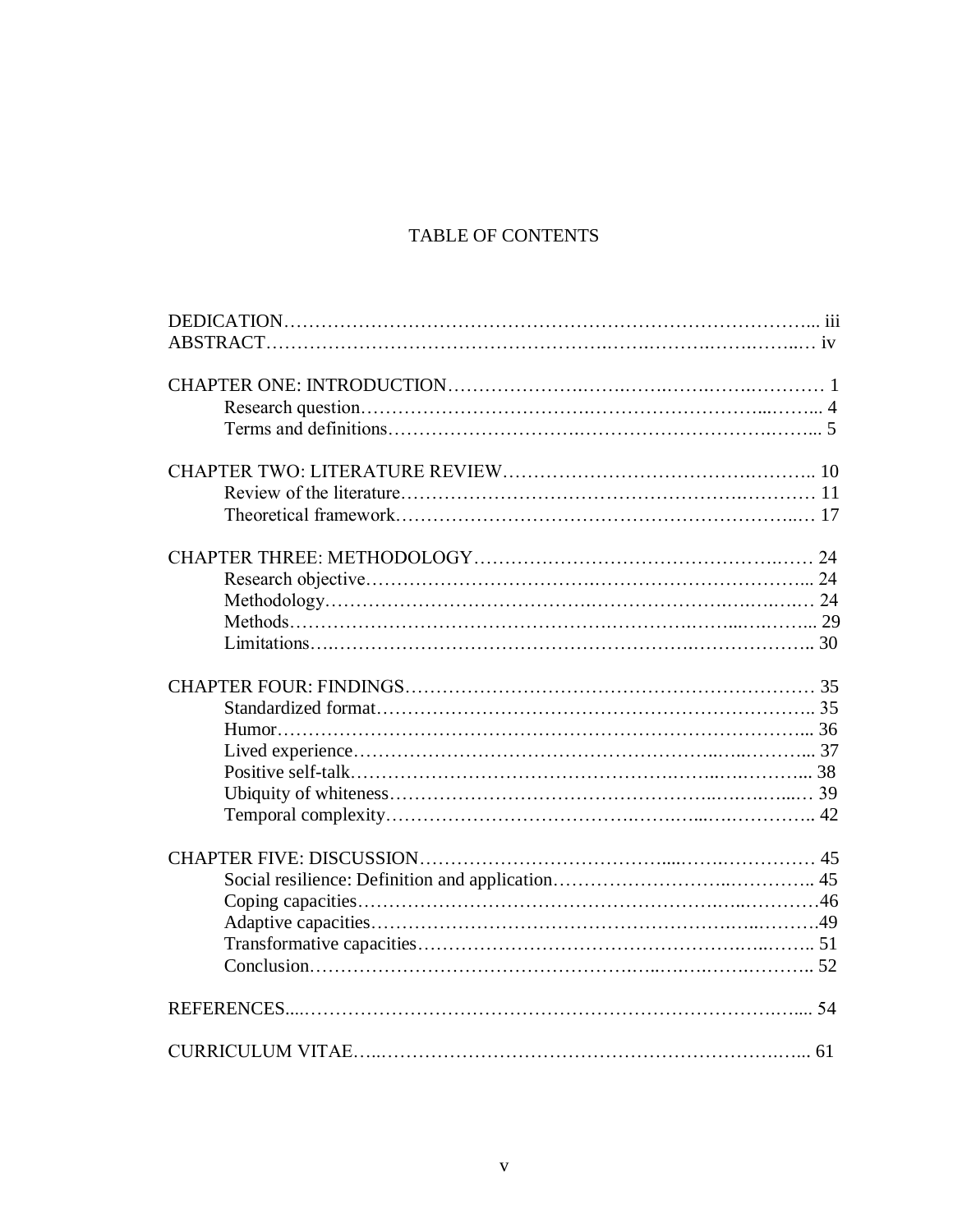## CHAPTER ONE: INTRODUCTION

## **Introduction**

In 1952, Christine Jorgensen became the first U.S. citizen to publicly announce her successful sex reassignment surgery to the general public. Jorgensen's story spread like wildfire at a time when valorization of the nuclear family in public discourse reached a fever pitch, and stakes between feuding global superpowers, the U.S.A. and the Soviet Bloc, were rising steadily.<sup>1</sup> Though remarkably transgressive in the sense that she questioned the fixity of gender to sex assigned at birth, Jorgensen's tour through the limelight also reinforced problematic ideals of white feminine domesticity. In fact, it was by centering her whiteness and conformity to feminine ideals that she was able to leverage relative public acceptance. 2 Jorgensen was able to fashion herself as a symbol of transformation, hinting at a future full of radical possibilities, made possible thanks to the triumph of medical science. It seemed at the time that modern medicine had achieved nothing short of a miracle: the complete metamorphosis from Adam to Eve. Compared to transgender women of color who were profiled around the same time, commentators paid significantly more mind to Jorgensen's femininity. Jorgensen had become a "beauty," "very blonde and chic," according to the San Francisco Examiner.<sup>3</sup>

<sup>1.</sup> Emily Skidmore, "Constructing the 'Good Transsexual': Christine Jorgensen, Whiteness, and Heteronormativity in the Mid-Twentieth Century Press," *Feminist Studies* 37, no. 2 (2011): 273. 2. Skidmore, 275.

<sup>3.</sup> Ibid.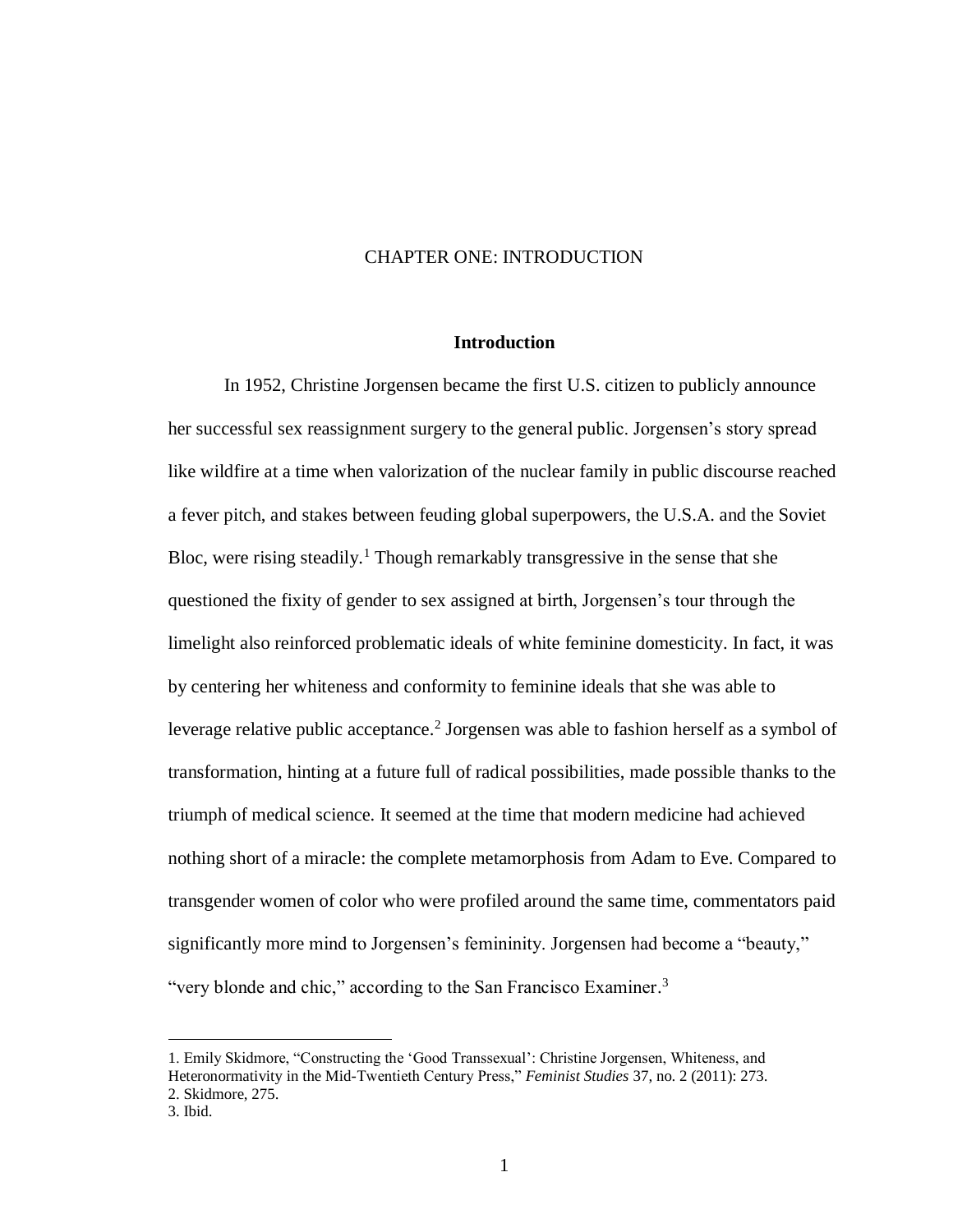In contrast, Tamara Adel Rees's profile in the New York Daily News introduced her by her former name (which I have redacted out of respect), and took care to mention her prior military service. Beneath a before-and-after photo published in 1954, text reads:

[...] Rees shown at left as a decorated paratrooper during World War II, is now Tamara Adel Rees after surgery and hormone treatments for change of sex in the Netherlands. The 30-year-old former husband and father of two children has returned to the U.S. to try to become an accepted member of the female world she has chosen.<sup>4</sup>

By framing Tamara's transition as first and foremost a manhood lost, and not a womanhood gained, pundits quite literally degendered Rees, despite referring to her with "she" pronouns. Laverne Peterson, another "Ex-GI" and a Native Hawaiian transsexual woman, was featured in Honolulu's Sunday Star-Bulletin in 1964, posing in a low-cut tank top, long hair draped over her shoulder, gently leaning against and embracing what appears to be the trunk of a palm tree. The way Laverne's photo was framed silently exotified her in ways only fully articulable when interpreted in light of a long history of colonization and inscription of sexual deviance upon the Black and Indigenous female body. 5

Like Christine Jorgensen, Laverne Peterson was afforded recognition as a woman because she was able to conform to a specific narrative of femininity. Unlike Jorgensen, that path was not afforded by adherence to the feminine ideal advanced by white supremacist ideology for generations. Instead, she is elevated as an *exotic* ideal, appealing to the voyeuristic fantasies of a colonizing state that had formally incorporated the Hawaiian nation into its empire only five years prior, after 60 years of occupation.

<sup>4.</sup> Digital Transgender Archive, "Dual Portrait of Tamara Rees (November 22, 1954)," n.d. <https://www.digitaltransgenderarchive.net/files/xk81jk62b>

<sup>5.</sup> Skidmore, "Constructing the Good Transsexual," 289-90.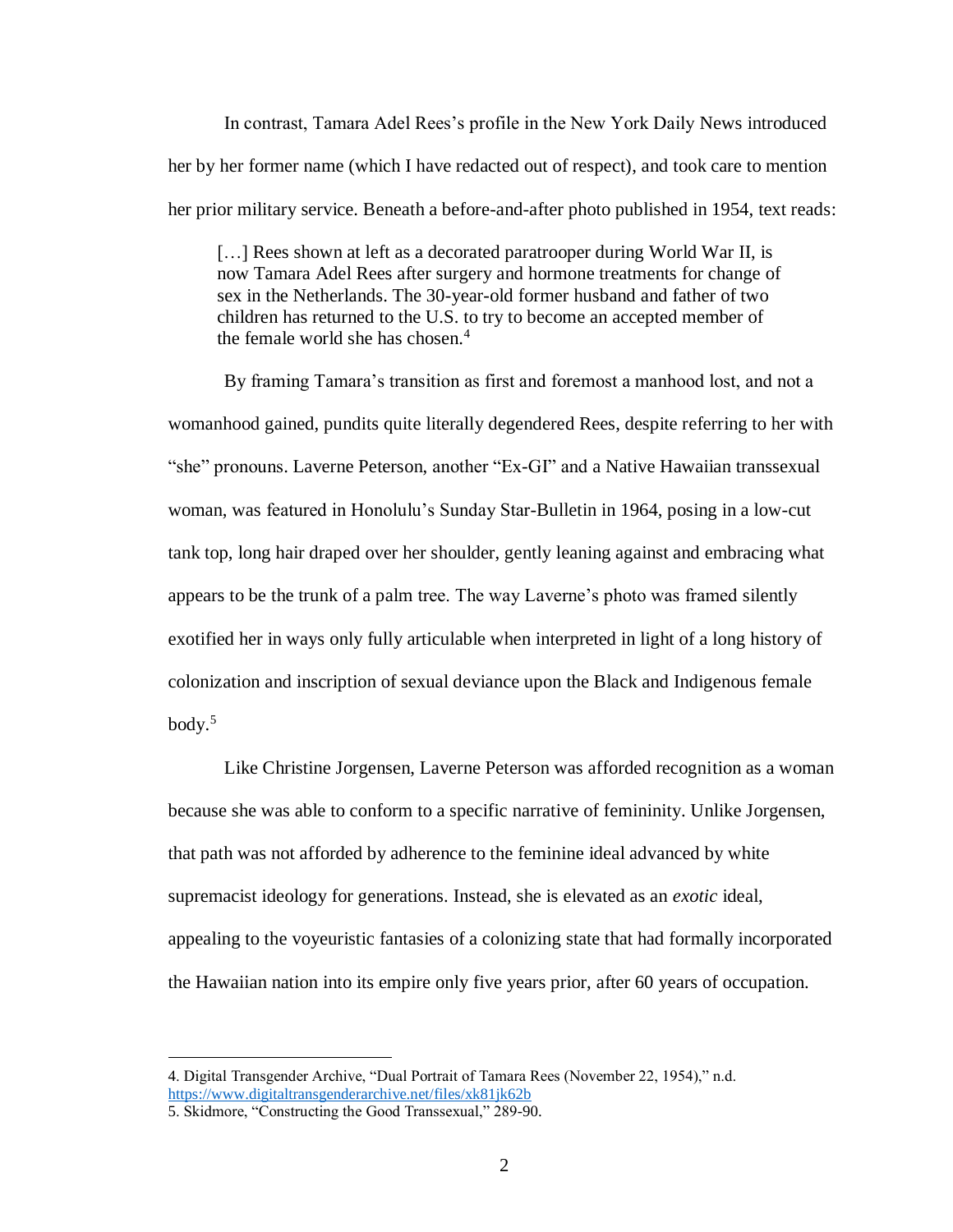I open with this history in order to foreground the fact that discussions about gender can never be value-neutral, and they are inseparable from the present, the past, and imagined futures. It was the daydreaming of the masses that made Jorgensen's image palatable, and those masses' imaginations were shaped by centuries of precedent establishing what modes of feminine embodiment are acceptable, which are unacceptable, and which are conditionally approved. In many ways Jorgensen and her peers hailed a future, close at hand, in which any person could defy the limitations imposed by flesh, with the aid of a qualified chemist, and a scalpel wielded by a surgeon's steady hand. Unfortunately, the nascent age of the million-dollar man never came to fruition, and interest in transsexuals, no longer novel, retreated to the world of daytime television, gossip rags, and psychiatric and medical case studies.

Over half a century later, we inhabit the age of the network. Information technology is now the keystone to global culture and commerce. Its reach is inescapable, and that fact is most readily evident in the ways that social media has integrated itself seamlessly into the day-to-day life of billions, scaling the pace and volume of information exchange up to a scale beyond comprehension. The types of language available to describe what it is to be human have proliferated accordingly, and with new language comes new horizons for self-understanding. For all of these reasons, it is critical that scholarship attends to the increasingly central roles that virtual communities play in the growth and development of transgender people, as well as others across the LGBTQ spectrum.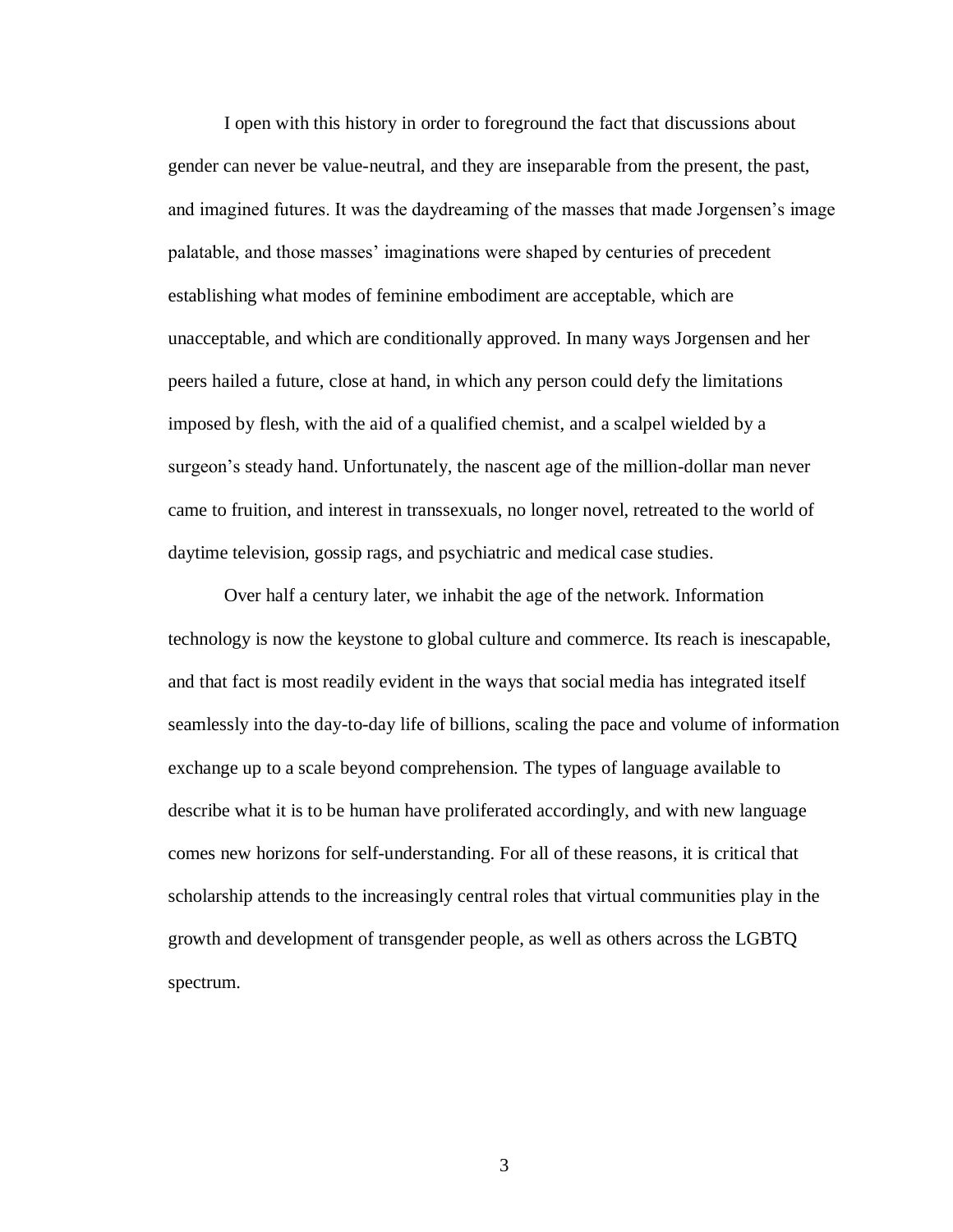#### **Research Question**

#### **Objective**

My research question is, how are transgender adults making use of social media to build community and foster resilience at the community level? And, secondly, what might "resilience" look like when one is speaking of a decentralized, virtual community? My interest is in YouTube because audiovisual media are uniquely suited to building cultures of transition and information exchange. Voices and bodies take center stage, capturing attention in ways that blocks of text cannot. Meanwhile, secretive algorithms track and record every user's habits and interests, quietly herding them into discrete groups—targets for the advertising that keeps the platform "free." Silently, automated protocols are cobbling together communities on users' behalf.

On YouTube, channel hosts can share regular updates pertaining to their lives or a chosen subject or theme, known as "vlogs," a portmanteau of "video blog." There are entire channels and networks dedicated to following a person or persons through gender transition, while others are hosted by users who come out and begin transition midcareer. "Career" should be interpreted loosely in this case, because those who choose to make creating YouTube content their full-time occupation frequently struggle to meet bills, and usually survive on a precarious revenue stream comprised of viewer donations, and, if their audience is large enough to warrant corporate interest, advertising revenue generated through endorsements. Capitulating to advertisers, however, is just as likely to mark a user a sell-out or a shill, disrupting the very element of community that draws users to a video blogging platform to begin with.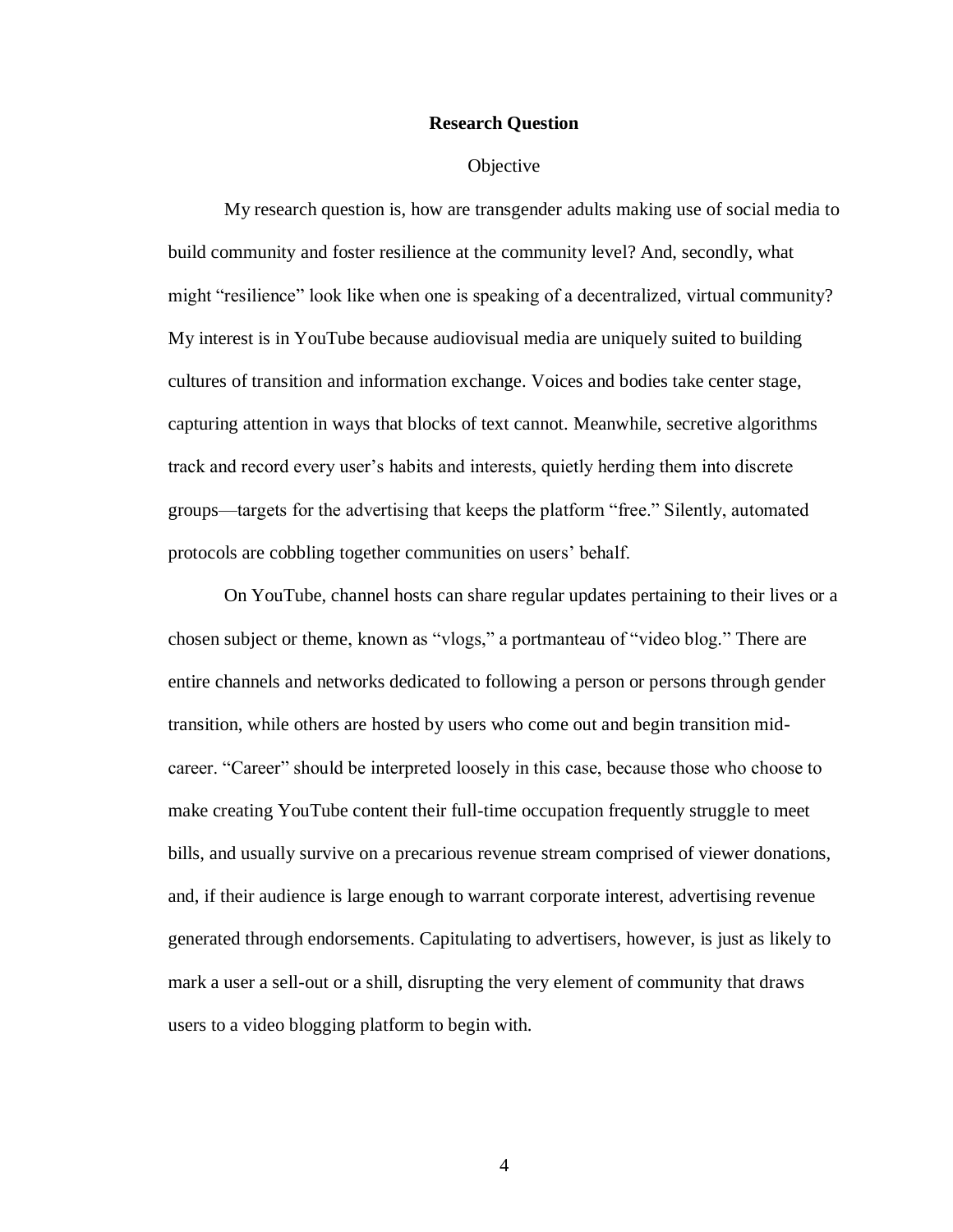The contradicting push-and-pull relationship between transgender YouTube users ("YouTubers"), their obligation to their personal wellbeing, their financial demands, and the hunger for community is in many ways emblematic of the shape that society has adopted in recent years. We have ample opportunities for anonymity, but hardly any privacy. The hyper-connectedness of social networks brings solidarity and support directly to the homes of people who would otherwise have remained isolated from those networks, yet the increasingly virtual nature of interactions seems to also make us lonelier. How are transgender YouTubers fostering community and resilience even in the face of so much contradiction?

#### Justification

As I discuss in my literature review, academic literature has barely scratched the surface of the roles that social media serves in transgender people's transition process, and how the experience of transition pursued in a hybrid virtual and physical world is distinct from previous generations' experience. Accounts of transgender people in academia have a problematic history of hyper-focusing on medical transition, damaged psyches, and social isolation as hallmarks of the prototypical transgender subject. Works pertaining to identity development are also a mainstay, but few concern themselves specifically with the integration of technology into transition, or with how and why digital communities arise and sustain themselves to begin with. The first cohorts of citizens worldwide are coming of age in an environment where technology is no longer a luxury—it is a necessity to be seen, recognized, and included. Considering how many works of scholarship devote themselves to the importance of politics of recognition and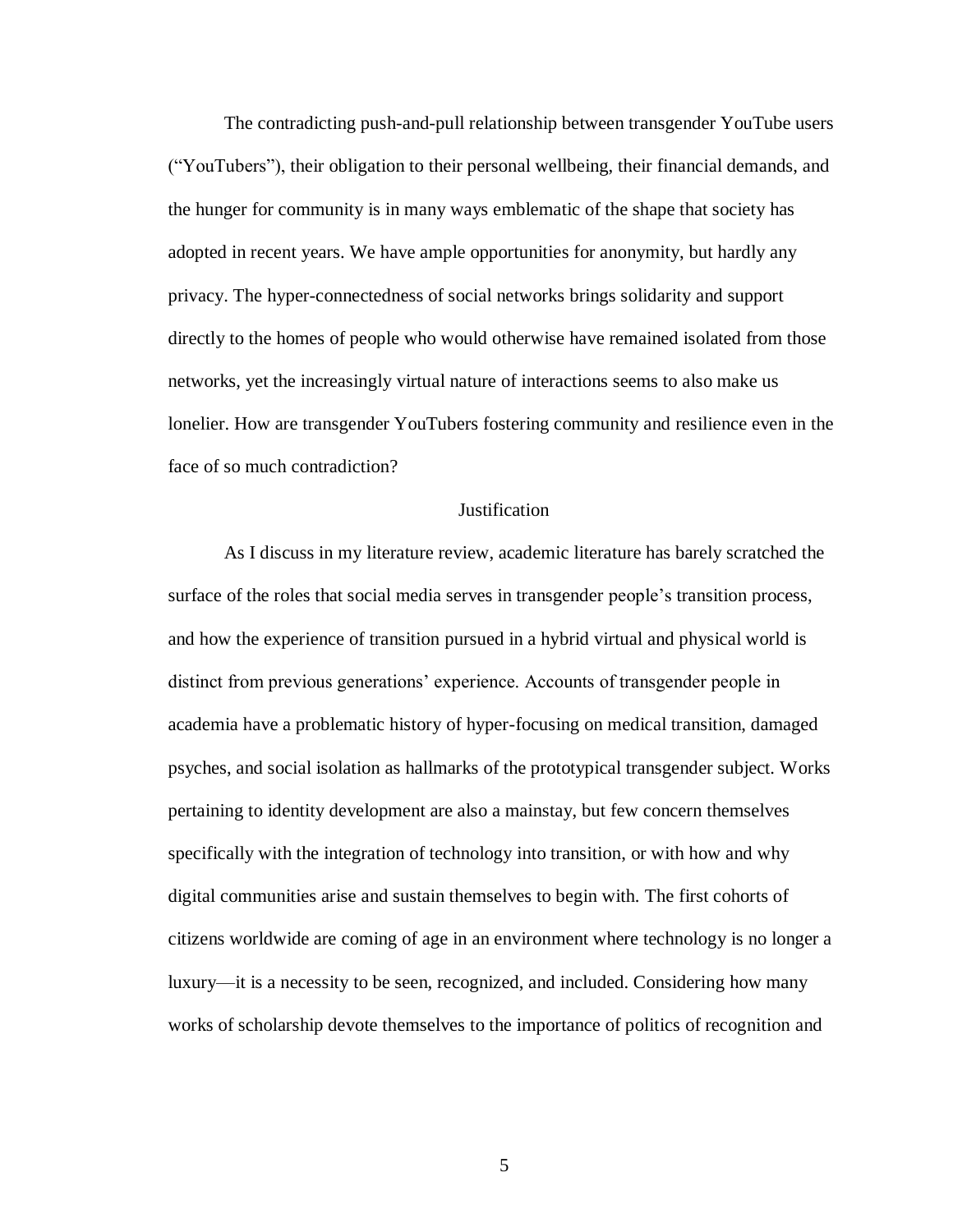inclusion, it follows that novel scholarship should concern itself with broadening the horizons of past works. This is the project that I have undertaken in my analysis.

#### **Terms and Definitions**

The number of relatively novel terms and concepts that have arisen from transgender studies makes a comprehensive list impractical. Here I will concern myself only with the terms that will be used throughout my writing. I ask that readers engage with these words and concepts as tools employed for the sake of communication and critique. Definitions below are informed by the work of Susan Stryker, a prominent scholar of transgender studies<sup>6</sup> and founder and editor of *Transgender Studies Quarterly* since its 2014 debut. She is widely regarded as an authoritative source, and credited with being among the first scholars to integrate transgender studies as a distinct field.

#### Key Concepts

*Gender*: Throughout this work, I use "gender" to refer to the emergent phenomenon that arises from the interaction of biology and culture in the broadest sense. Stryker emphasizes in particular that notions of gender are heavily contingent on their location in time and place<sup>7</sup>, and are subject to change over time. Gender is contradictory; it is a kind of self-expression, but its full realization is ultimately dependent on outside recognition. It is an internal sense of self, and a tool for categorization and meaningmaking in conversation with others. I do not distinguish between "gender" as an institution, and "gender identity," due to the latter's undertone of concession, as though we may grant an unconventional "gender identity," so long as gender itself remains uncontested.

<sup>6.</sup> Susan Stryker, *Transgender History* (Berkeley: Seal Press, 2008).

<sup>7.</sup> Stryker, *Transgender History,* 11.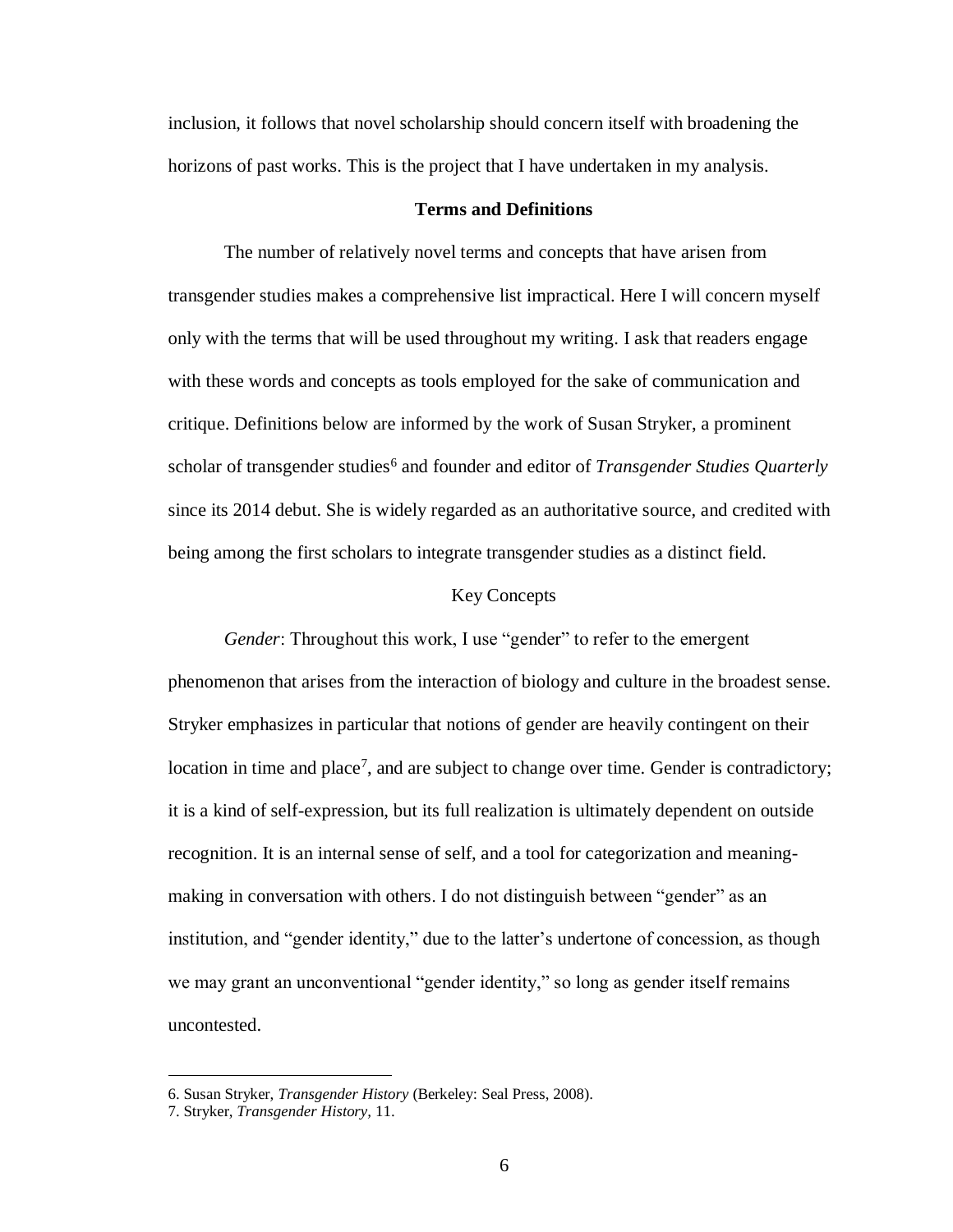*Transgender*: Stryker<sup>8</sup> defines transgender as a term used to refer to "*the movement across a socially imposed* [gendered] *boundary away from an unchosen starting place*," (emphasis original). In other words, a transgender person is a person who actively rejects the gender assigned to them at birth as accurate or sufficient to describe themselves; by this definition, the presence of a "destination" gender is less salient than a transgender person's initial urge to disaffiliate from their initial gender assignment, which many trans people feel were issued to them without their input or consent.

*Transsexual*: GLAAD defines transsexual as "an older term that originated in the medical and psychological communities," typically applied to those "who have permanently changed – or seek to change – their bodies through medical interventions."<sup>9</sup> Transsexuality has, in recent years, waned somewhat in its popularity as the presence or absence of medical transition (especially hormones and surgical body modifications) has lost salience in evaluating the legitimacy of a trans person's gender. It remains in use, however, and will be included at times in discussion and evaluation of data collected.

*Trans*<sup>10</sup>: In its abbreviated form, I use "trans" as an abbreviated catch-all for all of those who engage in the social transition that Stryker describes. This usage is intentionally loose, but for my purposes specifically excludes cisgender people who are comfortable with their birth assignment, but choose to express it differently by some means. I employ it as a descriptive shorthand where issues concern all who would describe themselves as trans, transgender, and/or transsexual.

<sup>8.</sup> Stryker, *Transgender History,* 1.

<sup>9.</sup> GLAAD Media Reference Guide, "Glossary of Terms – Transgender," n.d. <https://www.glaad.org/reference/transgender>

<sup>10.</sup> Some authors employ "Trans\*" with an asterisk.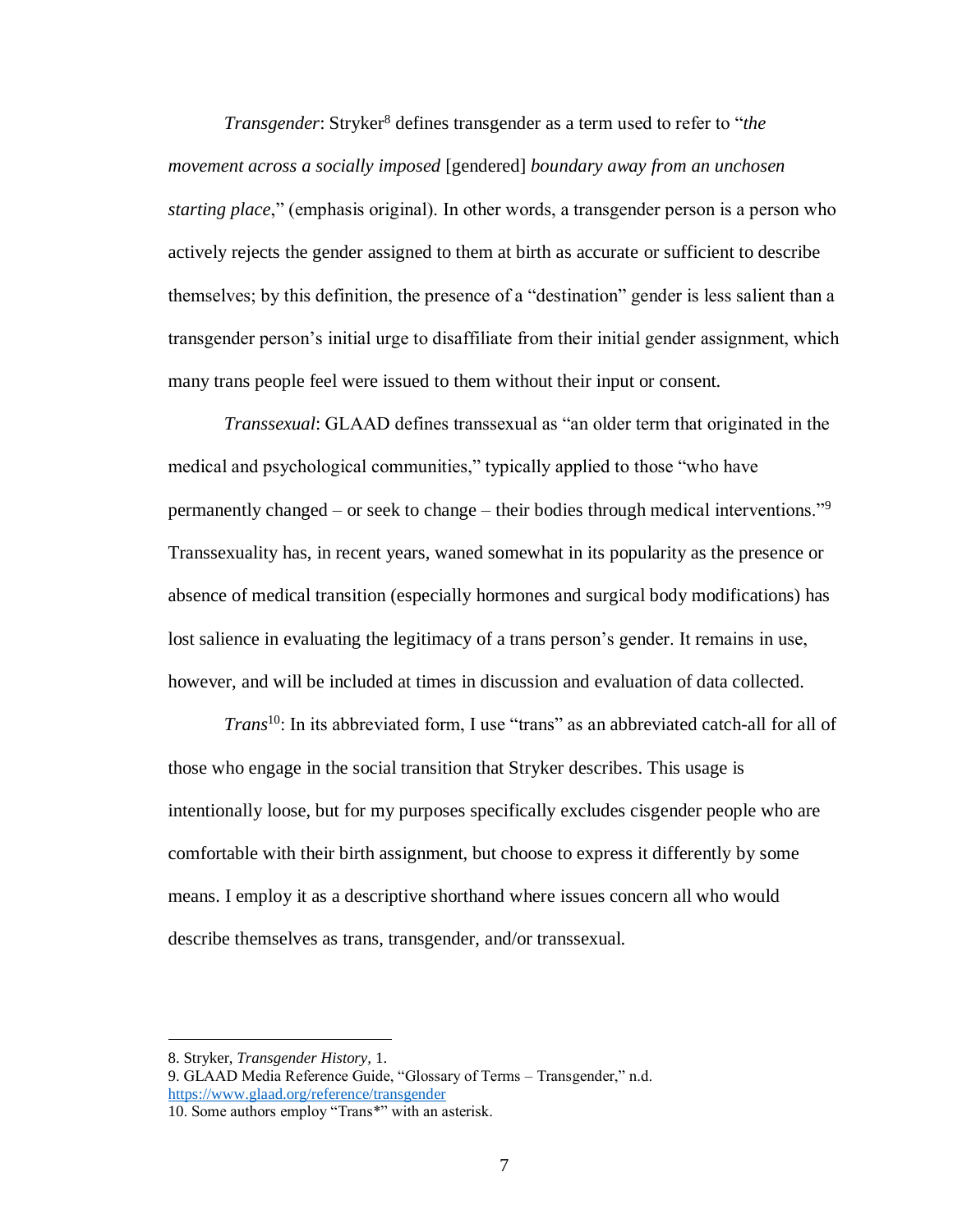*Cisgender*: A term for people who do not engage in trans-categorical "movement" described by Stryker, but instead continue to understand and describe themselves as the gender assigned to them at birth. It is important to note that even among cisgender people, the extent to which a person identifies with their birth assignment varies widely, as do their preferred means of expressing it.

*Gender nonconforming*: defined by GLAAD<sup>11</sup> as "a term used to describe people whose gender expression is different from conventional expectations of masculinity and femininity." As gendered expectations vary by time and culture, what exactly constitutes "nonconforming" behavior varies. Gender nonconforming individuals may or may not also consider themselves trans, e.g. butch transgender women, or fem transgender men, and may or may not consider "gender nonconforming" an identity in its own right. Gender nonconformity should not, however, be conflated with transgender identity.

*Sex:* Refers to one's configuration of biological markers, particularly genitalia and/or sex chromosomes, as well as secondary characteristics associated with those arrangements. Humans are for the most part a sexually dimorphic species, but morphologies that differ from the commonly accepted set of "male" and "female" traits are relatively common. These morphological variants are referred to collectively as *intersex*.

*Intersex:* A term commonly adopted as an identity by people whose bodies differ from a binary conception of sex. Although medical authorities formally adopted the term "Disorders of Sex Development" (DSD) in 2006, a 2017 survey<sup>12</sup> completed by 202

<sup>11.</sup> *GLAAD Media Reference Guide*

<sup>12.</sup> Emilie K. Johnson et. al., "Attitudes towards 'disorders of sex development' nomenclature among affected individuals," *Journal of Pediatric Urology* 13, no. 6 (2017).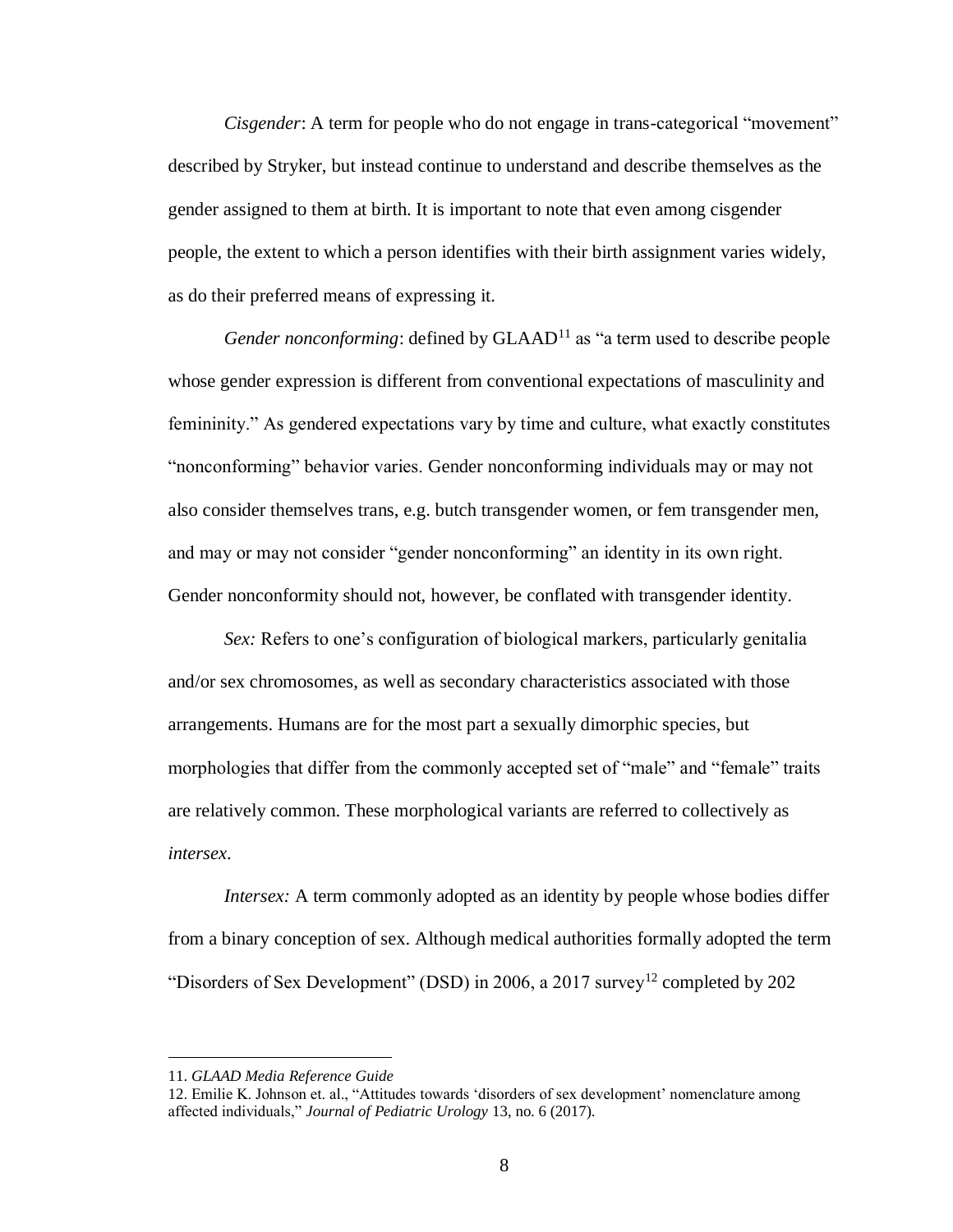members of a support group for intersex individuals, including intersex members age 15 and up and caregivers of any age, found that 69% of respondents had experienced a negative emotional experience resulting from medical practitioners' use of "disorder," while 45% reported such experiences "sometimes," "frequently," or "always." For this reason, I am choosing to employ "intersex" and forego terminology that suggests that morphological variation is inherently pathological.

This is not an exhaustive list by any means, but should help frame conversation moving forward and ensure my intended arguments are clear and specific. Incidental references to other lesser-known identities or relatively novel concepts in transgender studies throughout the following chapters will be defined in a footnote. I now turn my attention to a review of the literature.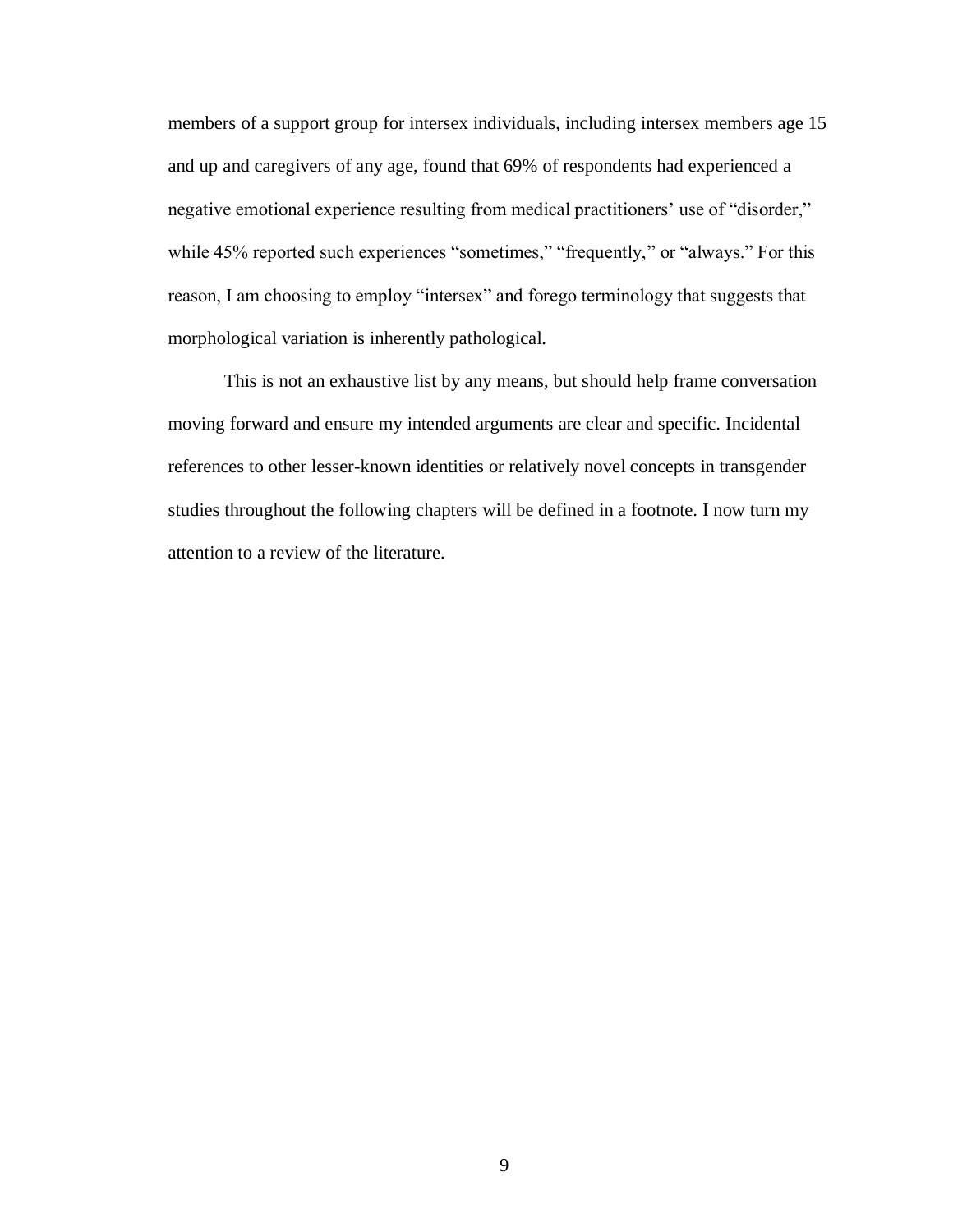#### CHAPTER TWO: LITERATURE REVIEW

#### **Introduction**

In the preceding chapter, I offered a brief account of two pivotal moments in transgender history: the emergence of the transsexual into the public eye, and, half a century later, the social media boom. The following literature review does not follow such a chronological arrangement, but is organized according to topic, decreasing in breadth. Overall, literature concerning transgender people is pan-disciplinary, but heavily concentrated in counseling, social work, and medicine, and research conducted within the social sciences tended to be designed with their potential application to these fields in mind. There is, however, emerging scholarship that is directly interrogating the interrelationship between transgender communities and social media, including YouTube specifically. What data is available is drawn from comparatively small sample sizes, and conclusions (including my own, in Chapter 5) are more aptly characterized as observations, or proposals for further investigation. The field is new, it data are fresh, and its methods and ethics are continually under revision.

Because interest in understanding gender nonconformity spans many disciplines, it would be impractical to attempt to capture the totality of all academic works concerning trans people.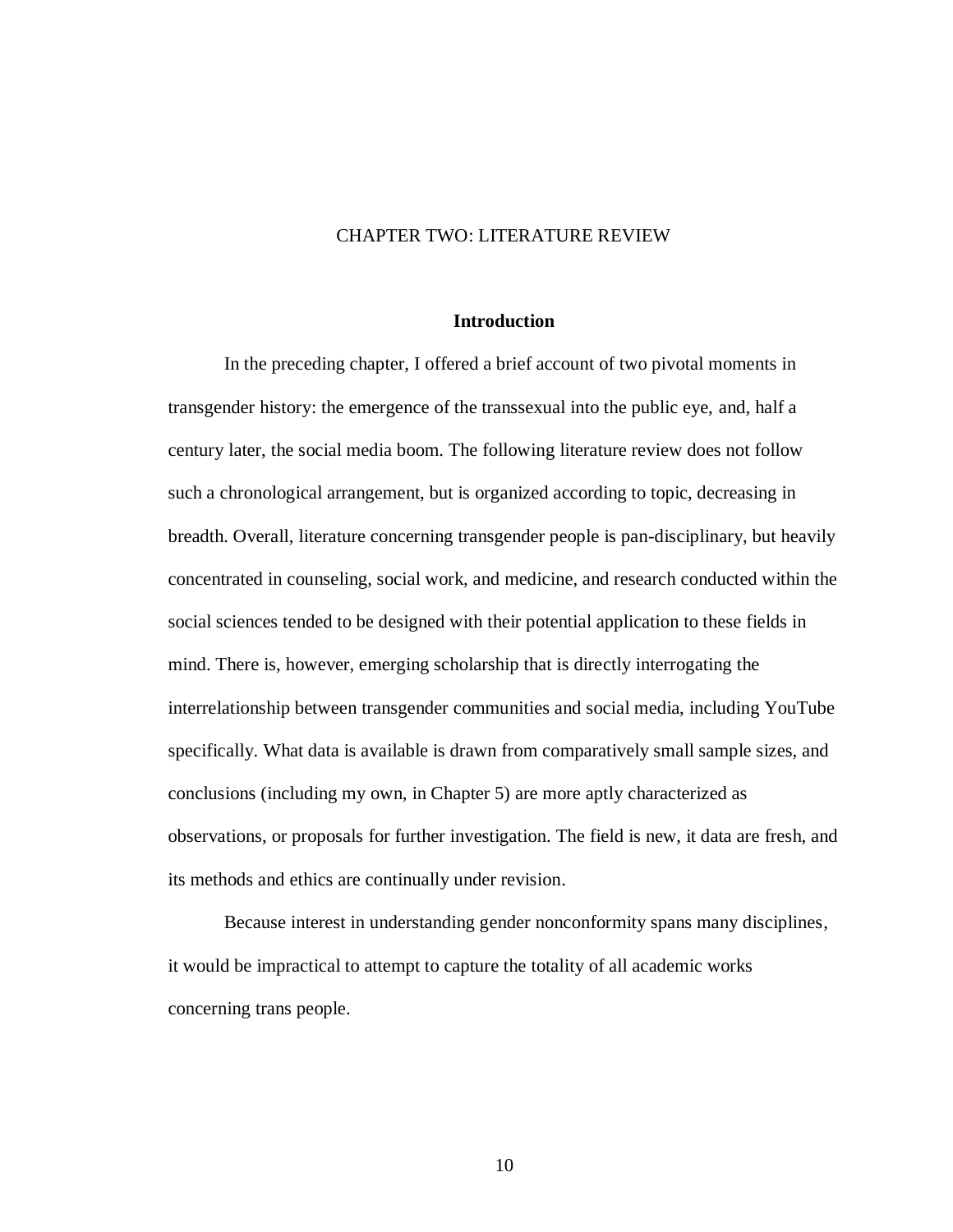Accordingly, I have chosen to limit myself to works published in the social sciences. I have also opted to include medical scholarship, as discourses of pathology and treatment still exert significant influence on the popular understanding of what it is to be transgender.

#### **Review of the Literature**

New Beginnings: The Emergence of Transgender Studies

The publication of Sandy Stone's essay, "The 'Empire' Strikes Back: A Posttranssexual Manifesto<sup>"13</sup> is widely cited as the nucleation point around which the body of scholastic work we now call Transgender Studies first coalesced. Stone opens with a fairytale-like account of surgeons transforming "frogs into princesses" at gender identity clinics, before segueing into more substantial critique. Stone raises concerns regarding the validity of any diagnostic tool dependent on a person's capacity to articulate a narrowly-defined account of themselves.

For Stone, a narrative-centric body of literature required a narrative rebuttal. Thirty years since Stone first published her call to action, narrative remains the primary way that trans people are rendered intelligible, but medical, psychiatric, and social scientific literature have begun to favor statistical and neurobiological lines of inquiry. At the same time, popular culture has become a more viable outlet for people to share accounts of themselves with a wide audience, meaning our cultural notions of what it is to be a trans person are no longer mediated by those who wish to diagnose, or those who wish to sensationalize. No longer confined to Jerry Springer-esque daytime television and passing jokes at heterosexual men's expense (though problematic representations are still

<sup>13.</sup> Sandy Stone, "The 'Empire' Strikes Back: A Posttranssexual Manifesto," *SandyStone.com*, 1987, [https://sandystone.com/empire-strikes-back.pdf.](https://sandystone.com/empire-strikes-back.pdf)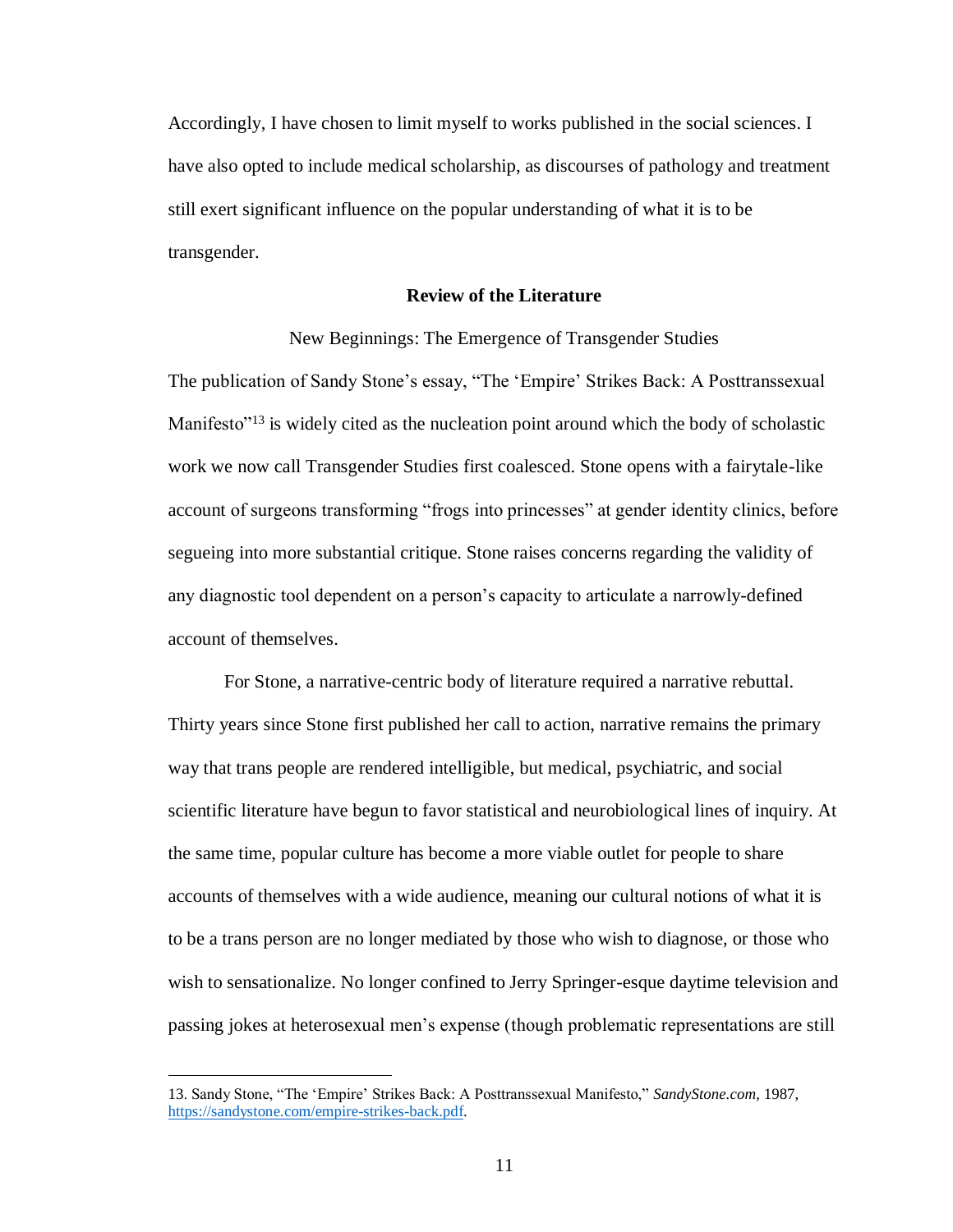far too common), transgender people are finally being treated with enough dignity that their stories of self-acceptance are met with empathy.

## Trans People in Scholarship

The most significant trend in recent scholarship concerning transgender people is the sheer proliferation of works devoted to the topic. Between 2000 and 2019, just over 900 articles were published in sociological journals. Of these, over 600 were published just within the past 5 years. This surge in academic interest runs parallel to increasing visibility of transgender people in public media, as I discuss next. Particularly noteworthy was the May 2014 issue of TIME Magazine, which featured Laverne Cox, a transgender actress and activist who rose to fame for her role as Sophia Burset in the series *Orange is the New Black*, on the cover. Boldly, author Katy Steinmetz<sup>14</sup> declared 2014 the "transgender tipping point," and it seems her claims were not entirely unfounded. Given recent backlash from the far right, however, it appears she may have misjudged the direction of that tip.

Early scholarship is characterized by intensive focus on medical interventions and updating standards of care. Research has devoted much attention to the prevalence of HIV and STIs, especially in trans sex workers. Many articles discussing social media's role in transgender people's lives pertained to the use of new technologies in HIV

<sup>14.</sup> Katy Steinmetz, "The Transgender Tipping Point," *TIME*, May 29, 2014, <http://time.com/135480/transgender-tipping-point/>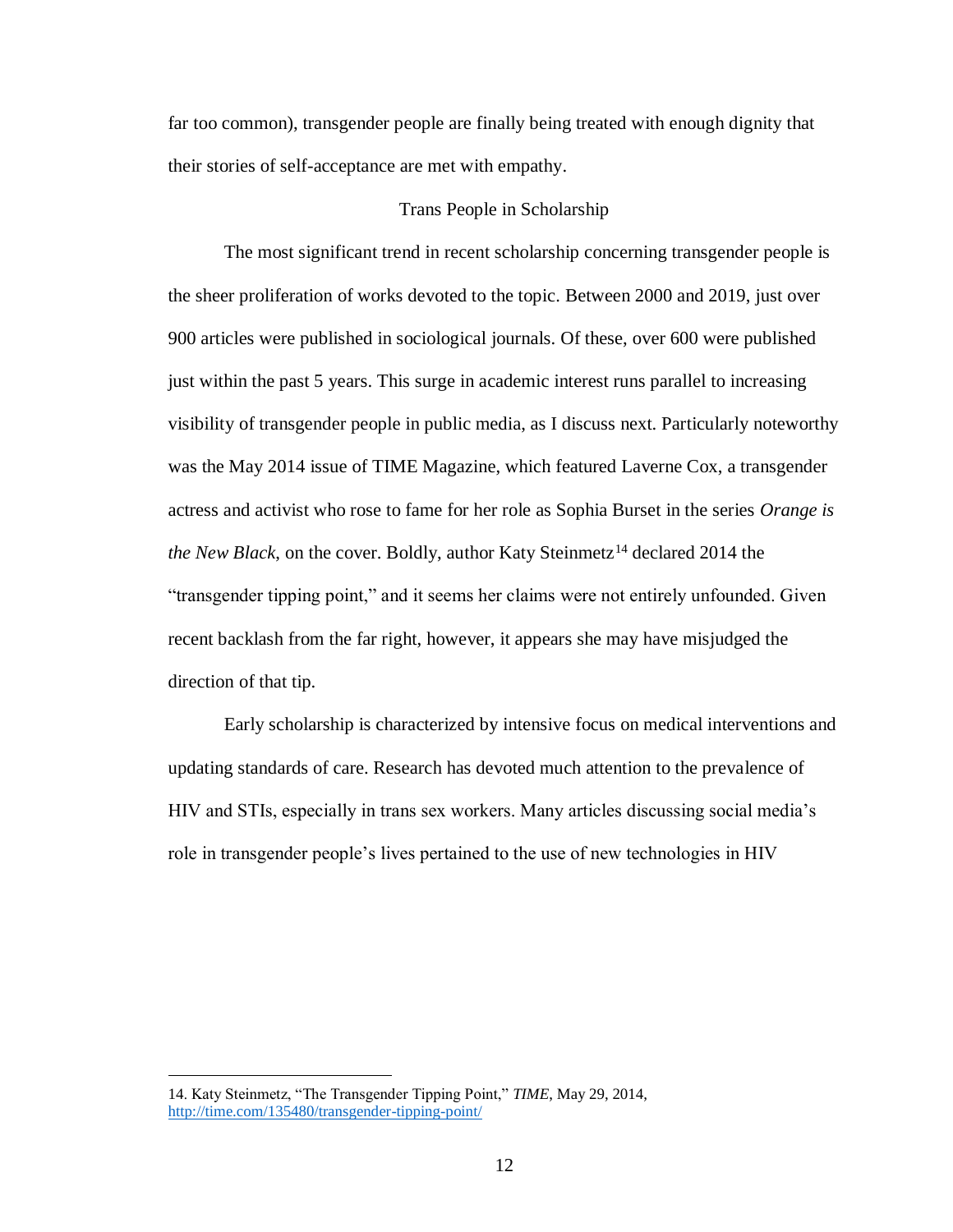prevention,<sup>15 16 17 18</sup> suggesting that the place of trans people in scholarship remains that of potential vectors for disease and subjects for public health experimentation. Articles concerned with how social media engagement impacts transgender persons' resilience and identity are far less common than those with a more medicalized lens, but are beginning to appear more frequently.

Works concerning family and individual counseling<sup>19</sup> strategies are also

consistently present, and many of the articles reviewed suggest implications for their

work in the counseling field. Transgender and questioning youth, and their

disproportionate exposure to trauma and violence, are increasingly a topic of concern for

social researchers. Topics examined include the presence of gaslighting in parent-child

relationships<sup>20</sup> and the challenges faced by high school students. <sup>21 22</sup> There is currently

an abundance of works available concerning child homelessness, foster care abuse, <sup>23</sup>

<sup>15.</sup> Anand Tarandeep et al., "A novel Online-to-Offline (O2O) model for pre-exposure prophylaxis and HIV testing scale up," *Journal of the International AIDS Society* 20, (2017): 1.

<sup>16.</sup> Patel et al., "Social Media Use and HIV-Related Risk Behaviors in Young Black and Latino Gay and Bi Men and Transgender Individuals in New York City: Implications for Online Interventions," *Journal of Public Health* 93, no. 2 (2016): 388.

<sup>17.</sup> Sebastian Linnemayr et al., "Behavioral economics-based incentives supported by mobile technology on HIV knowledge and testing frequency among Latino/a men who have sex with men and transgender women: Protocol for a randomized pilot study to test intervention feasibility and acceptability," *Trials* 19, no. 1 (2018).

<sup>18.</sup> Scott D Rhodes et al., "Using Social Media to Increase HIV Testing Among Gay and Bisexual Men Who Have Sex With Men, and Transgender Persons: Outcomes From a Randomized Community Trial," *Clinical Infectious Diseases* 62, no. 11 (2016): 1450.

<sup>19.</sup> D. Ehrensaft, "From gender identity disorder to gender identity creativity: true gender self child therapy," *Journal of Homosexuality* 59, no. 3 (2012) 337-56.

<sup>20.</sup> Damien W. Riggs and Clare Bartholomaeus, "Gaslighting in the context of clinical interactions with parents of transgender children," *Sexual Relationship Therapy* 33, no. 4 (2018): 382-94.

<sup>21.</sup> RD Davies and B Kessel, "Gender Minority Stress, Depression, and Anxiety in a Transgender High School Student," *American Journal of Psychiatry* 174, no. 12 (2017): 1151-2.

<sup>22.</sup> Russell B. Toomey, Caitlin Ryan, and Rafael M. Diaz, "Gender-Nonconforming Lesbian, Gay, Bisexual, and Transgender Youth: School Victimization and Young Adult Psychosocial Adjustment," *Developmental Psychology* 46, no. 6 (2010): 1580-89.

<sup>23.</sup> Sarah Mountz, Moshoula Capous-Desyllas, and Elizabeth Pourciau, "'Because We're Fighting to Be Ourselves:' Voices from Former Foster Youth who are Transgender and Gender Expansive," *Child Welfare* 96, no. 1 (2018): 103-25.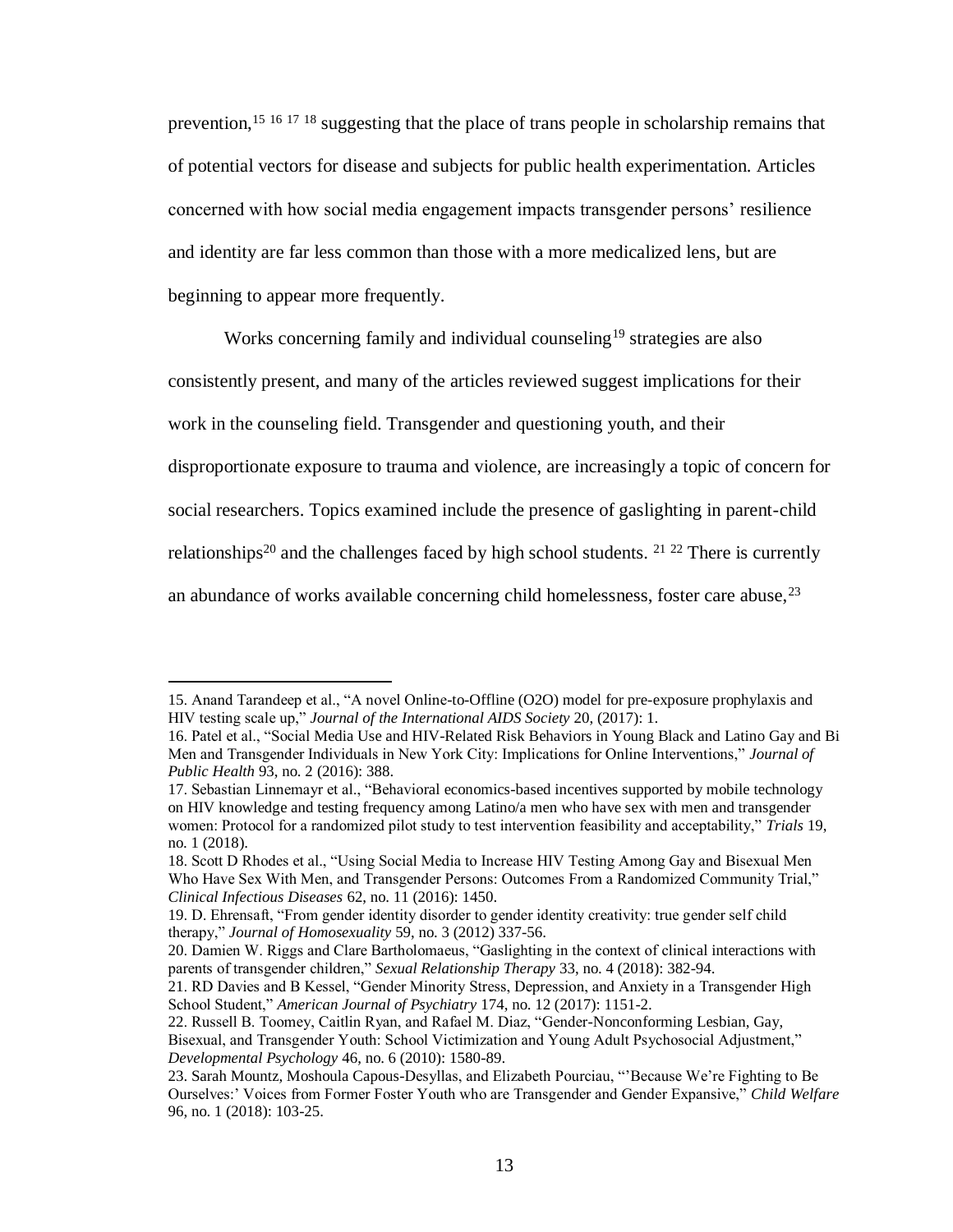bullying in schools, and the ethics of administering puberty-suppressing drugs<sup>24</sup> to minors who exhibit signs of gender variant behavior.<sup>25</sup> There is also ample information concerning the shifts in familial attachments of transgender people upon transition, and the ways children and intimate partners are impacted family shifts in dynamics.<sup>26 27 28</sup>

More recently, articles concerning the effects of trans-exclusive bathroom laws<sup>29</sup> and the Trump administration's military ban<sup>30</sup> have begun to appear in the literature. Youth homelessness is also frequently studied, and social scientists and gender theorists alike have attempted to map the process of transgender identity formation and the effects of gender dysphoria on young people's wellbeing.<sup>31 32</sup> To that end, researchers have taken up the task of developing various metrics in an effort to quantify and concretize gender differences, continuing a project that began with the emergence of "sexology" as a discipline over a century ago. Tellingly, I could not locate a single article devoted to determining the way that *cisgender* people come to develop their sense of gender as in line with their sex assigned at birth, indicating that the process by which one becomes cisgender, even where the term is named, remains largely unchallenged.

<sup>24.</sup> Jack Drescher and Jack Pula, "Ethical Issues Raised by the Treatment of Gender-Variant Prepubescent Children," *LGBT Bioethics: Visibility, Disparities, and Dialogue* 44, no. 5 (2014): S17-S22.

<sup>25.</sup> Some articles have utilized the term "gender expansive" and "gender diverse" as more positive alternatives to "variant."

<sup>26.</sup> Jory M. Catalpa and Jennifer k. McGuire, "Family Boundary Ambiguity Among Transgender Youth," *Family Relations* 67, (2018): 88-103.

<sup>27.</sup> Carla A. Pfeffer, "'Women's Work'? Women Partners of Transgender Men Doing Housework and Emotion Work," *Journal of Marriage and Family* 72, (2010): 165-83.

<sup>28.</sup> Sally Hines, "Intimate Transitions: Transgender Practices of Partnering and Parenting," *Sociology* 40, no. 2 (2006): 553-71.

<sup>29.</sup> Laura J. Wernick, Alex Kulick, and Matthew Chin, "Gender Identity Disparities in Bathroom Safety and Wellbeing among High School Students," *Journal of Youth Adolescence* 46, (2017): 917-30.

<sup>30.</sup> Andrew White, "Negating the Chance for Transgender Troops," *Military Technology* 41, no. 9 (2017): 6.

<sup>31.</sup> Scott Leibowitz and Annelou L.C. de Vries, "Gender dysphoria in adolescence," *International Review of Psychiatry* 28, no. 1 (2016): 21-35.

<sup>32.</sup> Jiska Ristori and Thomas D. Steensma, "Gender dysphoria in childhood," *International Review of Psychiatry* 28, no. 1 (206): 13-20.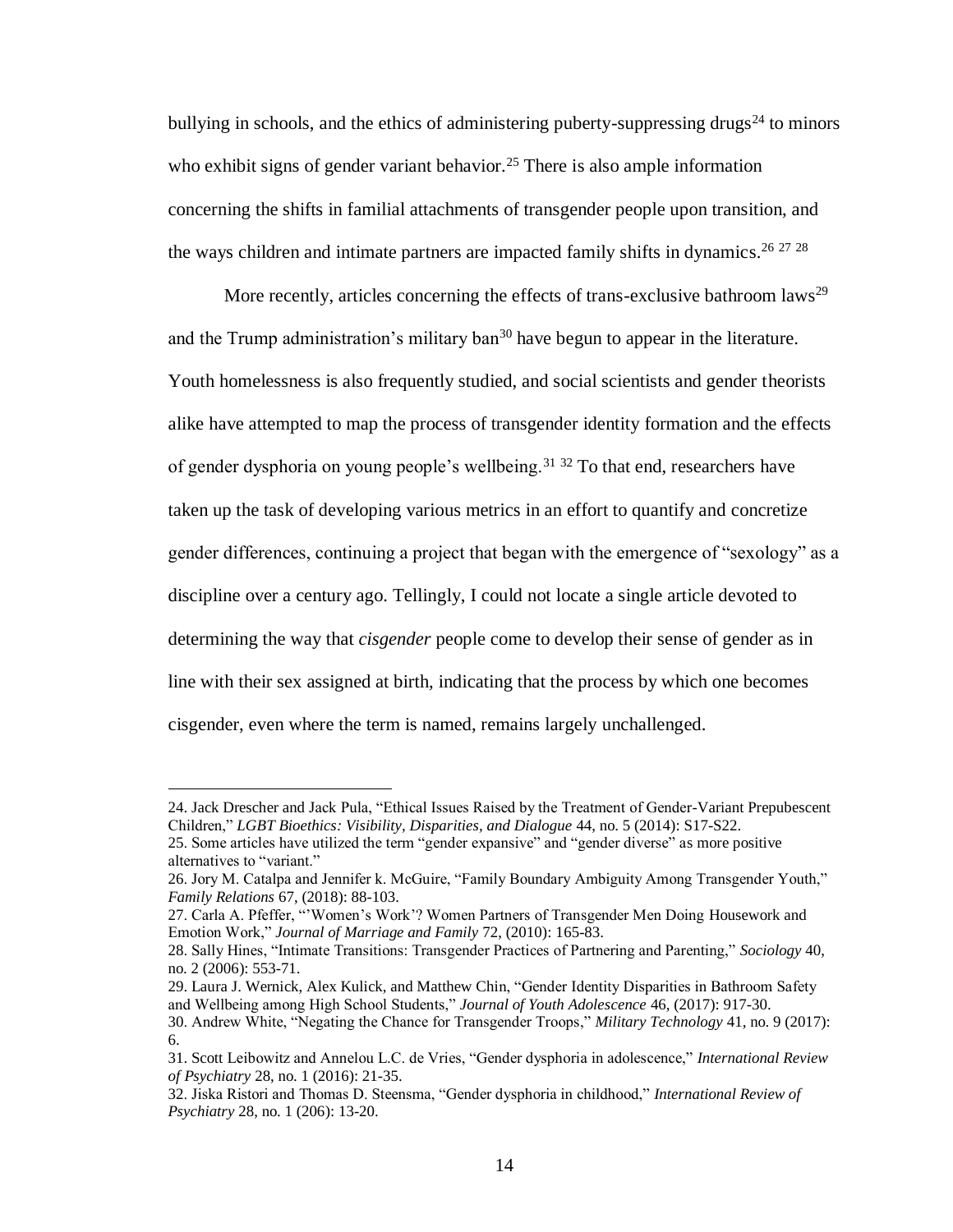There is relatively little scholarship available that explores the role that new technologies, including YouTube channels, play in the way that trans people come to understand themselves, and make their experience of themselves intelligible to others. Presumably, the democratizing nature of self-publication via media feeds and video channels should have some kind of impact on the information available to questioning youth and adults alike, and open up spaces for discourse between people who would otherwise be relatively isolated to a local community, if they are able to find one. Work in this area is beginning to appear in the literature, but with the majority of available work dating less than three years old, it is clear that this field of study remains in its infancy, and necessitates further development.

In a 2015 article by Green, Bobrowicz, and Ang, authors conclude that the desire to share personal information and experiences with an anonymous public audience by way of YouTube videos "could indicate a desire to seek friendship, support and provide empathy,"<sup>33</sup> while Ingram et al.<sup>34</sup> identify social media more broadly as rife with potential for mass education of the public, and the reduction of microaggressions targeting transgender people. Eckstein<sup>35</sup> argues that the advent of the vlog has disrupted teleological accounts of transitioning as movement from birth assignment to a locus of "passability," defined as the capacity to be consistently, automatically gendered correctly with the same consistency as a cisgender peer, without others becoming aware of their

<sup>33.</sup> Michael Green, Ania Bobrowicz, and Chee Siang Ang, "The lesbian, gay, bisexual and transgender community online: discussions of bullying and self-disclosure in YouTube videos," *Behaviour and Information Technology* 34, no. 7 (2015): p. 704-12.

<sup>34.</sup> Mercedes Ingram, Stacy Speedlin, Yuliya Cannon, and Ashley Prado, "A Seat at the Table: Using Social Media as a Platform to Resolve Microaggressions Against Transgender Persons," *Journal of Creativity in Mental Health* 12, no. 3 (2017): p. 289.

<sup>35.</sup> Ace J. Eckstein, "Out of Sync: Complex Temporality in Transgender Men's YouTube Transition Channels," *QED: A Journal in LGBTQ Worldmaking* 5, no. 1 (2018): 24-47.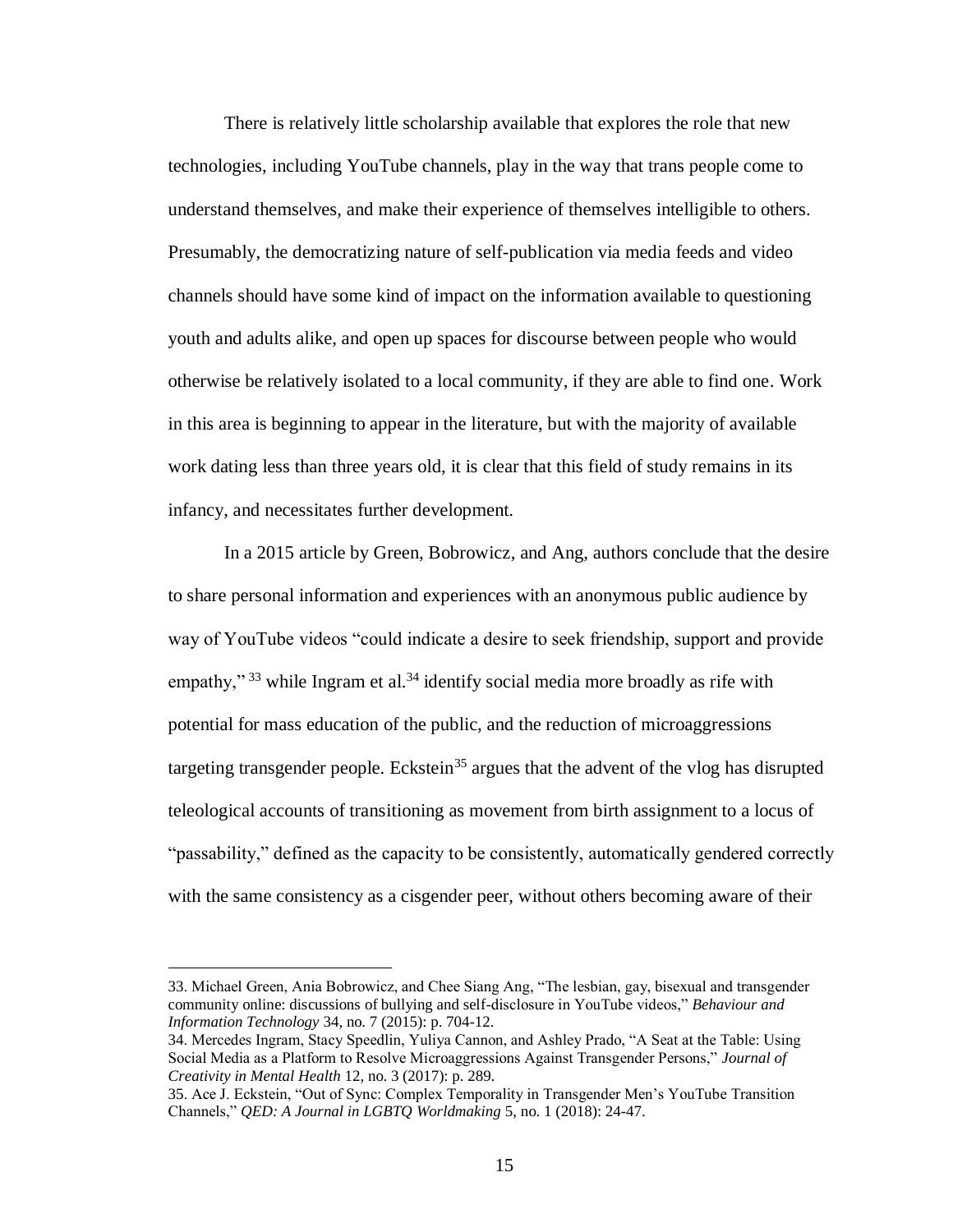trans status. Laura Horak,<sup>36</sup> however, presents compelling arguments in opposition to Eckstein's conclusion, arguing that transition timelines align trans people's identity development with narratives of progress with a beginning and end, which oversimplifies the realities of transition as an ongoing process. As I will discuss, my findings supported many elements of both authors' arguments.

Most closely aligned with my own research objective is a 2017 article published by Cannon et al., in which five transgender adults shared their experiences with both benefits and harm of social media engagement. In their article, authors conclude that social media serves two primary roles: as a resource for needs that remain unmet in physical spaces, and to provide a "path to self and authenticity."<sup>37</sup> My work expands upon their conclusions by looking in detail at strategies that YouTube vloggers use to cultivate space to achieve the self-actualization that Cannon et al. identify. Rather than in-depth interviews, I am employing a method similar to Green, Bobrowicz, and Ang<sup>38</sup> in which a sample of YouTube videos produced by transgender vloggers are analyzed for the presence of common themes. Themes that reiterate consistently between multiple users over time are assigned greater relative saliency to people as a group; more contextspecific instances may offer insight into the particulars of each user's experience, and provide useful points of comparison and opportunities for further investigation.

<sup>36.</sup> Laura Horak, "Trans on YouTube: Intimacy, Visibility, Temporality," *Transgender Studies Quarterly* 1, no. 4 (2014): pp. 578 - 580.

<sup>37.</sup> Yuliya Cannon et al., "Transition, Connection, Disconnection, and Social Media: Examining the Digital Lived Experiences of Transgender Individuals," *Journal of LGBT Issues in Counseling* 11, no. 2 (2017): pp. 68-87.

<sup>38.</sup> Michael Green, Ania Bobrowicz, and Chee Siang Ang, "The lesbian, gay, bisexual and transgender community online: discussions of bullying and self-disclosure in YouTube videos," *Behaviour and Information Technology* 34, no. 7 (2015): p. 705.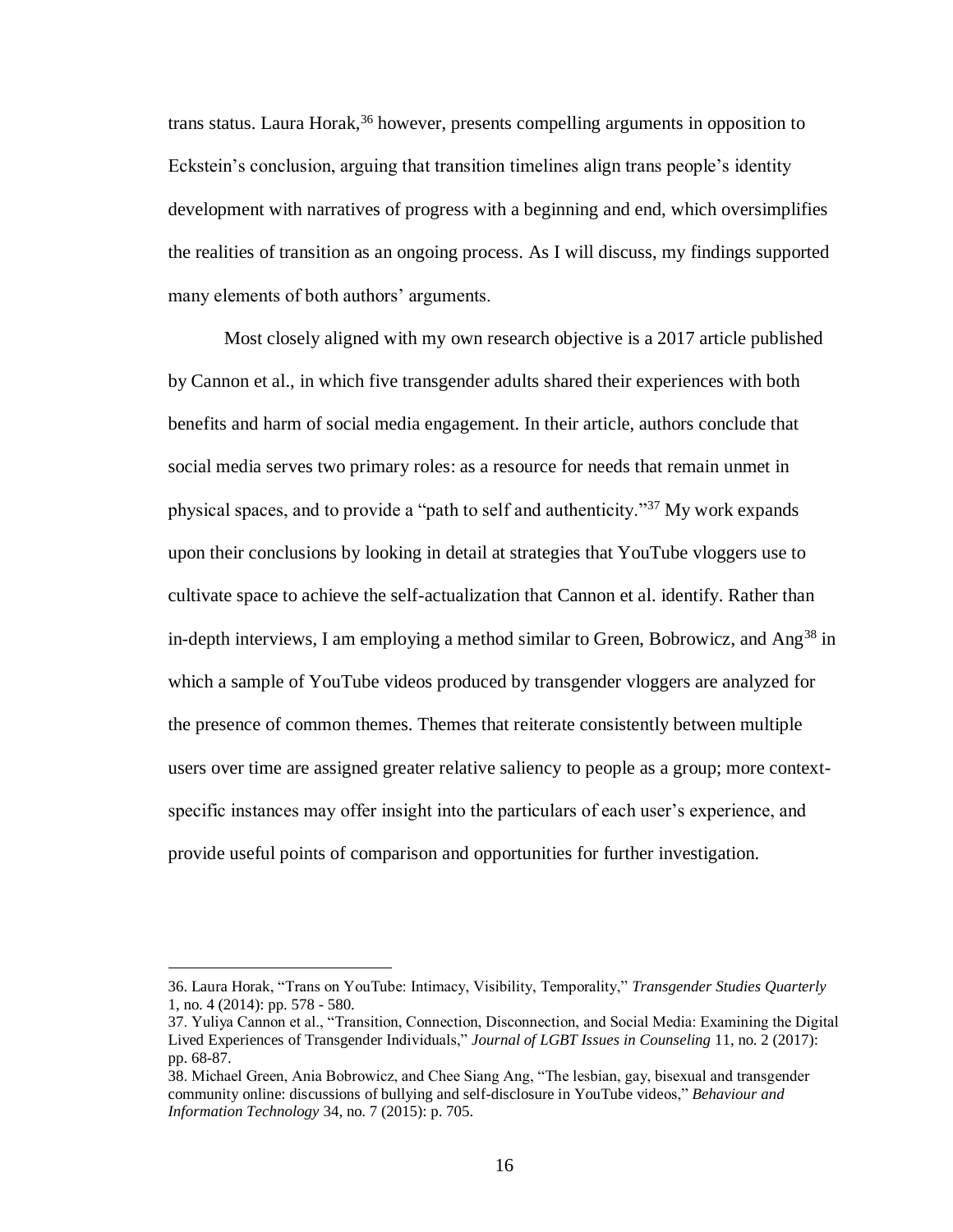#### **Theoretical Framework**

Intersections and Assemblages: the Necessity of a Multifaceted Perspective **Intersectionality**

In 1991, Kimberlé Crenshaw<sup>39</sup> first proposed a new analytic method of critically engaging with forms of systemic oppression experienced by women of color, and assumes the experience and perspective of Black women as epistemologically valid and reliable. The word has since become a mainstay in the  $21<sup>st</sup>$  century feminist lexicon, eagerly taken up by scholars, journalists, activists, and laypeople of all identities and social locations. Crenshaw's work has proven invaluable as a means of conceptualizing the different ways that oppressive forces manifest in response to each person's multifaceted social location, but her theory, or more specifically the ways that it has been applied, is not without its limitations, and should be engaged with critically.

Despite the ubiquity of intersectionality as a rhetorical tool in scholarly and popular publications alike, critiques are beginning to emerge in scholarship, many of which raise significant points of concern. Salem<sup>40</sup> cautions against the "obliteration" of the radical potential of intersectionality, and is wary of the role that an academy built on deeply oppressive foundations might play in pivoting discussions away from systemic critique and toward analyses of individual "diversity."<sup>41</sup> Taking cues from Patricia Hill Collins, Salem takes care not to imply that academy and activism are incompatible projects. Salem aims her critique not at intersectionality per se, but at the ways that

<sup>39.</sup> Kimberlé Crenshaw, "Mapping the Margins: Intersectionality, Identity Politics, and Violence Against Women of Color," *Stanford Law Review* 43, no. 6 (1991): 1241-99.

<sup>40.</sup> Sara Salem, "Intersectionality and its discontents: Intersectionality as a traveling theory," *European Journal of Women's Studies* 25, no. 4 (2018): 403-18. 41. Ibid., 406.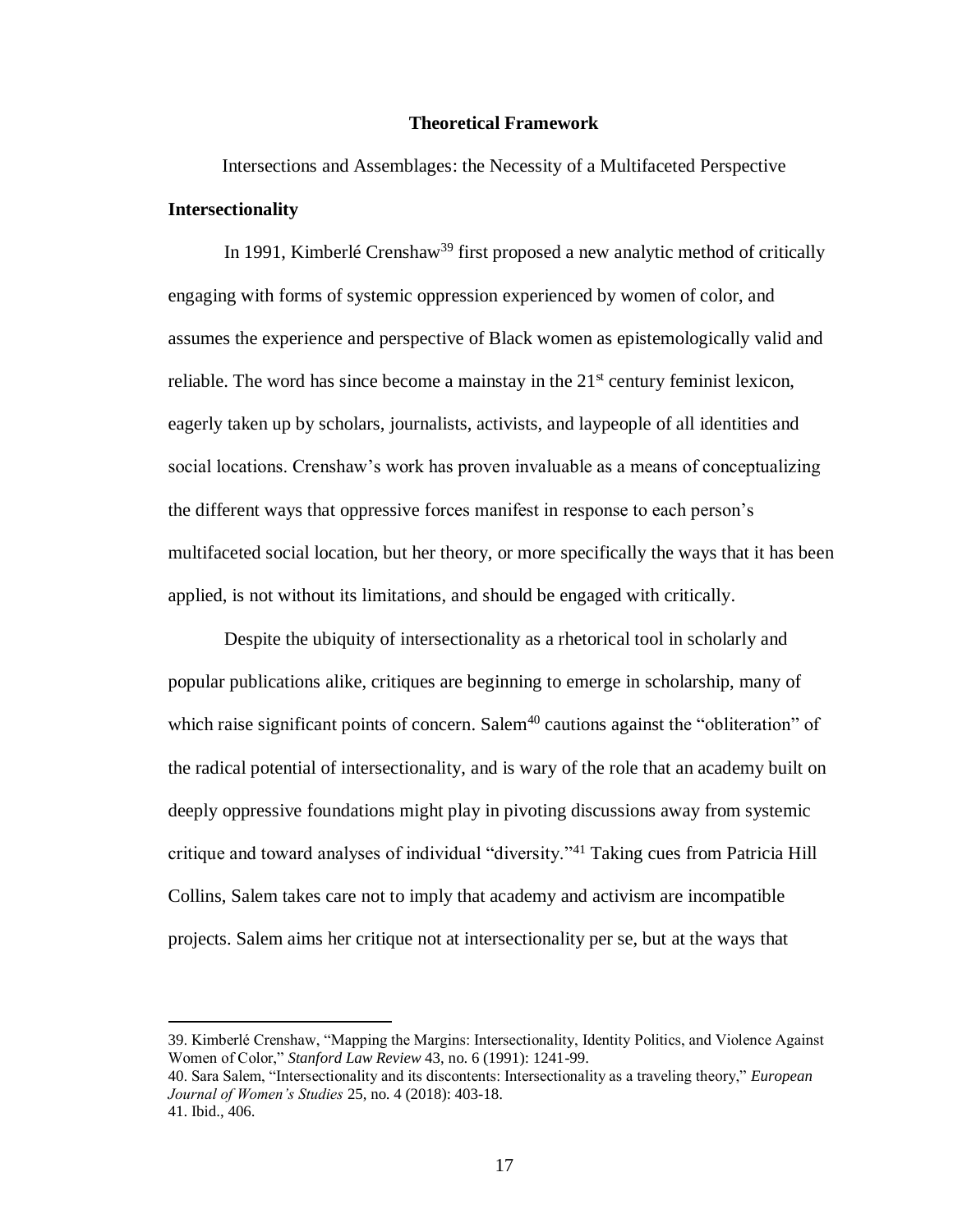neoliberalism shapes conversations concerning intersectionality and its applications, a process she describes as one of "co-optation,"<sup>42</sup> in which existing social mechanisms gradually subdue threatening paradigms, reshaping them over time into forms more compatible with the current regime. By Salem's account, intersectionality was not a fractured concept at the start, but has failed to maintain its integrity beneath the weight of an entire culture that has become increasingly fixated on the individual, and hostile to systems-level interventions.

To illustrate her point, Salem points to the ways that "class" is increasingly construed in feminist scholarship as a particular social locus or "intersection" defined by one's individual wealth and income, rather than a specific context within which social markers are constructed and contested.<sup>43</sup> In other words, problems arise when identitycomponents are cast as the brick and mortar of a static social construct and not as ongoing political projects in their own right. The problem isn't that the poor are oppressed; it's that we continue to allow systemic poverty to persist in the first place.

Chandra Mohanty summarizes the predicament that arises from a lack of systemslevel, contextually-situated critiques (and meaningful interventions) by posing the question, "What happens to the key feminist construct of 'the personal is political' when the political  $[...]$  is reduced to the personal?"<sup>44</sup> This is a considerable challenge to what has become an established convention within feminist scholarship, albeit one resting on the assumption that incorporating the shared and distinct experiences of individuals as

<sup>42.</sup> Ibid., 413.

<sup>43.</sup> Ibid.

<sup>44.</sup> Chandra Mohanty, "Transnational feminist crossings: On neoliberalism and radical critique," *Signs* 38, no. 4 (2013): 971.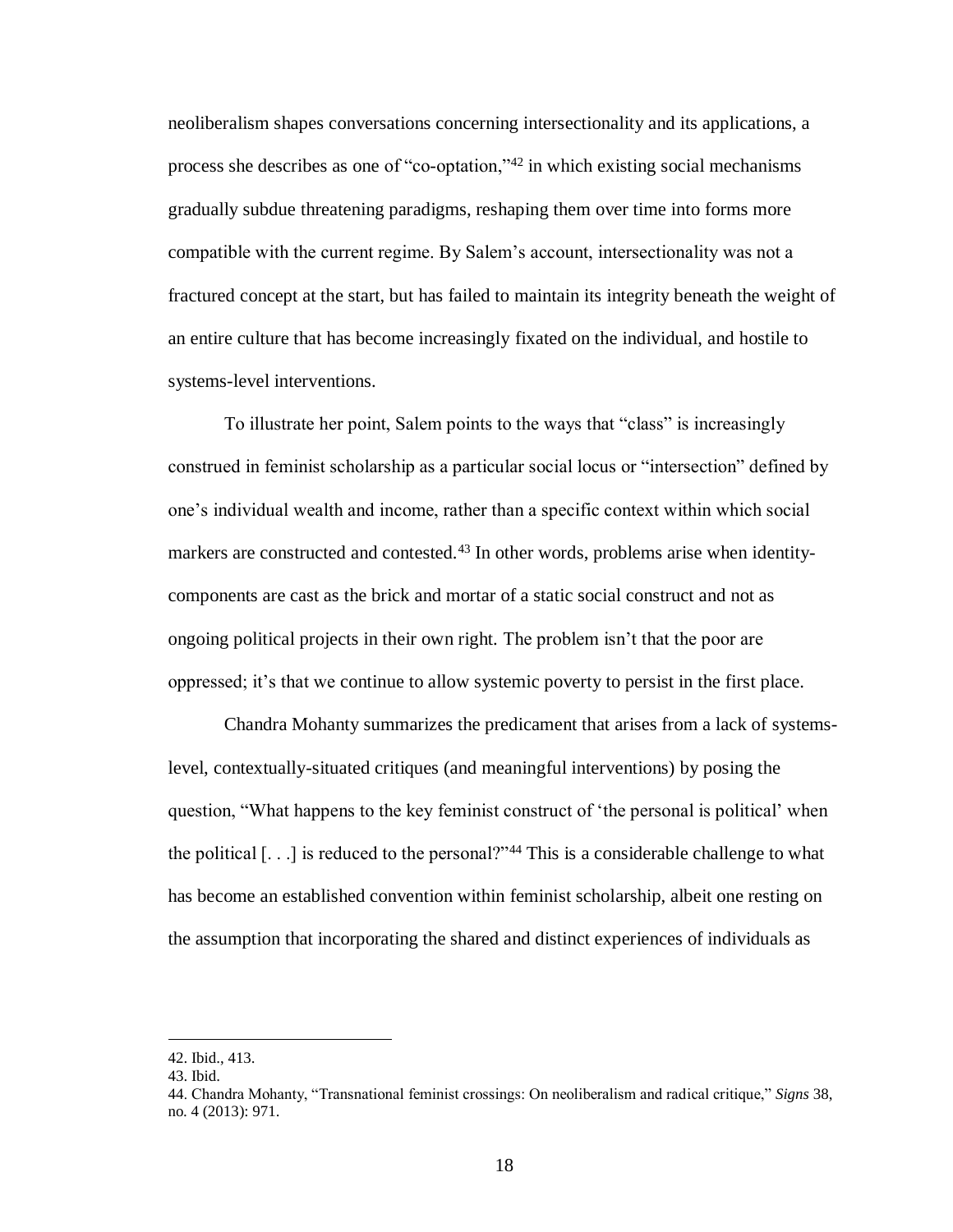one facet of the political imagination is to the exclusion of analyses that concern themselves with the collective.

Ferree<sup>45</sup> alleges that a "theoretical mess" has been left in the wake of the myriad, often wildly differing applications of the concept to research. Rather than suggest scholars discard the term altogether, Ferree cites two collections—*Intersectionality as Theory and Practice<sup>46</sup>* and *Intersectionality: Origins, Contestations, Horizons*<sup>47</sup>—as two rough schematics for rehabilitating the concept in scholarship. Personally, I empathize with Ferree's hesitation to leap at the claim that intersectionality has outlived its usefulness. The contributions of Black feminism to scholarship are already too frequently overlooked, and the act of citation is politically charged. Disregarding intersectionality is a choice that borders on erasure, so I present an alternative means of conceptualizing the contributions of Crenshaw and her contemporaries, first presenting the work taken up by Collins and Bilge, and then offering an alternative means of imagining the theory.

In *Intersectionality as Theory and Practice*, Collins and Bilge assert that "intersectionality" is a concept best utilized not as a means of pure theorizing, or critiquing "power" in the abstract, but as "a tool for empowering people."<sup>48</sup> Importantly, Collins and Bilge emphasize that conceptions of "intersectionality" as a theoretical lens for analyzing personal identity constitutes an overly-narrow usage, and that "…the mantra of 'race, class, and gender' has been so often repeated that it can become meaningless."<sup>49</sup> Under Collins and Bilge's more pragmatic concept of intersectionality-

<sup>45.</sup> Myra Marx Ferree, "Intersectionality as Theory and Practice," *Contemporary Sociology* 47, no. 2 (2018): 127-32.

<sup>46.</sup> Patricia Hill Collins and Sirma Bilge, *Intersectionality* (Malden: Polity Press, 2016).

<sup>47.</sup> Anna Carastathis, *Intersectionality: Origins, Contestations, Horizons* (Lincoln: University of Nebraska Press, 2016).

<sup>48.</sup> Collins and Bilge, *Intersectionality*, p. 36.

<sup>49.</sup> Collins and Bilge, 200-02.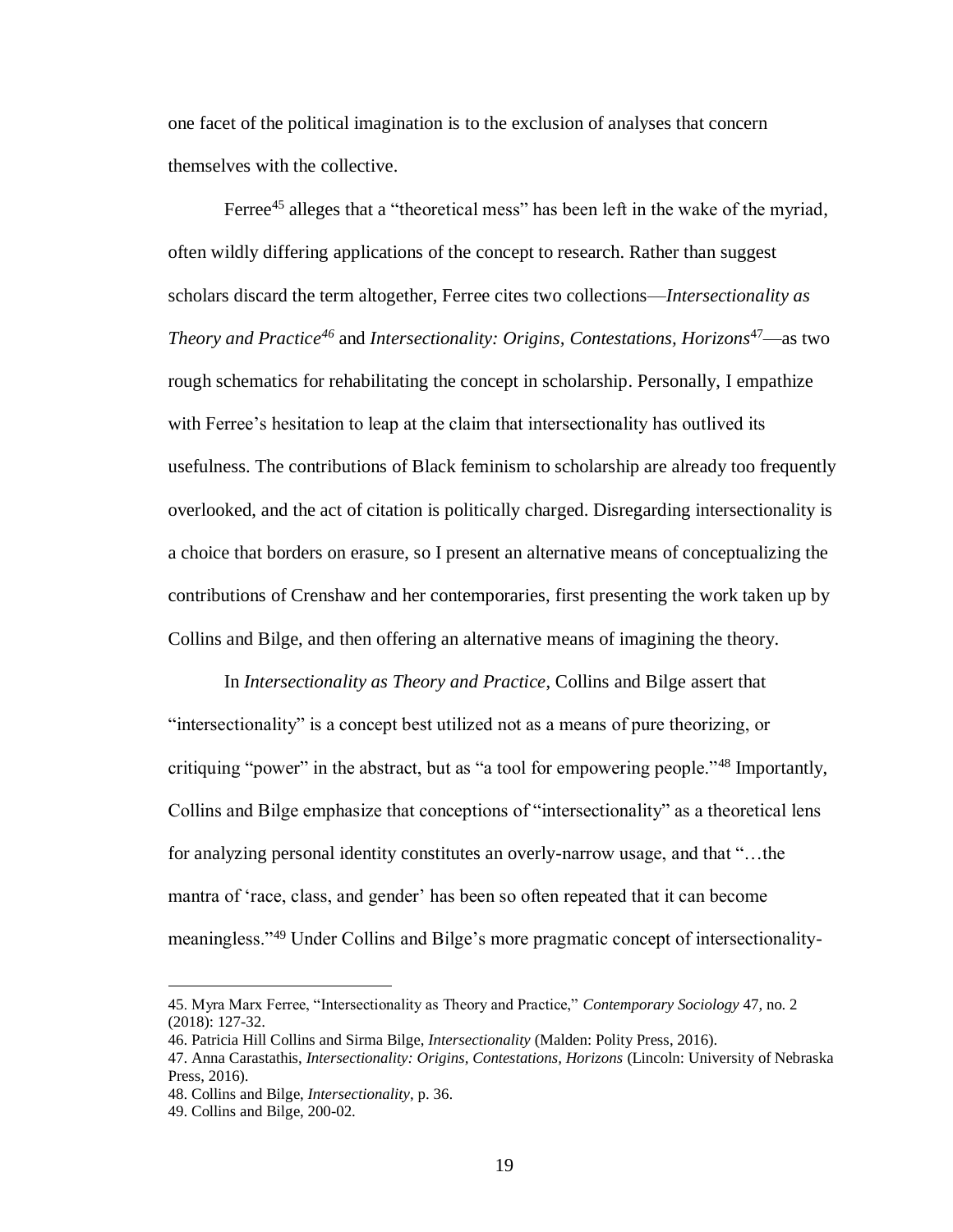as-praxis, "meaningless" may be interpreted as the lack of capacity to enact meaningful, systemic change, rather than a synonym for "nonsensical." To illustrate their point, they cite the declining popularity and acceptance affirmative action as a means of remediating histories of oppression, and concurrent disengagement from employing structural analysis in favor of "diversity initiatives" that foreground "individual and cultural understandings of social problems" in favor of critiques that more broadly challenge the organization of society itself.<sup>50</sup> To that end, they make similar points as Salem and even Ferree—the issue lies not within the structure of the theory itself, but in the way it has been recast in order to better serve the needs of a culture now entirely organized around mythologies of rugged individualism, a project that runs counter to the aims of Black feminist scholarship.

Crenshaw herself has recently spoken up in an attempt to set the record back on track. In a keynote delivered at the 2016 Women of the World festival, she clarifies that the concept is intended to locate and remediate systems-level failures in scholarship. Put succinctly, "…intersectionality is not primarily about identity. It's about the way structures make certain identities the consequence of and the vehicle for vulnerability."<sup>51</sup> Crenshaw's understanding of the function of intersectionality in scholarship is hardly limited to simply recounting the experience of individuals as such. Its use is as a model for understanding the interplay between the markers we use to assign meaning and value to ourselves and each other, and the systems that produce them.

<sup>50.</sup> Ibid., 180-81.

<sup>51.</sup> Kimberlé Crenshaw, "Kimberlé Crenshaw – On Intersectionality – Keynote – WOW 2016," *Southbank Centre*, March 14, 2016.<https://www.youtube.com/watch?v=-DW4HLgYPlA>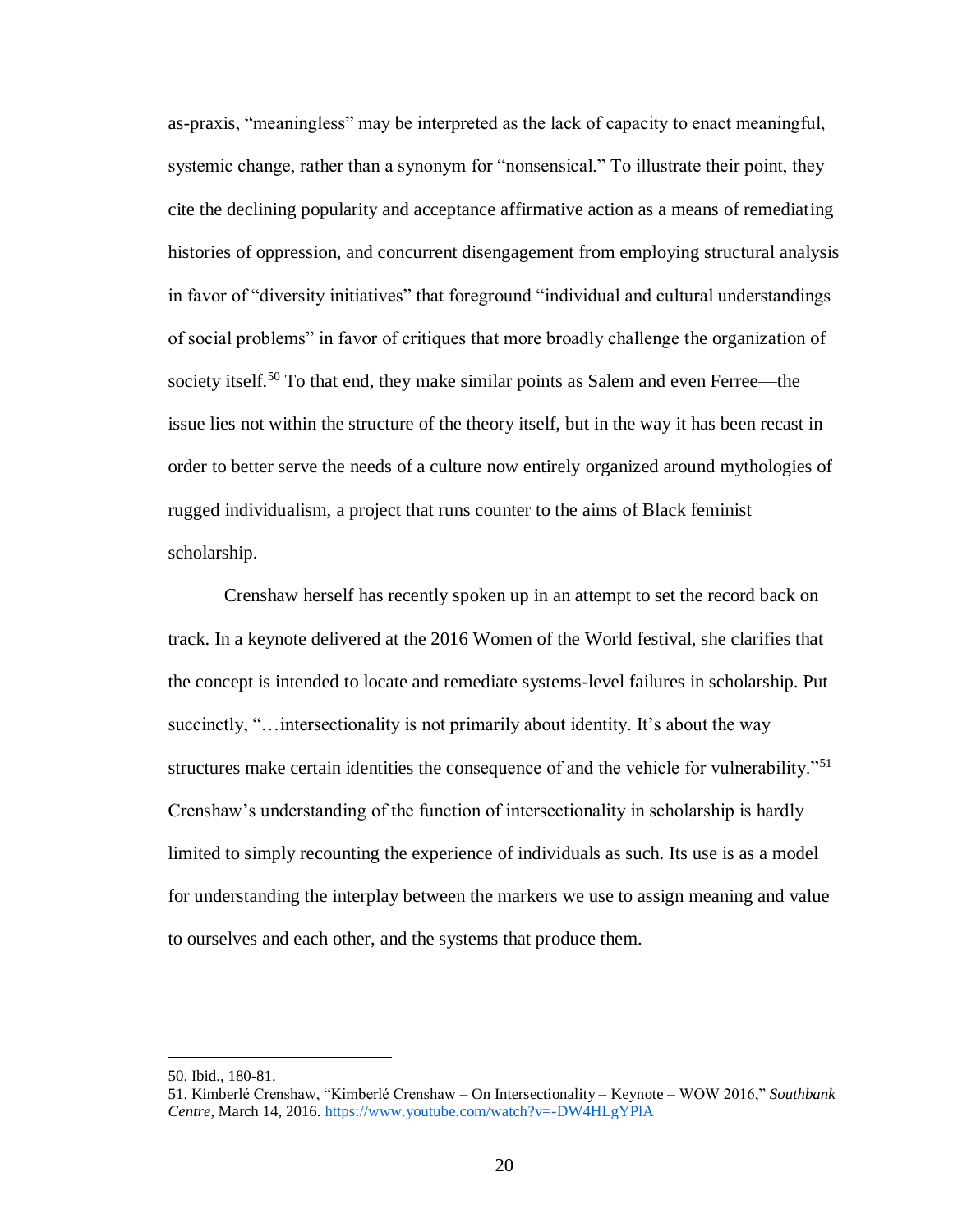## **Assemblages**

 $\overline{a}$ 

With that taken into account, I offer the concept of assemblage as developed and applied to queer feminist scholarship by Jasbir Puar. <sup>52</sup> Puar draws upon the assemblage as a means of "taking issue with queer theorizing that, despite (and perhaps because of) a commitment to an intersectional analytic, fails to interrogate the epistemological will to knowledge that invariably reproduces the disciplinary interests of the U.S. nation-state.<sup>753</sup> Puar's concern lies primarily with the ways that identity-oriented conceptions of queerness developed within Euro-American colonial regimes do not merely exist as a neutral social fact, but actively do work on a transnational level to elevate Euro-American states in opposition to a "third world" that is both repressed and perverse.

It is this transnational perspective that I find informs many critiques of intersectionality as it is applied in scholarship, but here Puar offers an inroad. Rather than envisioning a set of crisscrossing roads which are contiguous, stationary, replicable, and scalable, visions of assemblage conjure a loosely-bound set of cultural artifacts, events, and actors both human and nonhuman, that are not inherently or permanently intertwined, but have, for a time, congealed into something greater than the sum of their parts. There are no cogs in a grand, unified societal machine, only incidental, unstable social configurations that are as likely to arise from convenience or happenstance as overt intent.

The implication that identities are static things one possesses or occupies, and can therefore be interpreted in a formulaic, scalable way in order to explain social phenomena at the individual and societal level alike, is a significant shortcoming of

<sup>52.</sup> Jasbir Puar, "Queer Times, Queer Assemblages," *Social Text* 23, nos. 3-4 (2005): 121-39. 53. Puar, "Queer Times," 122.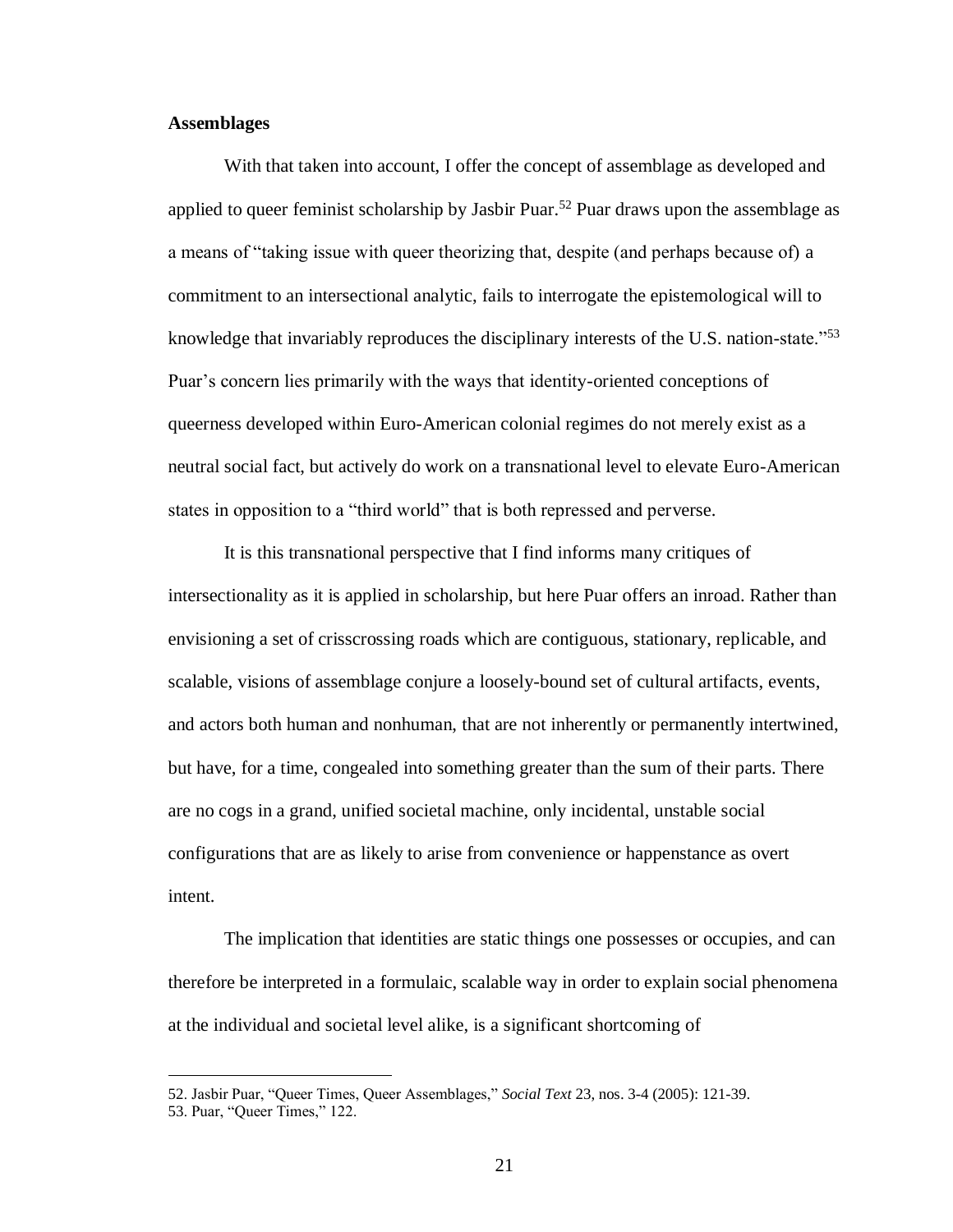"intersectionality" frameworks that concern themselves primarily with the formation of identity. By allowing space for the social categories that we engage with as identities to be unstable, the marriage of Puar's assemblage with intersectional theory-as-praxis opens opportunities to address identities as events, ongoing happenings composed of an array of revolving elements that can be acted upon moment-by-moment.

More recently, anthropologist Anna Tsing has proposed a vision of late capitalist assemblage as the process by which "gatherings sometimes become 'happenings,' that is, greater than the sum of their parts,"<sup>54</sup> or alternately as "an open-ended entanglement of ways of being" in which "varied trajectories gain a hold on each other, but indeterminacy matters."<sup>55</sup> Tsing's formulation of assemblage is as readily applicable to a digital ecosystem as a tangible one, and is amenable to a social landscape dominated by fleeting interactions between anonymous parties, one-way relationships, and disorderly temporalities, all of which are continually converted to financial capital by way of search and recommendation algorithms that depend on diligently tracking and analyzing usage data.

The loosely entangled web of human and nonhuman participants at work in YouTube's worldbuilding at every scale is precisely the sort of "patchy"<sup>56</sup> milieu that Tsing's theory is intended to describe. Participants' interests converge at a specific site (in this case, a website) where "wild" resources that cannot be reproduced at a grand scale (users' time and attention) are not harvested, but *translated* into forms intelligible to capital ("views," and "clicks"). Users who participate in this system of their own volition

<sup>54.</sup> Anna Tsing, *The Mushroom at the End of the World*, (Princeton: Princeton University Press, 2015), 23. 55. Tsing, *The Mushroom*, 83.

<sup>56</sup> Tsing, *The Mushroom*, 304.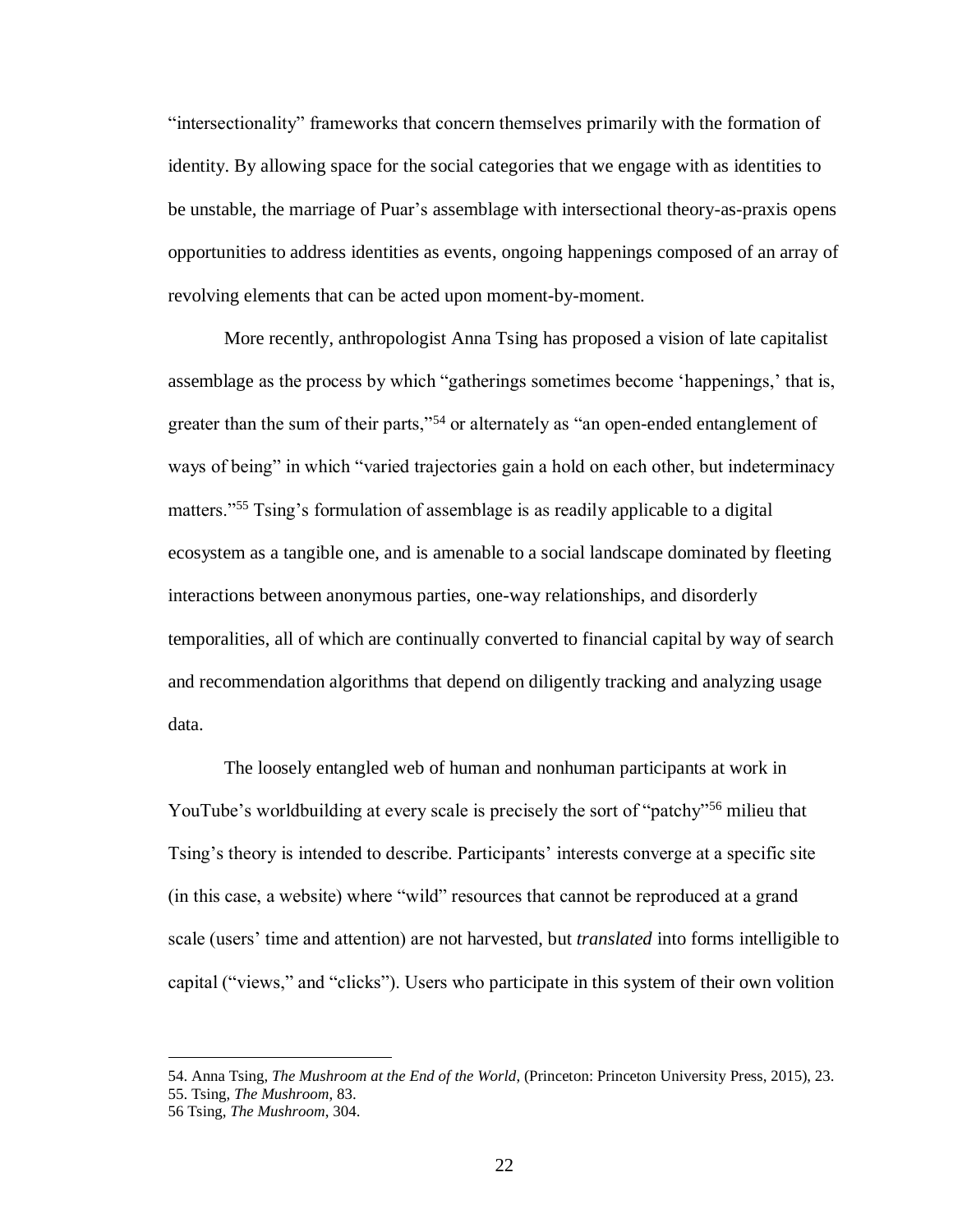by "monetizing" their channel are effectively completing Tsing's vision of "salvage accumulation," <sup>57</sup> whereby a spontaneous network (an assemblage) forms as diverse interests intersect and become entangled.

## **A Hybrid Approach**

Under this combined framework, it is possible to address the lives and experience of transgender people from perspectives other than those that rely on conventional opposition between "biological" sex and "cultural" gender, or those that presuppose identity is a stable, lifelong object rather than a continual process of "becoming" as an assemblage model would suggest. A static identity model fails to capture the ways that gender is, in fact, enacted and constituted by way of one's bodily configuration and comportment, and motivated by desire, which is itself always embedded in local and, as I will argue, virtual political entanglements. I find it useful to imagine a set of elements that are deeply intertwined, but still clearly differentiable, as individual plies in a length of braided rope. In their present configuration, each draws its epistemic strength and legitimacy from its interrelationship to the others, giving rise to meaning in ways that are fairly consistent across time and place, always open-ended and subject to change.

The apparent naturalness of each constitutive strand is a product of its close entanglement with the others, but closer examination reveals that entanglements are a messy affair, and they resist neat descriptors and grand unifying theories. To engage meaningfully with intersectionality is to recognize that this messiness signals the potential to disrupt or redirect machinations of power in order to produce more equitable outcomes.

<sup>57</sup> Ibid., 134.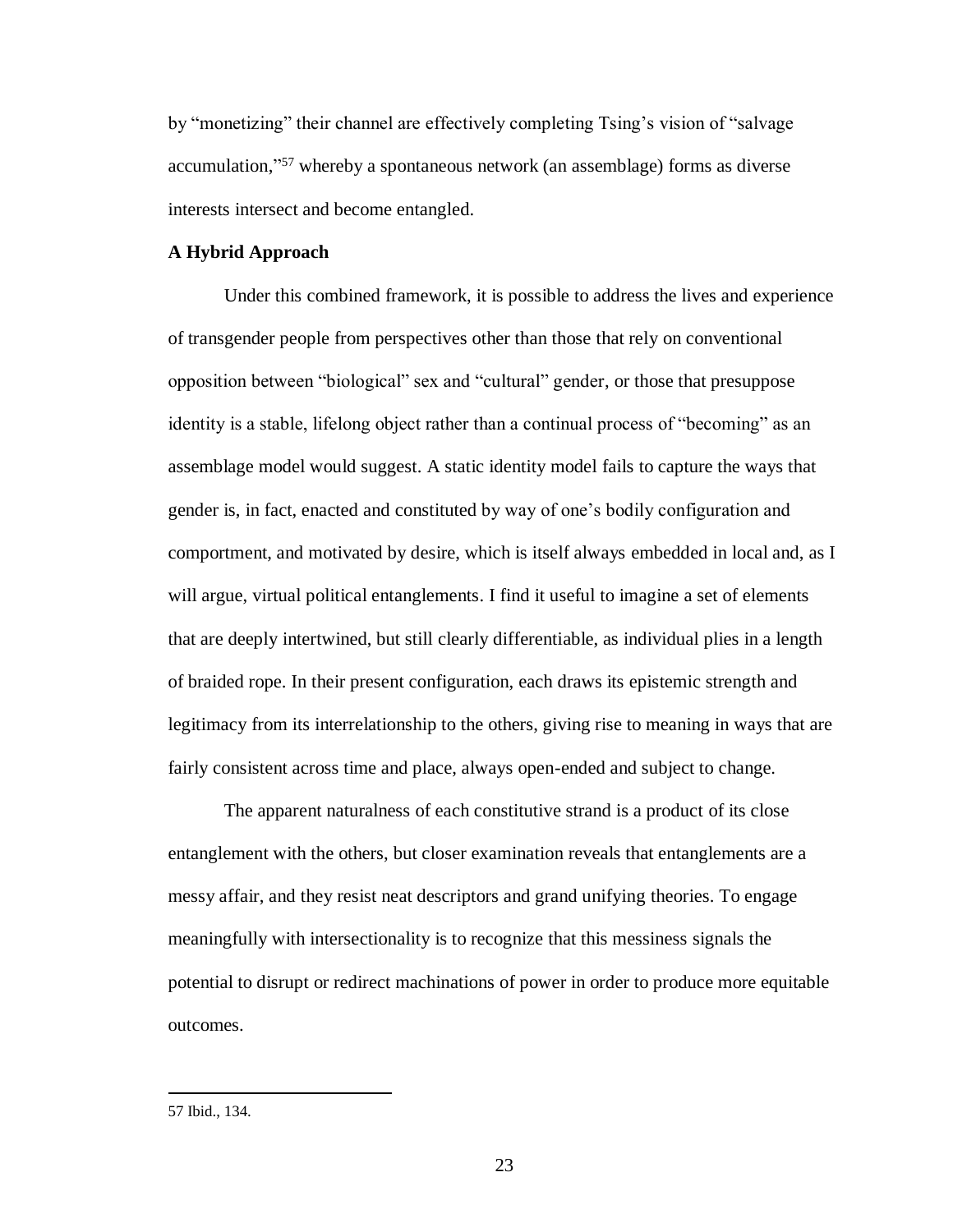## CHAPTER THREE: METHODOLOGY

#### **Research Objective**

The objective of this project is to broaden the scholarship's knowledge base concerning transgender people and digital communities, and to offer an account of both the trends and the particulars that may warrant further inquiry. In accordance with that goal, I adopted a qualitative approach. Initial data gathering and interpretation were conducted following grounded theory methodological guidelines, first proposed by Glaser and Strauss,<sup>58</sup> though my interpretive frame amends Glaser and Strauss's conception of grounded methodologies slightly, adopting a constructivist stance more in line with the assemblage framework that informs my analysis.

#### **Methodology**

#### Grounded Theory

As the scholarship concerning LGBTQ lives in digital communities is still in its infancy, few robust theories are available for deductive analysis. Therefore, I have adopted grounded theory as my methodology. The object of qualitative research based in grounded theory is to develop potential theoretical insights inductively, beginning with a close textual analysis of a corpus of information.

<sup>58.</sup> Barney Glaser and Anselm Strauss, *The Discovery of Grounded Theory: Strategies for Qualitative Research* (New Brunswick: Transaction Publishers, 1967).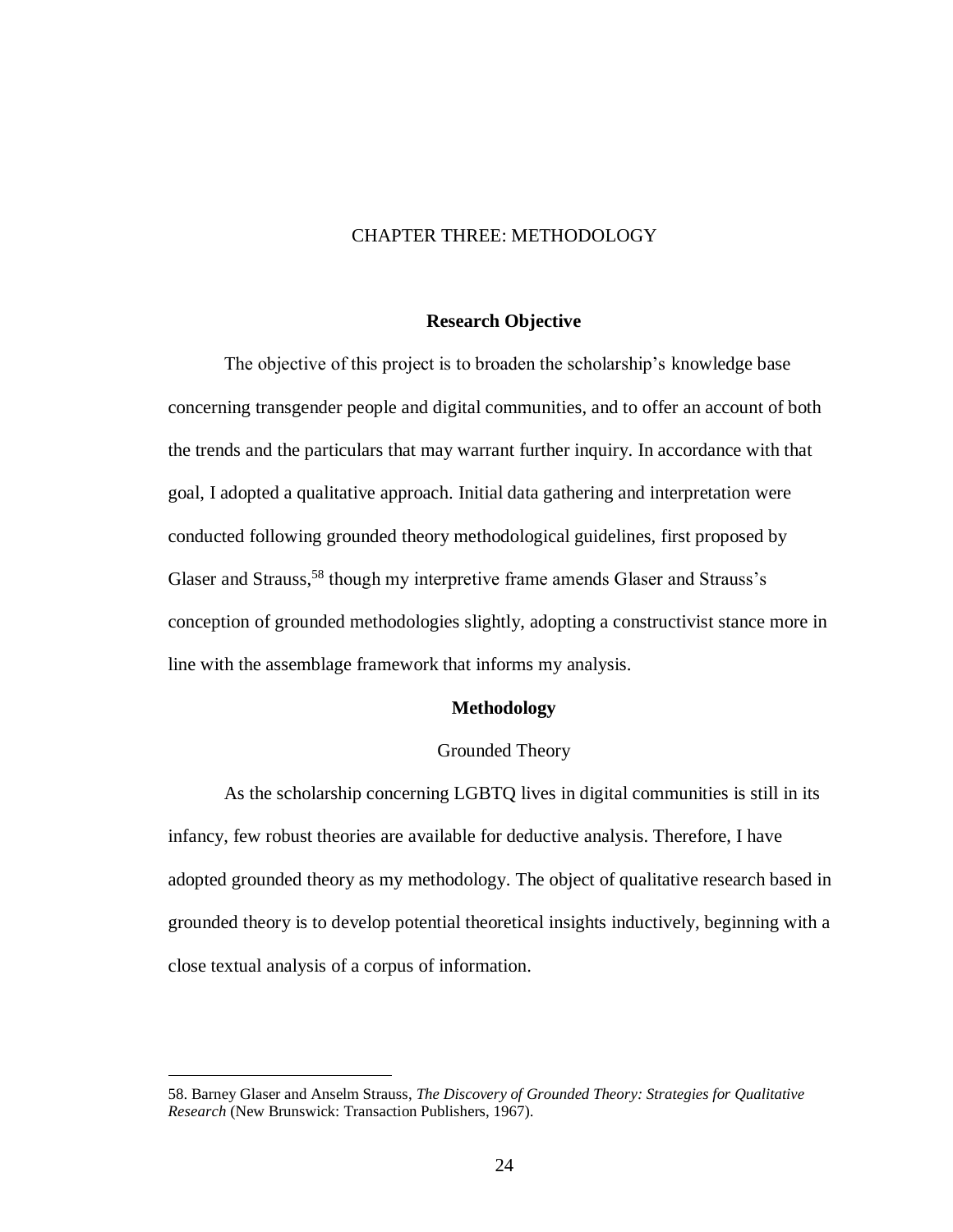Originally conceived in the 1960s by Barney Glaser and Anselm Strauss,<sup>59</sup> grounded theory was developed in an effort concretize social theory by "grounding" it in patterns that recur in a data set. A researcher adopting this stance considers theories "emergent," originating within data themselves, and the specific implications of this assumption vary depending on one's approach. It is possible, for example, to ascribe too much authority to a body of "data" as an objective entity.

Joey Sprague<sup>60</sup> has argued that uncritical adherence to the tenets of grounded theory becomes problematic if the intent of a researcher is to somehow minimize bias; in fact, she alleges that the epistemological assumptions that support claims that theory is more reliable when "grounded" in data "bear a remarkable resemblance to the assumptions of positivism."<sup>61</sup> Sprague expresses further concern that researchers who assume they are "building up" from "raw" data might actually be *more* at risk of overlooking individual and systemic bias in their work.<sup>62</sup> The earliest work by Glaser and Strauss is certainly guilty of working under such assumptions. They rebut allegations of "unbounding relativism" by suggesting that a researcher is capable of "correcting" the presence of participant subjectivity and bias.<sup>63</sup>

Sprague's concerns regarding the extent to which a methodology informed by grounded theory truly disrupts positivist assumptions are compelling enough to bear addressing. She is entirely correct that there is nothing inherent to a grounded theory methodology that definitively sets it apart from a methodology grounded in the positivist

<sup>59.</sup> Glaser and Strauss, *Grounded Theory*, 79.

<sup>60.</sup> Joey Sprague, *Feminist Methodologies for Critical Researchers* (New York: Roman & Littlefield, 2016), 157.

<sup>61.</sup> Sprague, 157.

<sup>62.</sup> Sprague, 159.

<sup>63</sup> Glaser and Strauss, *Grounded Theory*, 68.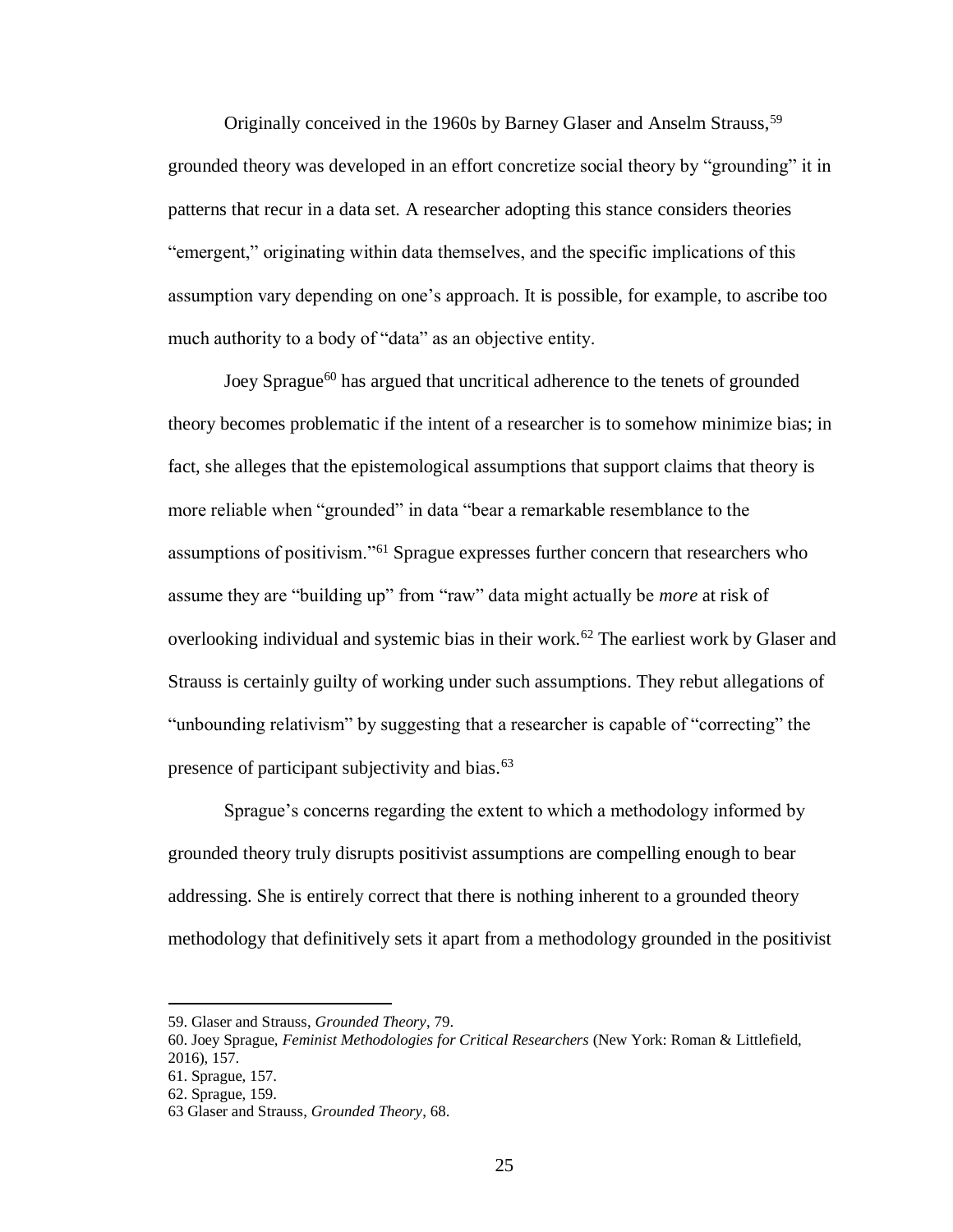tradition. That being said, there is nothing inherent to the grounded theory approach to preclude differentiation, either. Kathy Charmaz, whose work is, incidentally, the subject of a substantial portion of Sprague's critique, offers some clarification. Charmaz contrasts an *objectivist* approach to grounded theory, in which researchers assume "data" exist apart from social context, awaiting "discovery," to a *constructivist* approach, in which knowledge production is considered an interpretive project. <sup>64</sup> This is the position I have adopted in designing my methodology. Specifically, I have chosen to make use of feminist standpoint theory.

## **Standpoint Epistemology**

Though the use of secretive algorithms to curate search results precludes producing generalizable research findings, it also demonstrates the necessity of acknowledging that researchers are intractably bound up in the machinations of power, and cannot position themselves as impartial knowers by somehow ceasing to be social actors. In recognition of that, the methodology that informs my data analysis was designed in accordance with the primary objectives of standpoint theory as described by Sandra Harding.<sup>6566</sup>

First, researchers employing standpoint theory are expected to acknowledge that "what one does both enables and limits what one can know."<sup>67</sup> This claim is frequently misunderstood as suggesting it is impossible for one person to empathize with another person's experience of oppression if they have not also experienced it themselves. In

65. Sandra Harding, *The Feminist Standpoint Theory Reader* (New York: Routledge, 2004).

 $\overline{a}$ 

66. Sandra Harding, "Standpoint Theories: Productively Controversial," *Hypatia* 24, no. 4 (2009): 193. 67. Harding, "Standpoint Theories," 194.

<sup>64.</sup> Kathy Charmaz, *Constructing Grounded Theory: A Practical Guide Through Qualitative Analysis* (Thousand Oaks: SAGE Publications Ltd., 2006) pp. 129 – 32.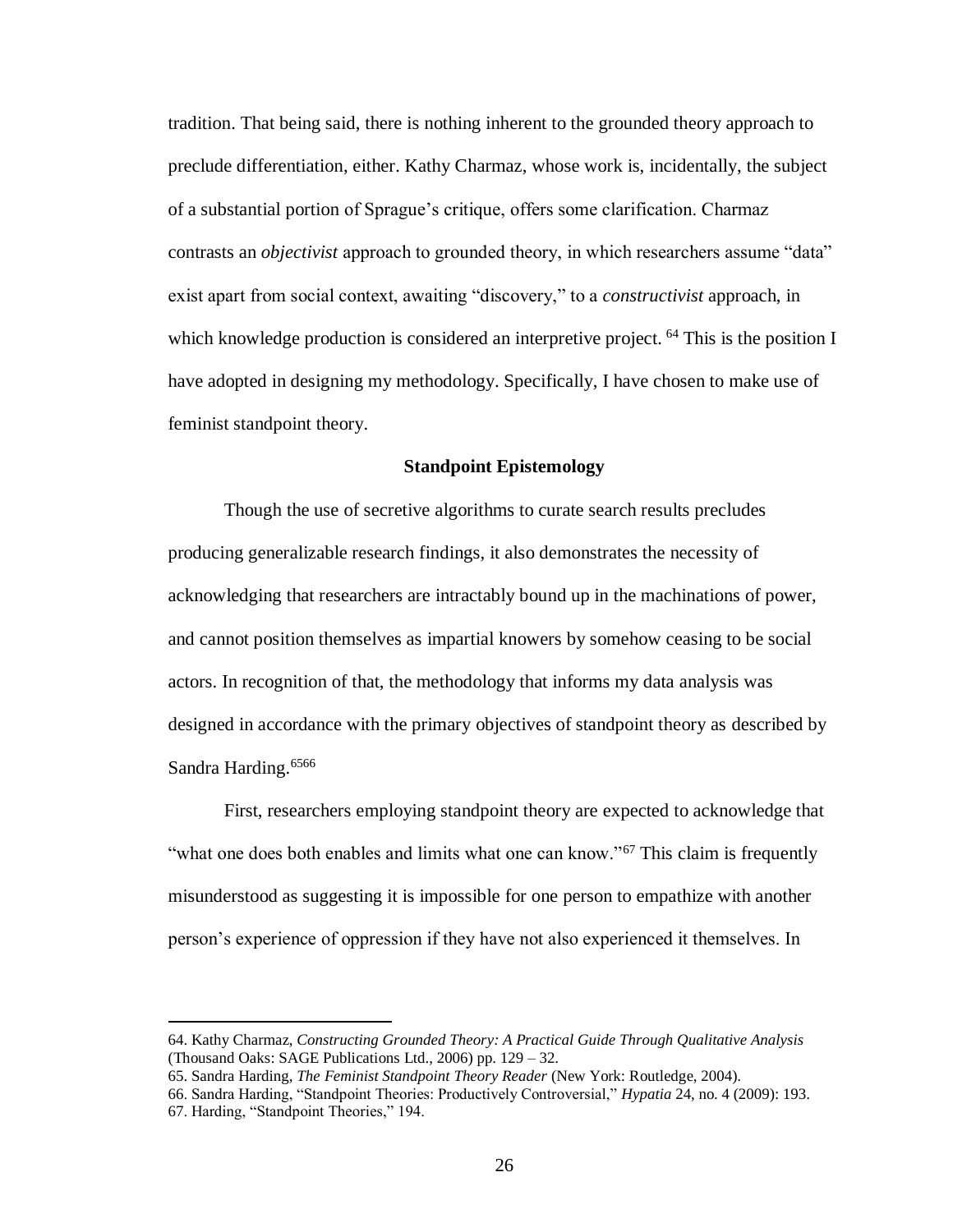scholarship, the mistaken assumption seems to be that feminist researchers are not permitted to pursue research along the same lines. The root of the confusion seems to be the assumption that Harding is speaking to the validity of the end product of a research project. On the contrary, she is arguing that it is during the initial formulation of one's methodological and epistemic choices that researchers are most vulnerable to leaving questions of social power unchallenged.

It was in the initial sampling phase of this project that I encountered the very scenario that Harding cautions against overlooking. Upon reviewing the first set of sources selected for analysis, I noticed a disappointing, but unsurprising trend. The initial batch of user content presented by YouTube's algorithm was overwhelmingly white, which necessitated a more deliberate sampling method to accrue a more robust, raciallydiverse sample of user-generated content. Searches for "trans person of color vlog" revealed a vlogging community just as active and engaged as the predominantly-white cohort associate, but who were, for the most part, excluded from search results when queries were racially unmarked. As I continued to review available literature, I found that other authors have also had to grapple with the unmarked dominance of whiteness in YouTube vlogging communities.<sup>68 69 70</sup> It should be noted that the systemic bias that manifests through Google's search algorithms was *not* addressed or questioned by *any* of the white vloggers included in the sample. Whether white vloggers' conspicuous silence

<sup>68.</sup> Ace J. Eckstein, "Out of Sync: Complex Temporality in Transgender Men's YouTube Transition Channels," *QED: A Journal in LGBTQ Worldmaking* 5, no. 1 (2018): 29.

<sup>69.</sup> Laura Horak, "Trans on YouTube: Intimacy, Visibility, Temporality," *Transgender Studies Quarterly* 1, no. 4 (2014): 576.

<sup>70.</sup> Tobias Raun, "Video Blogging as a Vehicle of Transformation: Exploring the Intersection Between Trans Identity and Information Technology," *International Journal of Cultural Studies* 18, no. 3 (2015): pp. 365 – 378.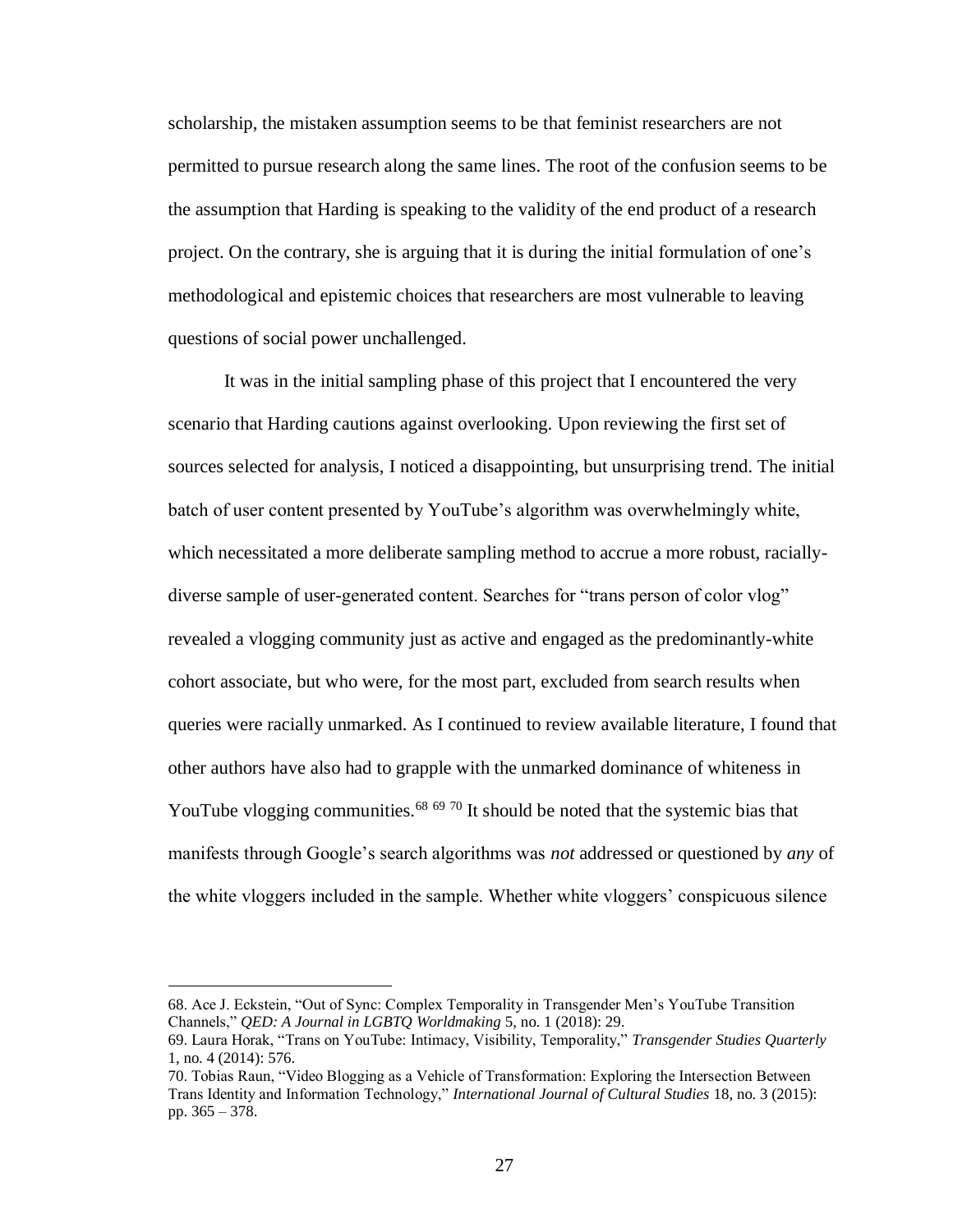on the matter belies ignorance or tacit acceptance is a serious question that warrants further investigation as scholarship continues to develop.

To that end, Harding states that the objective of research informed by standpoint theory is to "explain what oppressed groups need and want to know."<sup>71</sup> In context, Harding is referring to the need to interrogate unequal distribution of "poverty and misery" as opposed to "pleasure and riches,"<sup>72</sup> by beginning with the standpoint of groups who are disproportionately subject to the former. In my analysis, I also apply this axiom to the pleasures of belonging to an in-group community with a distinct culture. As I will demonstrate, the concerns of transgender vloggers extend beyond "poverty and misery," and many of the personalities included in the sample spent considerable time discussing ways of cultivating self-love and resilience within their chosen communities. In this case, starting from the "standpoint of the oppressed" entails accepting that the dayto-day concerns of individual transgender people do not revolve around the behavior of cisgender people, and provide more than insight into oppression alone; there are also always in-group strategies of resistance.

Third, Harding asserts that "a standpoint is an achievement, not an ascription," and, it is a collective one, not an individual one."<sup>73</sup> In other words, a standpoint is a means of conceptualizing the world that renders invisible social processes visible, and grapples with the inequalities that are brought to light in the process. "Standpoint" is not synonymous with "perspective" as in the lay usage. It is a collage of insights and means

<sup>71.</sup> Harding, "Standpoint Theories," 195.

<sup>72</sup> Harding, "Standpoint Theories," 195.

<sup>73</sup> Ibid.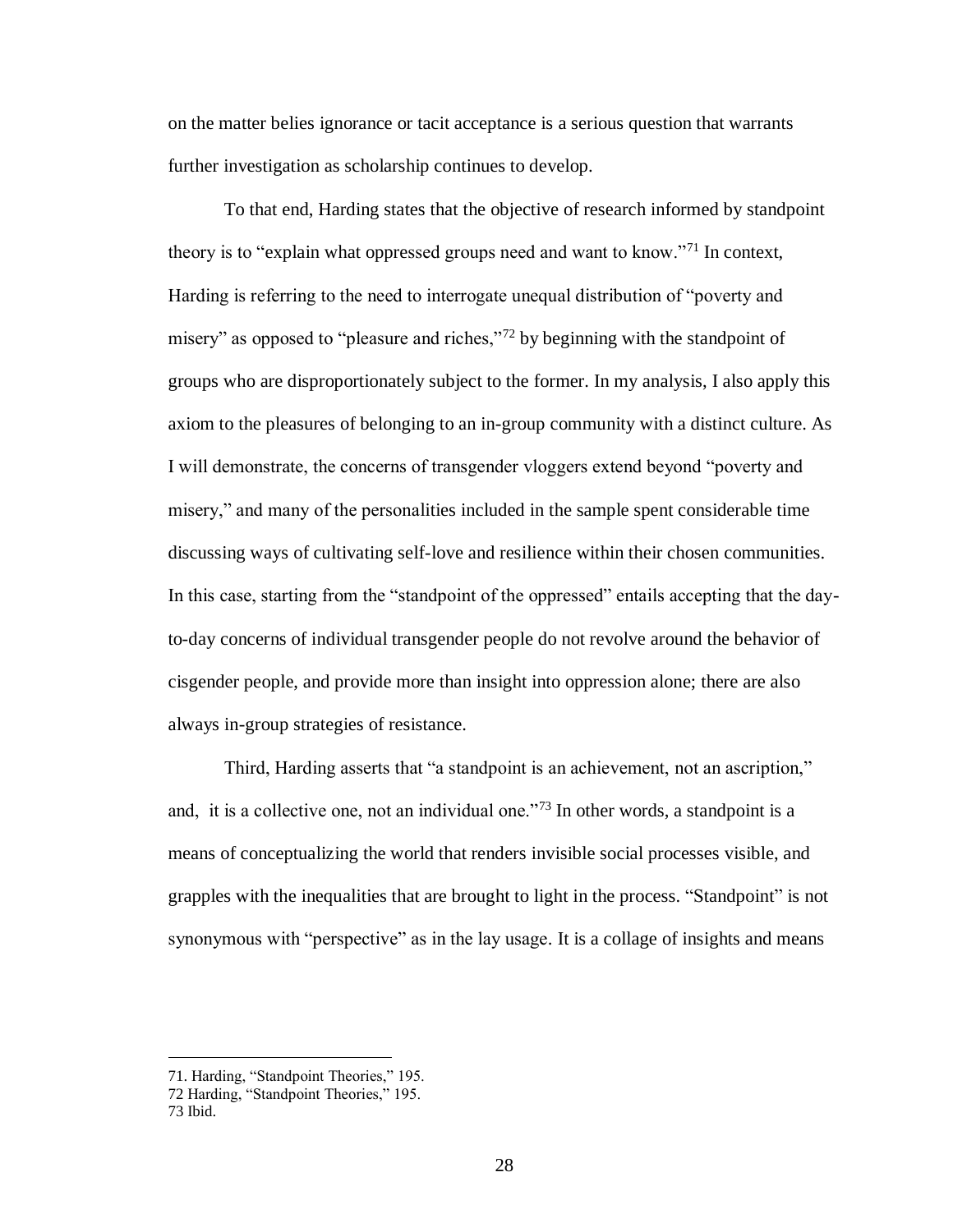of knowledge-production that contests disciplinary boundaries, and emerges as people come together and cultivate a collective political vision.

### **Methods**

#### Sampling

Aggregating a representative sample of YouTube videos is a challenging task, and because of the nature of search engines and tailored content. (This issue is addressed in depth in the following discussion of sample limitations.) Green et al.<sup>74</sup> made use of Google's Application Programming Interface (API), a function available to developers or other third parties who wish to make use of the bulk data logged in YouTube's databases.<sup>75</sup> This method allowed researchers to efficiently pull a specific subset of videos relevant to their needs, but this interface was unfortunately inaccessible to a lay researcher.

To approximate sampling methods established in prior work, initial videos were identified from the results of a manual search for videos tagged with keywords "transgender vlog." The initial search was tailored to recently-active users by limiting results to videos published no more than 1 year prior. Results were further limited to videos less than 10 minutes in length, for practicality's sake, and to facilitate examination of a wider sample set. A final limitation to eligible videos was the total subscriber count of the channel producing them. The search results were listed by subscriber count in descending order, and sampling began at < 10,000 subscribers, in order to exclude creators who benefit financially from their channel. Because the aim of this analysis is to

<sup>74.</sup> Green, Bobrowicz, and Ang, "Bullying and self-disclosure," (2015), 705. 75. "YouTube Data API," Google Developers, accessed March 2, 2019, [https://developers.google.com/youtube/v3/.](https://developers.google.com/youtube/v3/)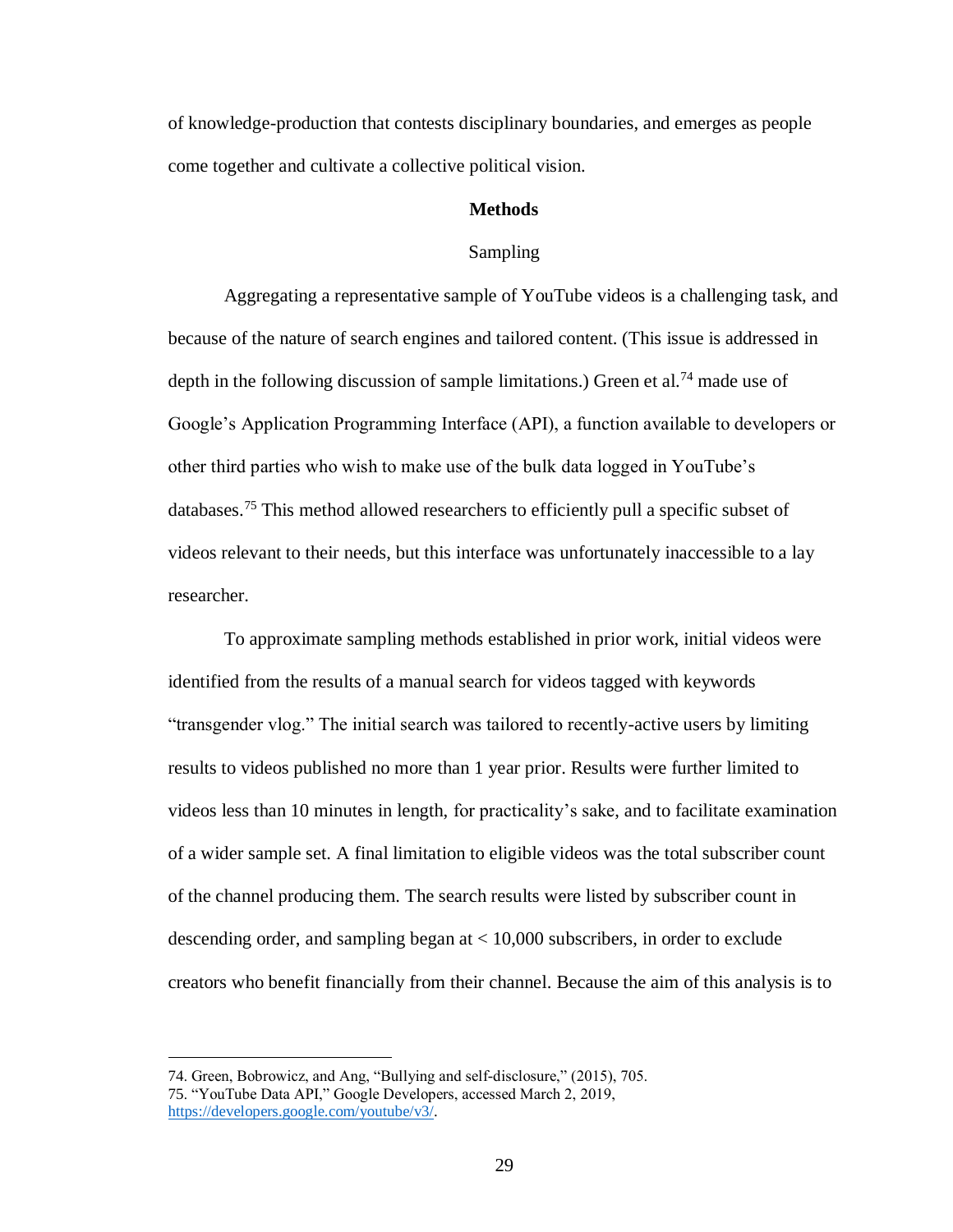explore means of building community and not an entertainment career, those who make a living from their videos were unsuitable for this particular line of inquiry.

After collecting an initial set of approximately 30 videos, additional videos were sourced from publishers' channels, drawing no more than 5 videos per user. For creators who were especially prolific or had been publishing consistently for years, selections were made on the basis of view count. In these cases, the top 5 most-viewed videos from each channel were sampled. Ultimately, a total of 50 videos from 19 content creators were transcribed and coded. Audio from each video was fed into a transcription software that generated initial transcripts, which I then manually proofed and edited, correcting errors, and including supplemental information. Supplementation consisted noting visual cues, including title cards, changes in setting, text displayed on-screen, shifts in body language, gesture, and tone, all indicated by enclosure in square brackets, e.g. "[laughs, briefly moving out of frame]."

#### **Limitations**

There are several factors that must be considered when taking a sample of content from YouTube. By design, YouTube functions a combination archive, amateur platform, educational resource, social network, and occupation, depending on an individual user's needs and interests. While this versatility is the key to YouTube's success in drawing a large user base, the key to its financial success is advertising revenue. and in an effort to ensure users' individual needs are met, the platform has long made use of "Big Data," referring to the totality of billions of users' browsing habits, recorded and analyzed by AI software in order to optimize individuals' browsing experience by providing a steady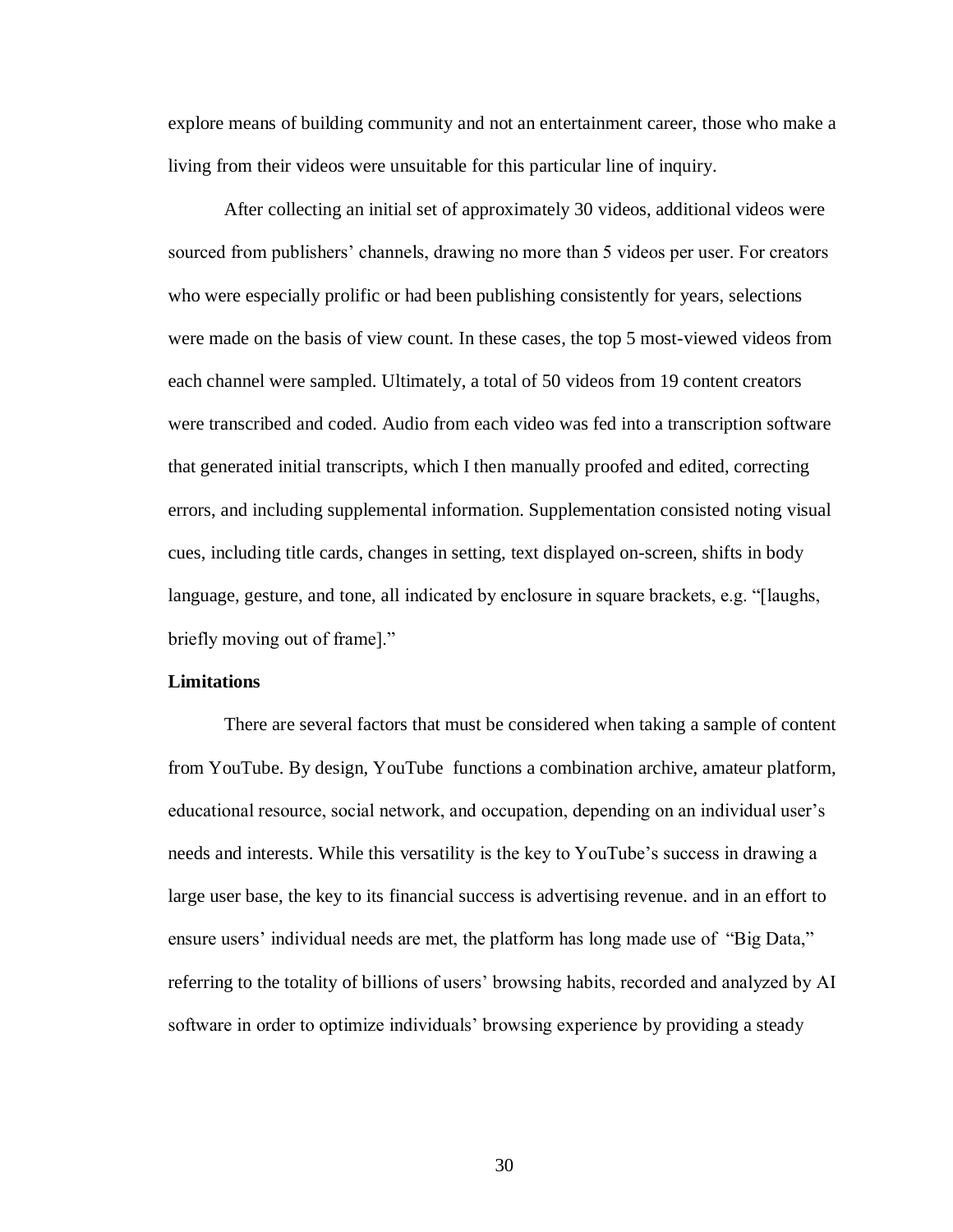stream of "recommended" content<sup>76</sup> with the intention of maximizing users' time viewing content (and therefore ads).

YouTube employs this technology in order to maximize the time viewers spend clicking through video content, with each page loaded generating a fraction of Google's annual ad revenue, which totaled \$116 billion in 2018. <sup>77</sup> YouTube tracks users' browsing history, the length of time they spend on particular videos,  $^{78}$   $^{79}$  and their tendency to rate particular producers' and genres' videos "thumbs up" and "thumbs down" (which are judged as a ratio, visualized just beneath the playback window).

I must also note that because the content of YouTube videos about trans people's experiences are subject to the same algorithmic prioritization as any others, creators are disincentivized to produce content that fails to retain viewers' attention for the duration of the video, which does limit the extent to which producers are free to be candid about their lives. Subjects like murder and assault rates against trans people were never raised by vloggers in my sample, though milder offenses including inappropriate questions and family/workplace rejection were commonplace. There are several possible explanations for this; first, that these videos do exist, but were not favored in search results. These might be subjects that users wish to avoid discussing or exposing their followers to, in order to avoid potentially triggering traumatic reactions. Or, it could simply be a sampling coincidence. The only way to explore this question is to conduct more in-depth research with video creators—another likely fruitful avenue for investigation.

<sup>76.</sup> Paul Covington, Jay Adams, and Emre Sargin, "Deep Neural Networks for YouTube Recommendations," in *Proceedings of the 10th Annual ACM Conference on Recommender Systems*, (New York: ACM, 2016), 191-198.

<sup>77.</sup> Alphabet, Inc., "Alphabet Annual Report 2018," Press Release, (February 1, 2019). 78. "YouTube Now: Why We Focus on Watch Time," YouTube Creator Blog, August 10, 2012, <https://youtube-creators.googleblog.com/2012/08/youtube-now-why-we-focus-on-watch-time.html> 79. "YouTube Search: Now Optimized for Time Watched," YouTube Creator Blog, October 12, 2012.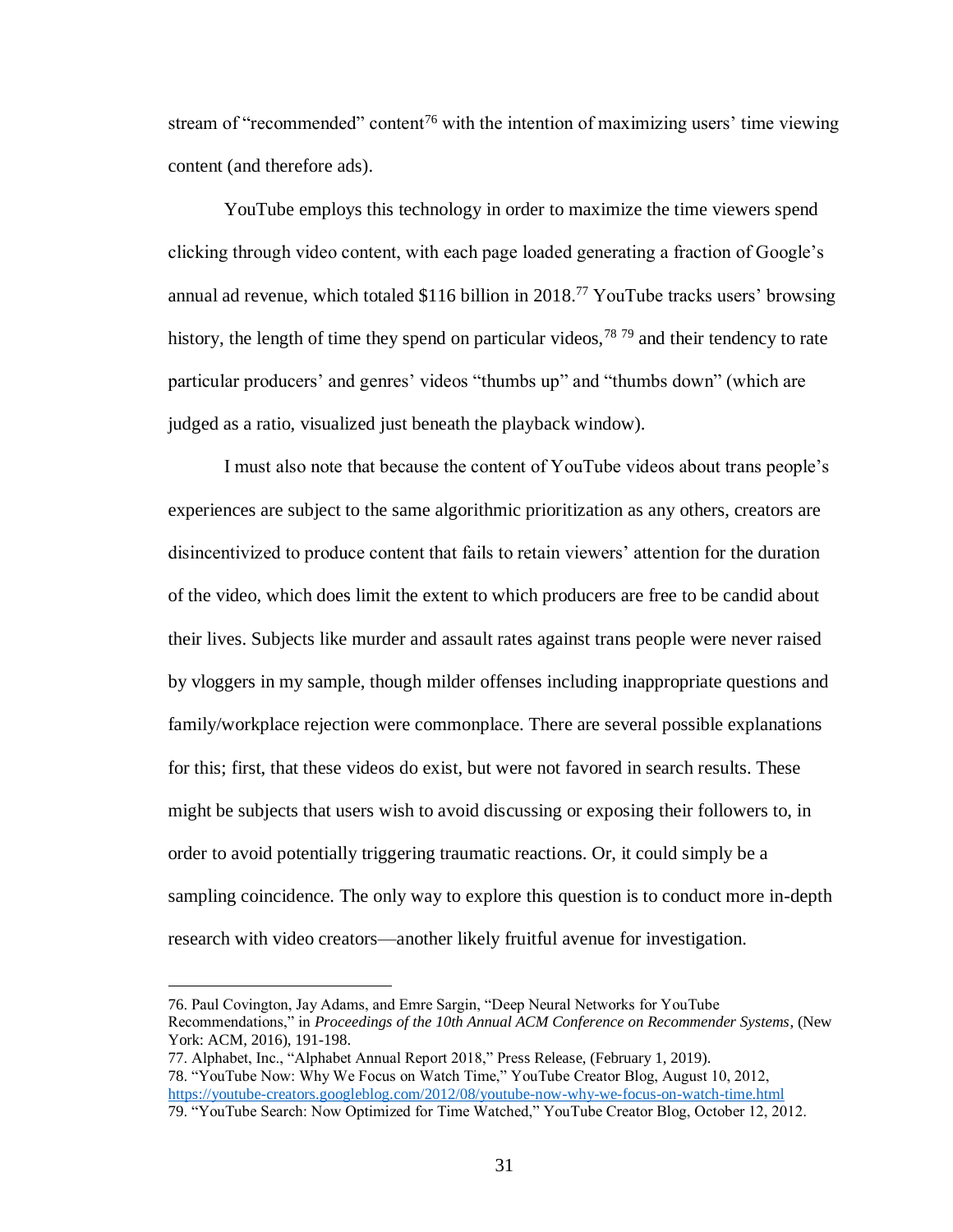## **Ethics**

Throughout my reporting, I will refer to vloggers by pseudonyms. This choice was actually one of the most difficult I faced in conducting this study. On one hand, the chosen name of a trans person is a serious component of their identity, one that many have fought tooth and nail to achieve recognition of. On the other, potentially exposing small-scale vloggers to a wider audience than they are aware of (especially in material that will ultimately be permanently archived) is also cause for ethical concern. I ultimately opted to make use of pseudonyms, as unwanted exposure carries more potential for direct harm than making use of an alternative name.

#### Coding

Codes were initially generated as transcripts were reviewed and annotated, and were revised over time, combining closely-related codes as necessary, and further refining other codes as I acquired a more nuanced understanding of emergent patterns. Each section of video was parsed phrase-by-phrase according to the subject at hand; examples of initial codes included "firsthand experience," "relationships," "hormone replacement therapy" (HRT), and "dysphoria." Sections of text were assigned multiple codes where conceptual overlap occurred.

The three most frequently occurring codes were "humor," "bodies," and "sharing lived experience," a categorical triad that aptly sums up the foundations of the "vlog" genre itself, and also encompasses three especially significant dimensions of transgender people's day-to-day lives. For example, as I discuss in Chapter Four, "humor" was hardly ever employed simply to give users a reason to keep watching. It was put to work toward achieving specific ends: to draw attention to the absurdity of asking another person point-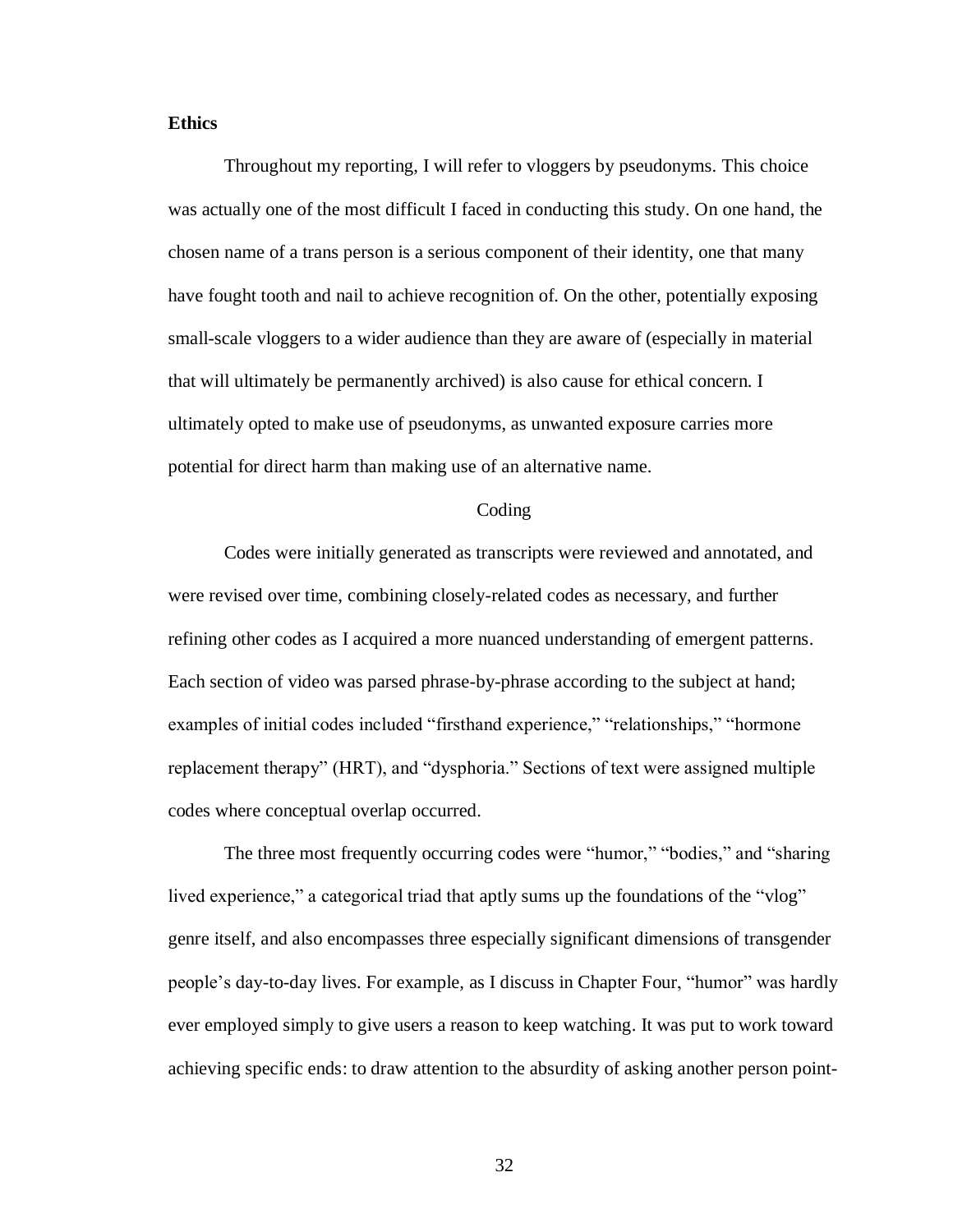blank about their genitalia, to diffuse tension surrounding heavier subject matter, and to make intimidating topics like medical transition (HRT, FFS, SRS/GRS/GCS) more approachable.

Clustered under the category "resilience strategies" were the codes for "humor," "sharing experience," "community engagement," "positive self-talk," "self-acceptance," and "educating others," which, between them, accounted for 300 units of code. The information sorted according to these six categories provided fodder for subsequent analysis of trends in videos. I also explored the possibility of coding for affect and emotion, but found that there was not as much affective richness to vlog posts as there is in spontaneous, face-to-face interactions, so these codes were ultimately of limited relevance to my objective.

#### Interpretation

After repeated coding cycles, I turned my attention to the available literature concerning my research topic. As I have noted previously, scholarship that seeks to understand the ways that YouTube serves as a social hub for transgender people is sparse, and the question of collective resilience has yet to be adequately addressed, which confirmed that this question would be the appropriate avenue for an exploratory, qualitative project. I reviewed quotes clustered under codes, paying close attention to those that frequently overlapped, such as "humor" and "body." From these observations, I began to formulate tentative conclusions. I focused on the functionality of video content more so than the content itself. Keeping the figure of the assemblage in mind, I took care to remain attuned to embedded mechanisms that facilitate the "becoming of a becoming."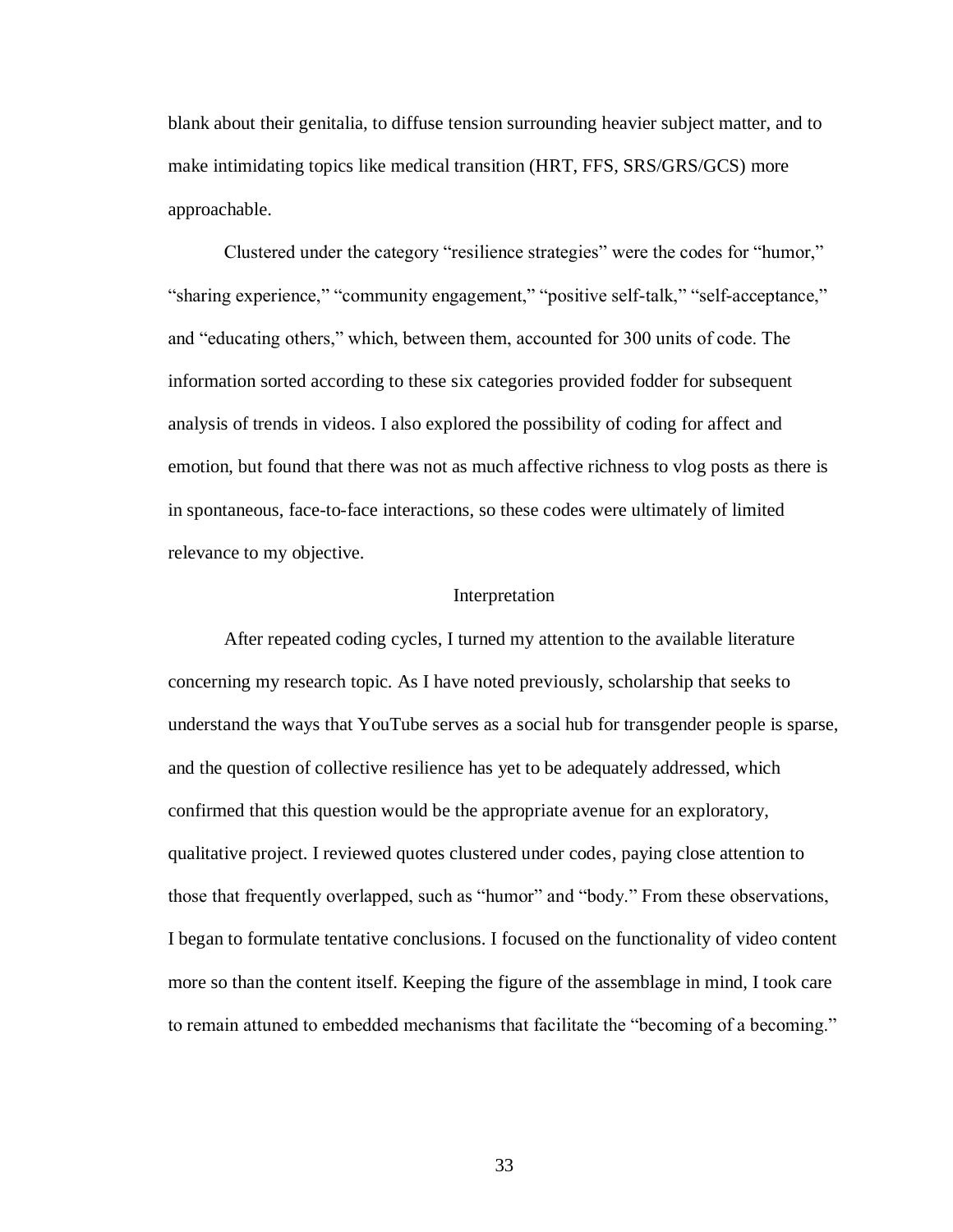Here, the "becoming" in question is the continual formation and reformation of community, made possible through collaboration between loosely affiliated, entangled agents. I have addressed YouTube's communities of vloggers and their viewers as an ecosystem that persists, continually adapts, and presents potential (albeit limited) to transform society. In the following chapter, I will provide an overview of my findings, highlighting a set particularly salient features I identified across the vlog entries sampled. In Chapter Five, I contextualize these findings relative to a three-dimensional model of social resilience<sup>80</sup> in order to draw tentative conclusions as to how characteristics of YouTube vlogs facilitate and/or undermine work to cultivate more robust resilience at the community-level.

<sup>80</sup> Markus Keck and Patrick Sakdapolrak, "What is Social Resilience? Lessons Learned and Ways Forward," *Erdkunde* 67 no. 1 (2013), 5-19.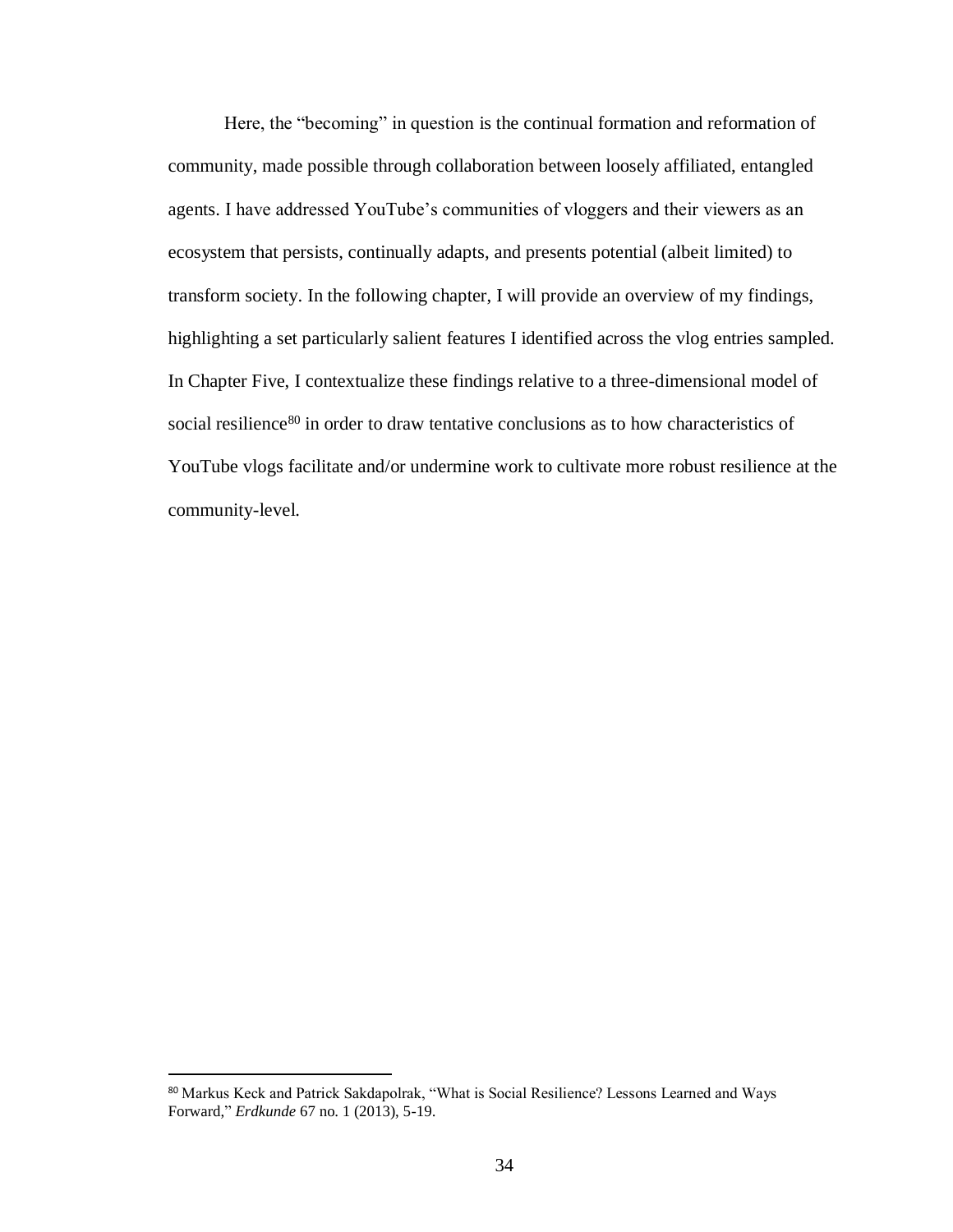#### CHAPTER FOUR: FINDINGS

#### **Standardized format**

As I reviewed the entries sampled for this project, I found that, regardless of their actual content, the overwhelming majority of vlogs posted to YouTube share five narrative components that flow roughly in order: (1) Salutation, (2) Stated purpose, (3) Apology (optional), (4) Sign-off, and (5) Self-promotion. Each video followed a rough sequence in which vloggers greeted their viewers, and established their reason for posting their video. At this point, if they have been inactive for some period of time, vloggers would occasionally apologize for or otherwise acknowledge their absence, frequently accompanied by a promise to their viewers to return to regularly posting content. After delivering the bulk of the video's topical material, vloggers concluded videos with a farewell to their viewers until next time, occasionally taking time to express gratitude for their viewership. Farewells typically segue into a standard prompt encouraging viewers to "comment, like, and subscribe," three features of YouTube's interface that allow user input to influence individual videos' and channels' priority in search results.

The highly interpersonal qualities of vlogs distinguish them from more representational genres, and it follows that a video format designed as an analogue to face-to-face connection would parallel a face-to-face conversation in its structure. Vloggers in the sample heavily favored addressing their viewers informally and in the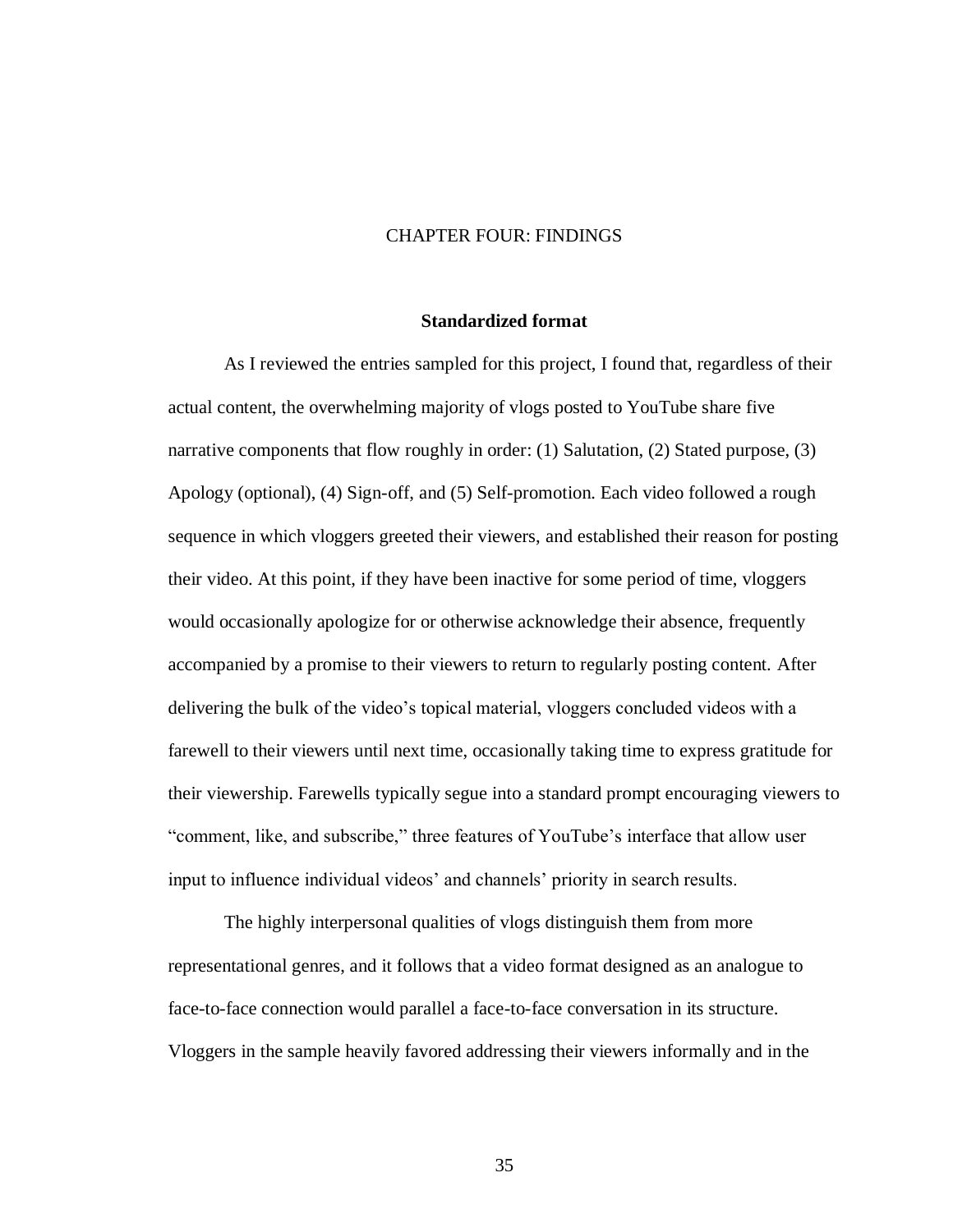aggregate. "Hey guys," was by far the most common greeting, though referring to viewers simply as "YouTube/YouTubers" was also common.

Addressing viewers as "you (guys)" suggests rapport, while the collective designator "YouTube" signals "in-group" membership and fosters a sense of belonging. Extending a personal greeting (and farewell), addressing viewers in the second person, and apologizing for periods of absence/inactivity are all actions that reinforce a sense of togetherness and accountability to one another, even between parties that are not only anonymous, but who in all likelihood will never actually meet. These conventions of form unique to the vlog are integral, not only to maintaining its intelligibility as a genre, but to maintain the possibility for the genre to exist in the first place. The vlog as a phenomenon is therefore both a precondition and a result of its own becoming, a digital assemblage of fleeting, intersecting interests and entanglements.

#### **Humor**

Humorous content was the most commonly-coded category at 75 instances, and overlapped with mentions of "body" on 15 instances. This was often in the context of self-deprecation when vloggers share "body reveal" videos. While some research has found that self-deprecation plays a role in cultivating "intergroup relations,"<sup>81</sup> there remains the reality that vloggers included in the sample also shared accounts of how difficult grappling with negative body image and low self-esteem can be for a person coping with gender dysphoria:

One reason why [I hate being transgender] is because you always look for something that, you could like, 'oh, I'm a man,' or like you look for like a

<sup>81.</sup> Morgan Ellithorpe, Sarah, Esralew, and Robert Holbert, "Putting the Self in Self-Deprecation: When Deprecating Humor About Minorities is Acceptable," *Humor – International Journal of Humor Research* 27, no. 3 (2014), 401-422.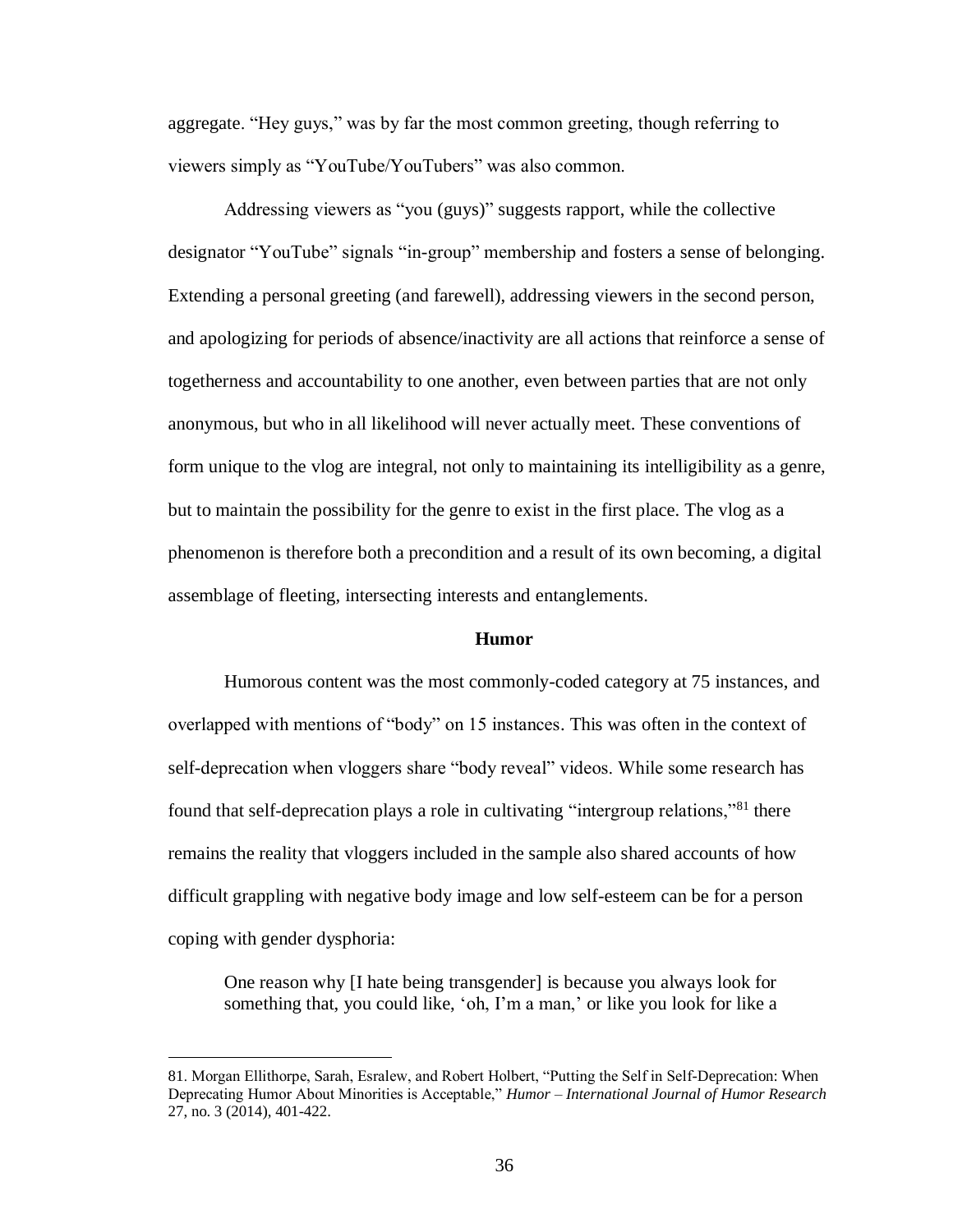flaw in your body, when there's like nothing to actually look at. Like you will try and clock yourself. — 'Jade'

Another vlogger offered a similar account, acknowledging that transgender people tend to

be much harder on themselves and their personal appearance than others:

Um, yeah, I'm still trying to have the FFS process, okay, that surgery done. Umm, now some people tell me that, I don't, they don't think I need it, and I kind of see that differently, you know? [. . .] Like I was having a conversation with one transgender male to female, and I think she doesn't need it. She, she thinks that she does, and she thinks I don't need it. And I think that I do. — 'Mel'

Humor also served as a means of responding to instances of discrimination and

inappropriate treatment. Here, a trans man discussing inappropriate questions to ask

transgender responds to people who ask for his birth name:

Not gonna tell you, cause 1. It's confidential, and 2. I have to kill you. I'm not going to jail over you, so don't ask. — 'Kamal'

Here, humor provides a viewer-friendly vehicle for Kamal to express his frustration

through hyperbole, simultaneously recognizing the gravity of the offense and rhetorically

distancing himself from the offender, by dismissing them as not worth the consequences.

#### **Lived Experience**

The "vlogger" format is a genre that is, by definition, devoted to sharing personal experiences with a public audience, so it came as no surprise that the second most frequently applied code was "Shared experience." Vloggers shared a wealth of firsthand experience, especially concerning HRT, surgical procedures and subsequent recovery, as well as their experience of self-discovery, and coming out to friends and family. As a result, transgender vloggers have aggregated a massive archive of collective, experiential knowledge within the span of a single decade. Importantly, no vlogger included in my sample claimed that their experience was more universal or "correct" than others. On the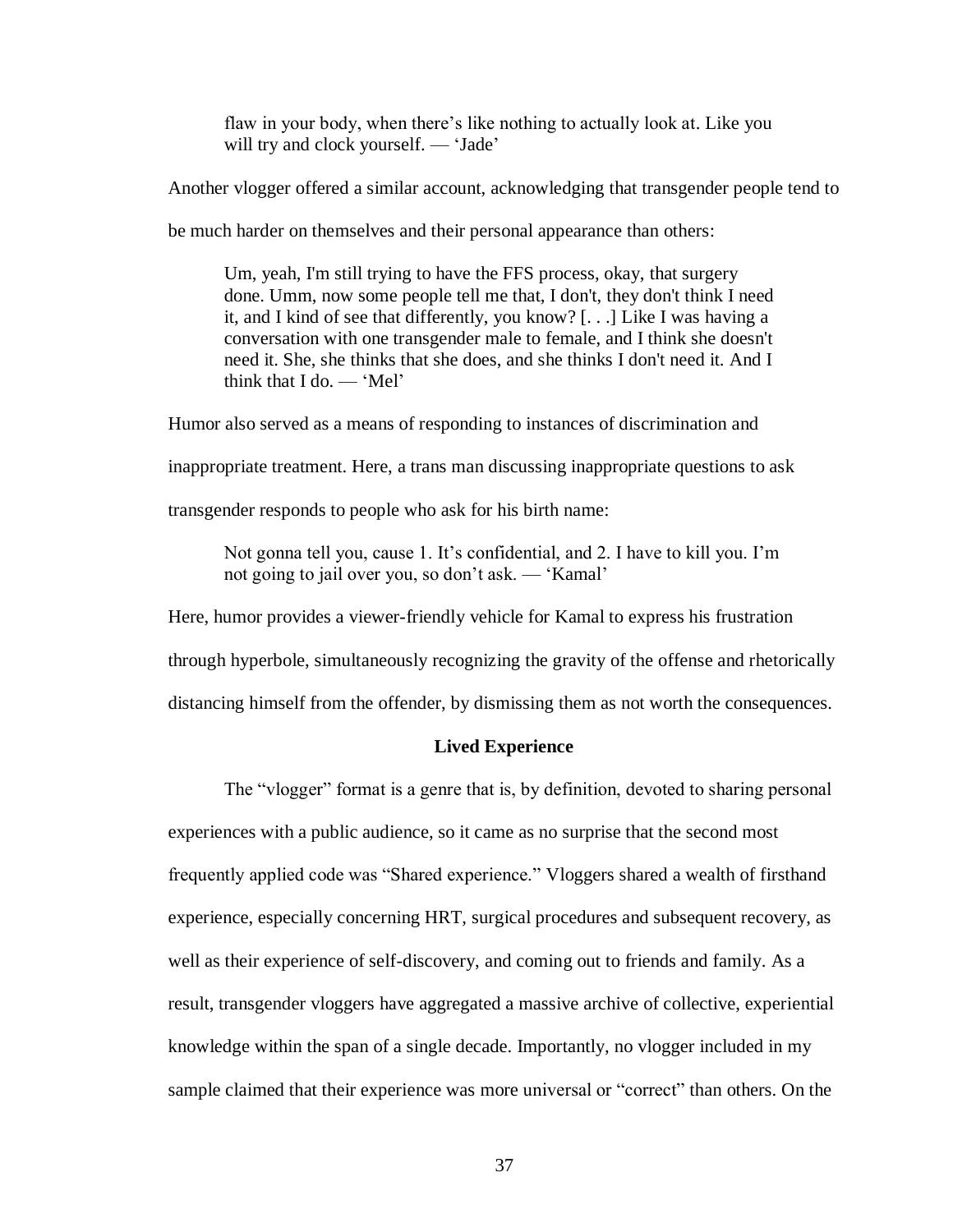contrary, vloggers dedicated considerable time and attention to reiterating that everyone experiences their transition differently, and that all people have a right to selfdetermination. The account of transgender experience that has arisen from aggregated, collective knowledge is a far cry for the state of affairs identified by Sandy Stone, in which medical institutions hold authority in the absolute, and insist that the experience of being transgender must be expressed as a correctible pathology.<sup>82</sup>

## **Positive Self-talk**

Cultivating a microcosm of positivity and support was a key motivator behind many of the vlog entries studied. One vlogger, 'Caleb,' explains the importance of cultivating positivity at the start of a vlog entry devoted to identifying ways to love oneself:

It's really easy to pretend to be super self-confident and super happy all the time [online]. I'm not always happy. Like I just want to make a space online where I can be positive and happy, and have this influence that doesn't happen in real life. You know, there's not always going to be a person in your life who is constantly happy and constantly giving you positive vibes and that's something that I really want and need. So I decided to create that. — 'Caleb'

In other instances, the onus for expressing positivity is to cope with misfortune.

Comedy vlogger 'Stella' shares, in an unusually somber entry discussing a series

of recent events that have proven challenging for her:

I know in my heart that I'm a good person. I know that in my heart. I do, I do. I remind myself of that every day. [. . .] And things will get better. Things will get better, for *all of us*. — 'Stella'

The final gesture to include her viewers in her promise to herself—that all of their

circumstances *will* improve—invites audiences to identify with Stella

<sup>82.</sup> Stone, "The 'Empire' Strikes Back," 3.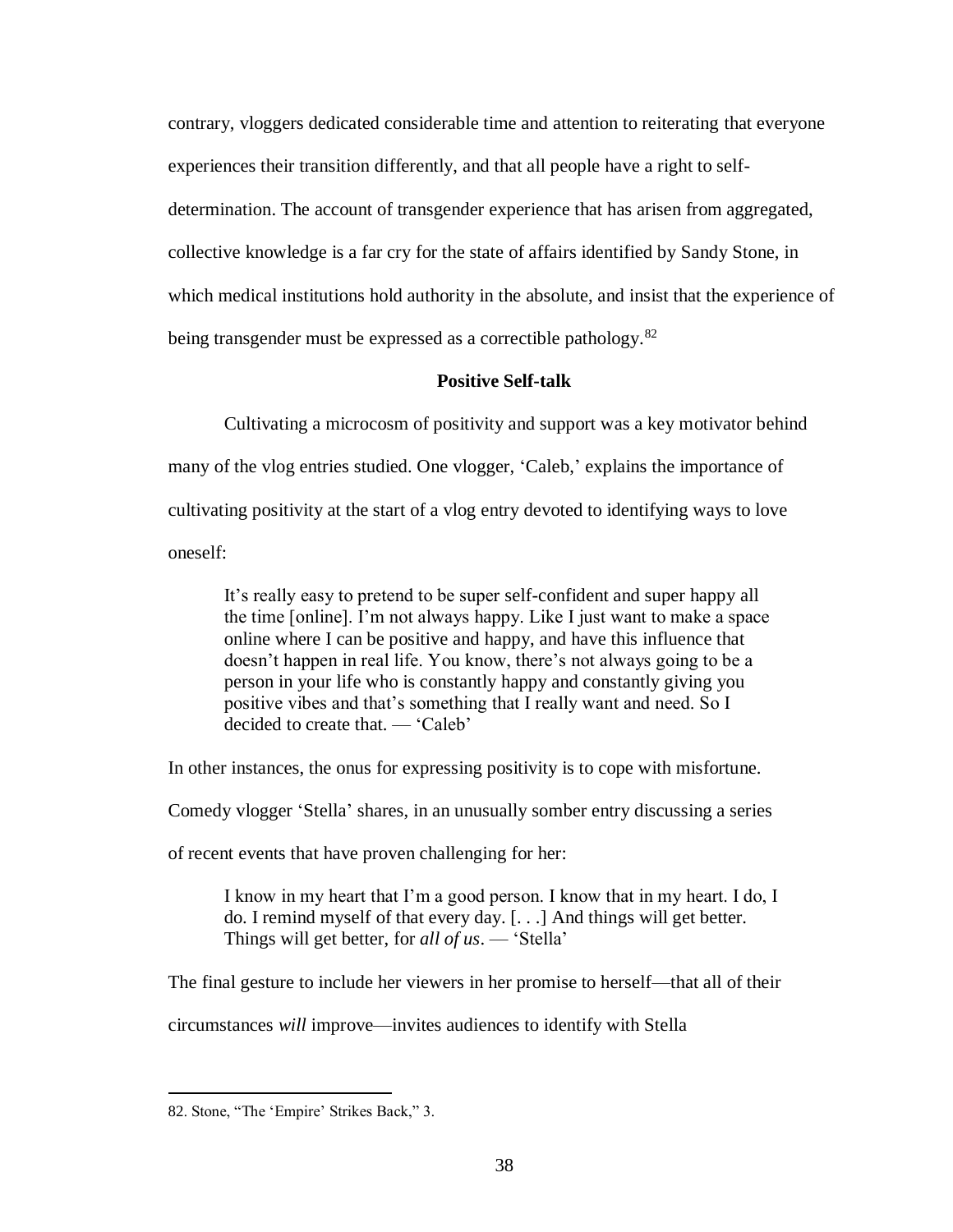#### **The Ubiquity of Whiteness**

As discussed previously in Chapter Three, search queries that are racially unmarked consistently return results in which white vloggers are over-represented to a troubling degree, and this phenomenon remained unacknowledged among the white vloggers whose works I examined. Although this topic was not addressed by the trans people of color whose content I sampled either, Diamond, a vlogger and participant in a recent study published by Raun,<sup>83</sup> shared a personal account of what happens when racial stereotyping bleeds into digital media landscapes. Referring to a hypothetical white trans woman vlogger: "She gets all the juicy, good, wholesome questions because she is sweet and white la-la-la, *I* get all the hard-core, hip-hop 'How big is your cock' questions because I'm a good old angry Black woman."

Here, Diamond's intellectual capacity to address complex, "juicy" questions from viewers goes unrecognized, as viewers (un)consciously assume a white woman is the more authoritative source. This particular scenario is yet another iteration of the same anti-Black propaganda that has been disseminated among the public for centuries, in the interest of preserving white supremacy. According to white supremacist ideology, a person's sexuality and intellectual capacity are diametrically opposed traits. This allegedly zero-sum relationship between flesh and intellect lays a convenient, quasilogical foundation for common stereotypes of white and Black people that persist today.

If intelligence and sexuality are negatively correlated, then it follows that those who are intellectually inferior are necessarily hypersexual. As a corollary, higher degrees

<sup>83.</sup> Tobias Raun, "Video Blogging as a Vehicle of Transformation: Exploring the Intersection Between Trans Identity and Information Technology," *International Journal of Cultural Studies* 18, no. 3 (2015): 375.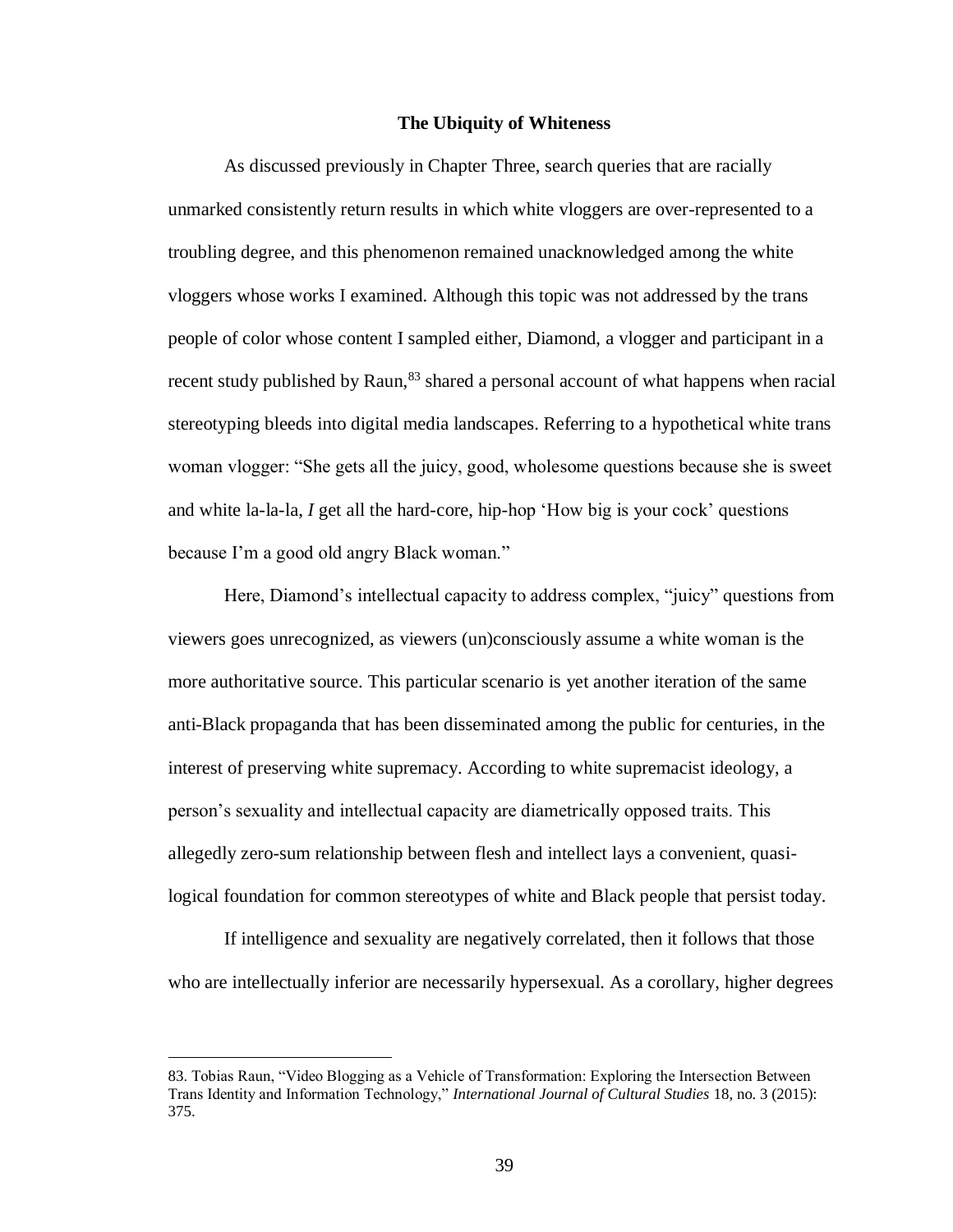of sexual inhibition (historically coded as a matter of "willpower" for white men, and "modesty" for white women) would reliably indicate superior intellect. Both sides of this racist illogic must be taken into account when considering Diamond's experience as a popular YouTube vlogger. She is simultaneously discounted as an intellectual authority, and objectified, reduced to an Othered body, and those two processes are inextricable.

Taking this historical legacy into account, it becomes possible to more readily locate the unspoken presence of white normativity in transition vlogging, even in the absence of overt recognition on video producers' part. Consider the following excerpt from Meghan, who is a white woman:

I had my nose done, because it got broke. Other than that, this [gestures up and down torso] is all natural. I had my boobs done because it was part of the package, and I didn't go ridiculously large—small D, large C—that's uh, it.

So that's for all you guys out there who are gonna start wanking off to this. Yes, I'm saying it now, you're gonna start masturbating over these [she leans forward slightly, giving a glimpse of cleavage before leaning back again], which I'm not going to show very much of, because I don't want to hear 'you have really nice tits,' or whatever. — 'Meghan'

Earlier in the same vlog update, Meghan shared her discomfort with trans women who engage in frequent, casual sex, which she interprets as a misguided attempt to validate their womanhood. She concludes by inviting viewers to ask her questions for subsequent videos, at which point she specifies that her sex life is the one topic that is not "fair game."

Here, the specter of whiteness is present not in Meghan's aversion to being objectified, fetishized, or subject to crass commentary *per se*, as these *are* common forms of oppression to which both cis and trans women are subjected, and must cope with daily. The workings of whiteness are present in subtext, beneath the thick veneer of plausible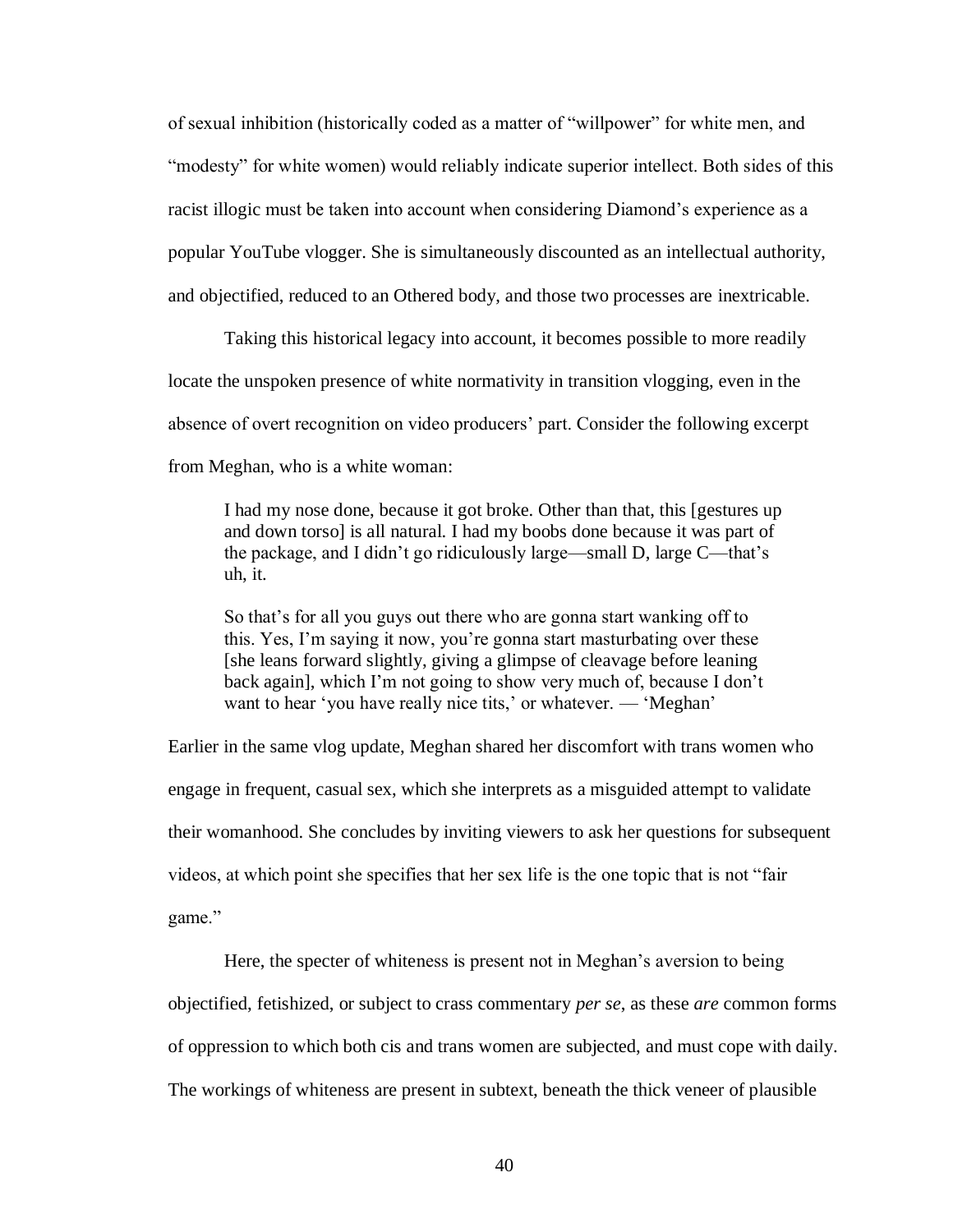deniability afforded by the reality that she *is* addressing very real, legitimate boundaries that cisgender people often violate. Meghan justifies her breast augmentation by distancing herself from the image of a comically large-breasted woman. And while her comment may not be framed in explicit racial terms, anytime large breasts and/or buttocks are presented to comedic effect ("ridiculous"), it is difficult not to recall the kidnapping, enslavement, and abuse of Sara Baartman, 84 a South African Khoikhoi woman who was stolen from her home in the early  $19<sup>th</sup>$  century, at the age of 21, by William Dunlop, an English ship surgeon, and Henrik Cezar, a Dutch colonist.<sup>85</sup>

'Aaliyah,' a vlogger who is a Black woman, also engaged with the "perverts" of YouTube who she assumed would eventually find her channel and view her videos for the sake of self-gratification, especially since the video in question was, in Aaliyah's words, a boob update. Note that she adopts a different stance than Meghan in her rebuttal:

…I just want to throw a disclaimer out there. You guys, this is just a educational video just to show my girls, what my body is doing on hormones, just so you guys can get some education and just see an inspiration from me and my channel. You know, that's why my whole channel was made and based off of anyway. You guys know I love talking about trans topics and changes and things like that.

So again, I know there's going to be perverts and people out there who's gonna like this video, just to see my little titties. But hey, it is what it is and I love them. I love my body. I love the way the 'mones is filling me out, girl.

Aaliyah recognizes that by making herself and her body visible to a faceless public, she may be sexualized without her knowledge or consent. But she makes no move to justify

<sup>84. &</sup>quot;Sara 'Saartjie' Baartman," South African History Online, last modified June 11, 2018. <https://www.sahistory.org.za/people/sara-saartjie-baartman>

<sup>84.</sup> Dunlop and Cezar went on to put Sara on display in freak shows, locking her in a cramped metal cage for hours at a time, forced her to stand on display in the nude and bare her breasts and genitals for onlookers. After enduring five years of abuse, Sara died at only 26 years old, and was not returned home until the French government *finally* agreed to expatriate her remains for proper burial in 2002, 187 years later than her kidnappers allegedly promised.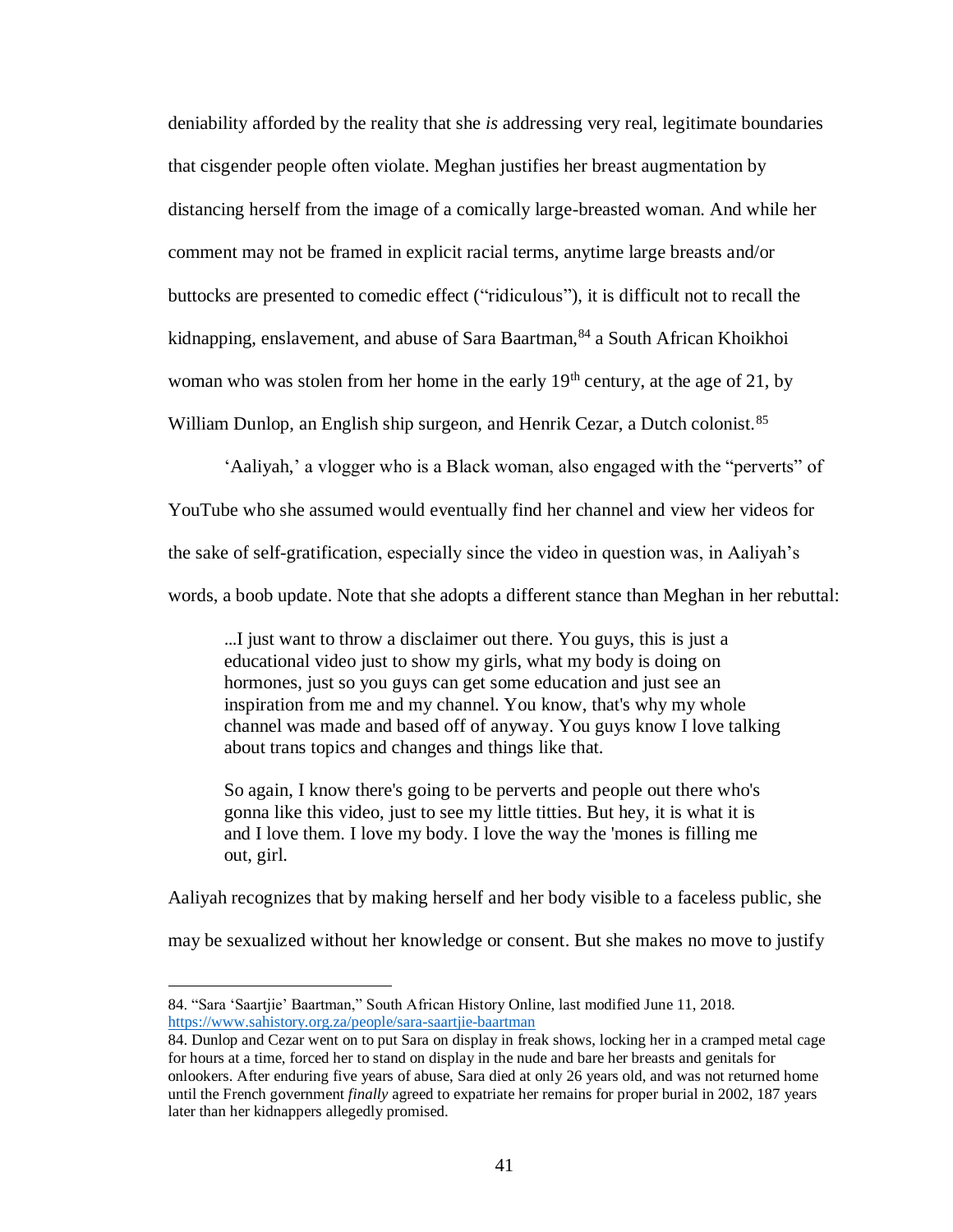her decision to share her body candidly with her viewers, nor does she grant the "perverts" in the crowd any say over what she does or does not choose to share. Like Christine Jorgensen, Meghan's stance happens to appeal to white ideals of feminine modesty, which gives her an "out" that is inaccessible to women of color subject to the same fetishization. In contrast, there is no hegemonic narrative for a woman of color to prove herself chaste, so Aaliyah's only option is to persist, and take what joy she can in loving her body, and sharing that love with the world.

#### **Temporal Complexity**

A plurality of vlog entries documented a vlogger's transition "milestones" set relative to some initial intervention, most commonly marked by beginning HRT. This lends support to Laura Horak's claim that transition vlogs are predominantly organized according to "hormone time." <sup>86</sup> Put simply, "hormone time" refers to a particular kind of linear temporality, endemic to YouTube transition vlogs. According to Horak, when a vlogger's accounts of their transition begin with the first dose of hormones, are described as a set of steps progressing toward an undefined future point, and their updates are marked relative to that time (e.g. "Vlog update:  $[N]$  months on T"), a vlogger is organizing their transition experience along "hormone time."

Horak recognizes the benefits of ascribing a *telos* to one's transition, particularly that the capacity to envision a future that can and will be realized through steady progress is a precondition to hoping, and hoping is what tends to keep an oppressed people alive. At the same time, she problematizes its universality. A progress-oriented conception of transition does raise troubling questions. If a person's transition has a beginning and an

<sup>86.</sup> Laura Horak, "Trans on YouTube: Intimacy, Visibility, Temporality," *Transgender Studies Quarterly* 1, no. 4 (2014): pp. 578 - 580.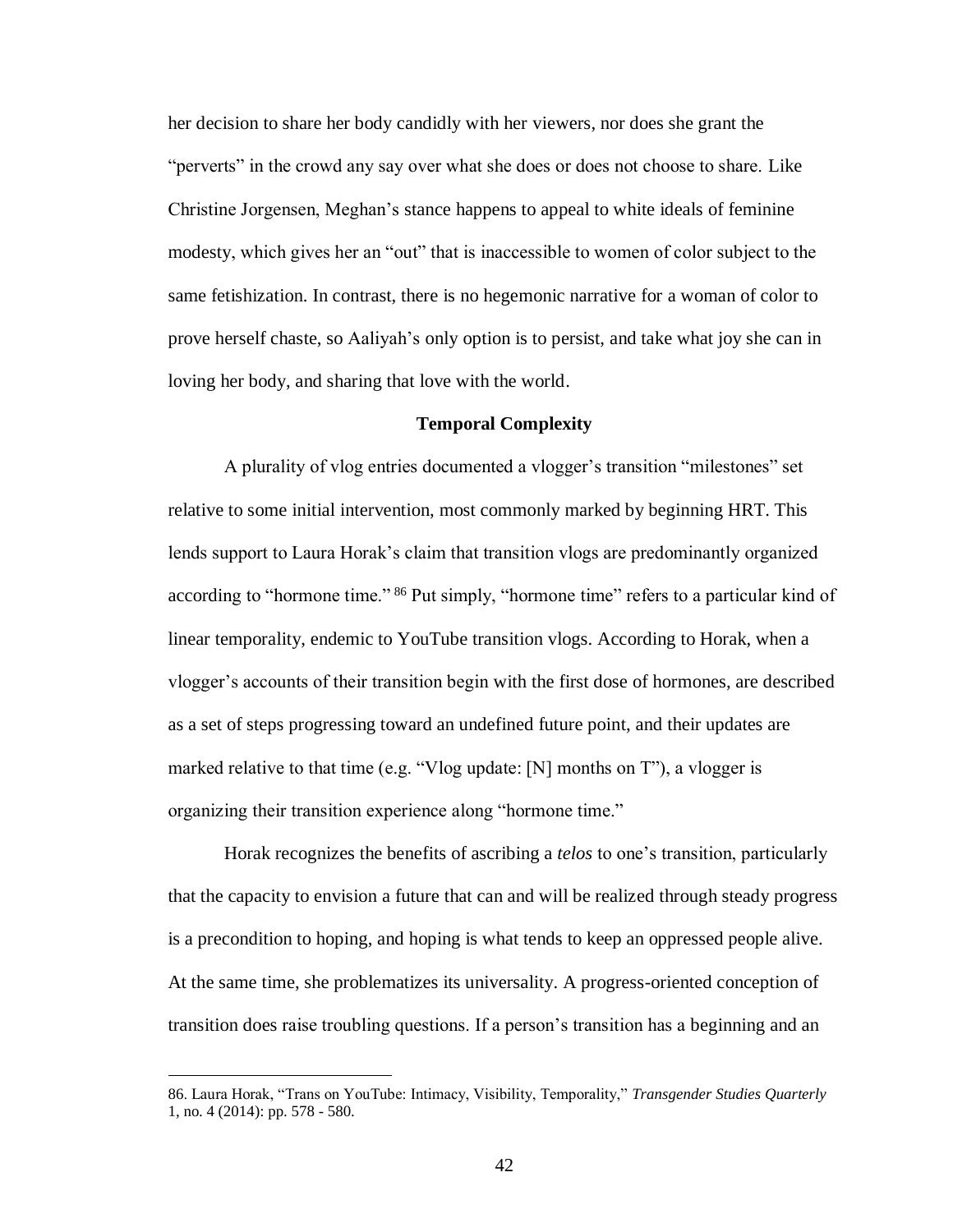end, what constitutes progress along that timeline? Is the progression an inevitability, or could a person become indefinitely "stuck" or regress in their transition if they lost access to healthcare, or were unable to come out for their own safety?

Upon reviewing the sample set for this project, it appeared that signifying one's transition in terms of hormone time remains par for the course in transgender vlogging circles, as nearly every transition update was titled as she describes, "[N] months on" hormones. 'Stella,' a longtime comedy vlogger, indicates some degree of self-awareness of this trope as she subverts conventions in her very first hormone update, ten years and nine months into HRT:

Well, I've been on hormones now for ten years and nine months. And this is my very first update. Let's get this started by talking about some things that *haven't* changed over the last ten years and nine months.

Stella goes on to identify her odd sense of humor, her love of cooking and wine, and her inability to dance as traits she has retained over time, before acknowledging more conventional changes associated with estrogen therapy, namely softening skin, hip and breast enlargement, and increased confidence. She then agrees to discuss the "bad stuff," or the "negatives" of her experience thus far. Stella adopts a subdued demeanor as she confides in her audience:

I would say that the biggest disappointment to me, I mean the biggest disappointment to me in the past almost eleven years—and honestly I'm ashamed to admit this—but in the year 2009… I lost the ability to parallel park my car.

Will you please help me out? Please. Please. Just come over here and do this for me. Please. Please.

In both of these passages, Stella affectionately parodies and disrupts the

organizing logics of "hormone time." First, by opting to title this her "very first update,"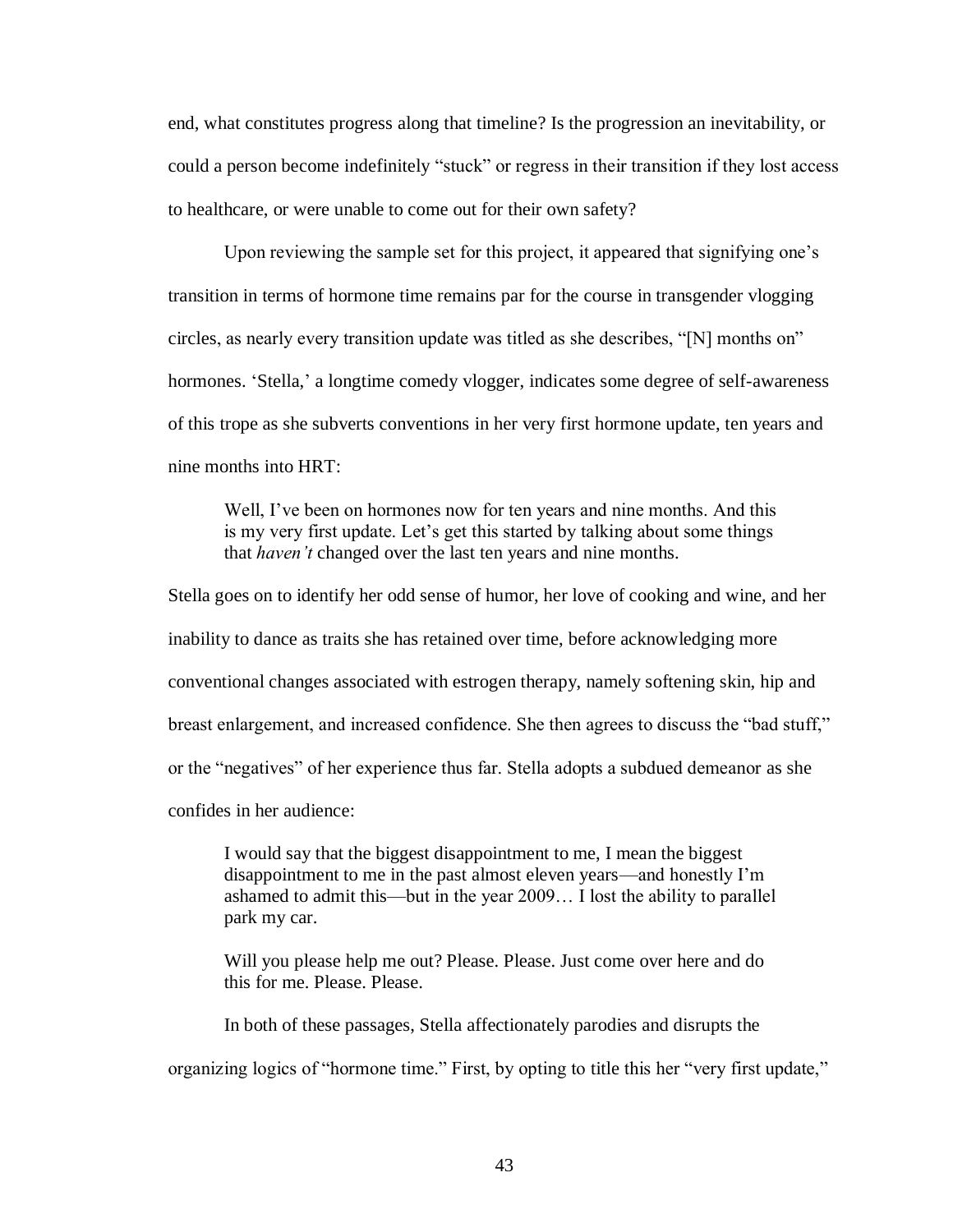after nearly eleven years of therapy, and then by leading with a list of traits that have remained unchanged across a lifetime, and have little to nothing to do with hormone replacement therapy, or, for that matter, any other mode of transition. In the second passage, Stella again destabilizes "hormone time" logic by contrasting narratives of an orderly, progressive transition to her personal brand of nonsense humor. She toys with the expectation her transition should flow as a hero's journey, rife with conflict, destined for a satisfying resolution, and uses her audience's presumed anticipation for plot details as the setup for her punchlines. Her deft use of parody lends validity to Horak's conclusion that hormone time remains *the* organizing logic of transition, but, importantly, suggests that there may be more nuance at work than meets the eye.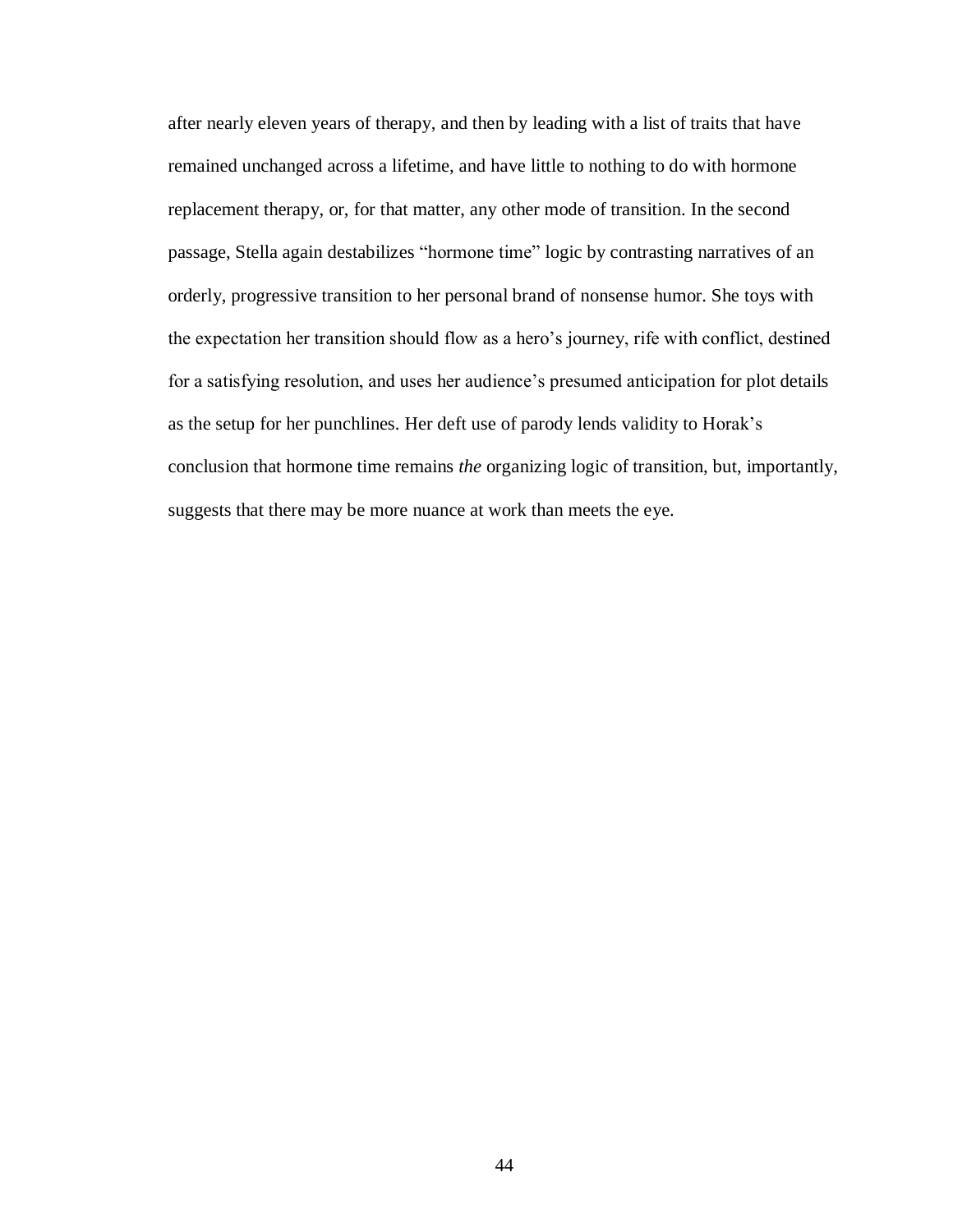## CHAPTER FIVE: DISCUSSION

## **Social Resilience: Definition and Application**

In this chapter, I present my initial results in conversation with a working theory of "social resilience" proposed by Markus Keck and Patrick Sakdapolrak.<sup>87</sup> The authors outline three modes of social resilience, each distinguished by their temporal orientation (*ex post* vs. *ex ante*), scope (short vs. long-term), degree of change (low, medium, or high), and ultimate outcome (Table 1):

|  |  | Tab. 1: Three capacities of social resilience |  |  |
|--|--|-----------------------------------------------|--|--|
|--|--|-----------------------------------------------|--|--|

|                         | Coping capacities                             | <b>Adaptive</b><br>capacities    | <b>Transformative capacities</b>                |
|-------------------------|-----------------------------------------------|----------------------------------|-------------------------------------------------|
| <b>Response to risk</b> | Ex-post                                       | Ex-ante                          | Ex-ante                                         |
| <b>Temporal scope</b>   | Short-term                                    | Long-term                        | Long-term                                       |
| Degree of change        | Low, status quo                               | Medium,<br>incremental change    | High, radical change                            |
| <b>Outcome</b>          | Restoration of present<br>level of well-being | Security of future<br>well-being | Enhancement of present and<br>future well-being |

(Source: Keck and Sakdapolrak, "Social Resilience," 10.)

<sup>87.</sup> Keck and Sakdapolrak, "What is Social Resilience?", 5-19.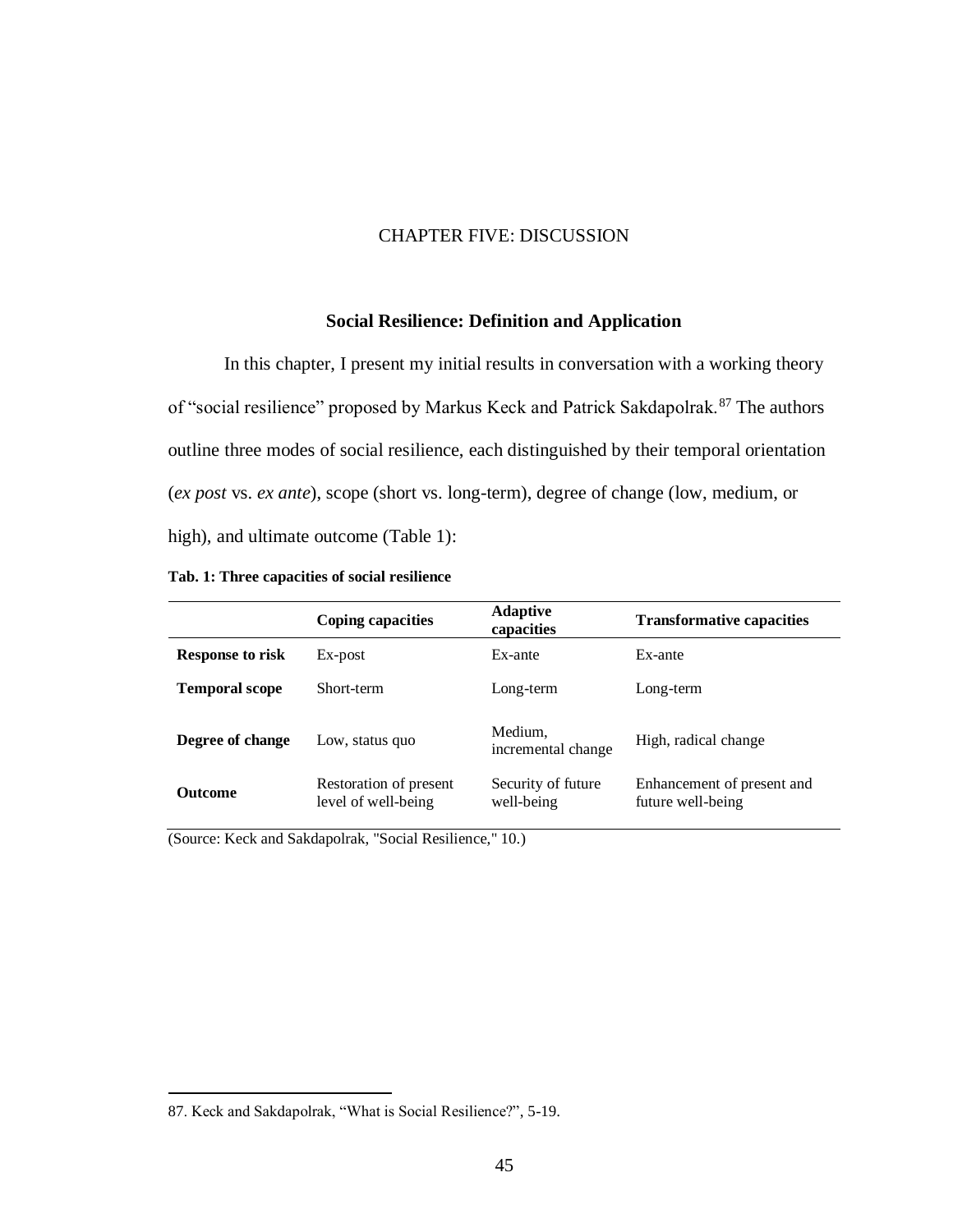The social resilience model allows the concept of resilience to transcend any one individual's capacity to "bounce back," understood instead as "three dimensions of agency that can be found in principle among all actors at all scales." <sup>88</sup>

This conception of resilience bridges the lived experience of the individual and the collective (without giving primacy to either), and will lend structure to the following assessment of my research findings. In brief, YouTube appears to be rife with opportunity for enhancing users' coping and adaptive capacities, but the potential to cultivate "high, radical change" to improve present and future well-being is less clear due to the nature of the platform, but is locatable nonetheless.

#### Coping Capacities

The first set of practices I identify are those that work in some capacity to restore a previous state of well-being in the wake of perturbation. The "threats" that are best addressed in this capacity are imminently present, and can be dealt with using resources immediately available. In a virtual social ecosystem, "immediate threats" may encompass hostile anonymous comments, "real life" events that inform a video's content, or, at the grandest scale, instances in which content is censored, demonetized, or otherwise penalized by site moderators. In response to disruptions like these, vloggers countered with positive self-talk, and by reaching out to their community for support.

## **Not trans enough?**

 $\overline{a}$ 

Endemic to any community of trans people is gender dysphoria, and all of its discontents. Uncertainty if one is "trans enough" to warrant inclusion in the wider community was an experience that several vloggers shared:

<sup>88.</sup> Keck and Sakdapolrak, "Social Resilience," 11.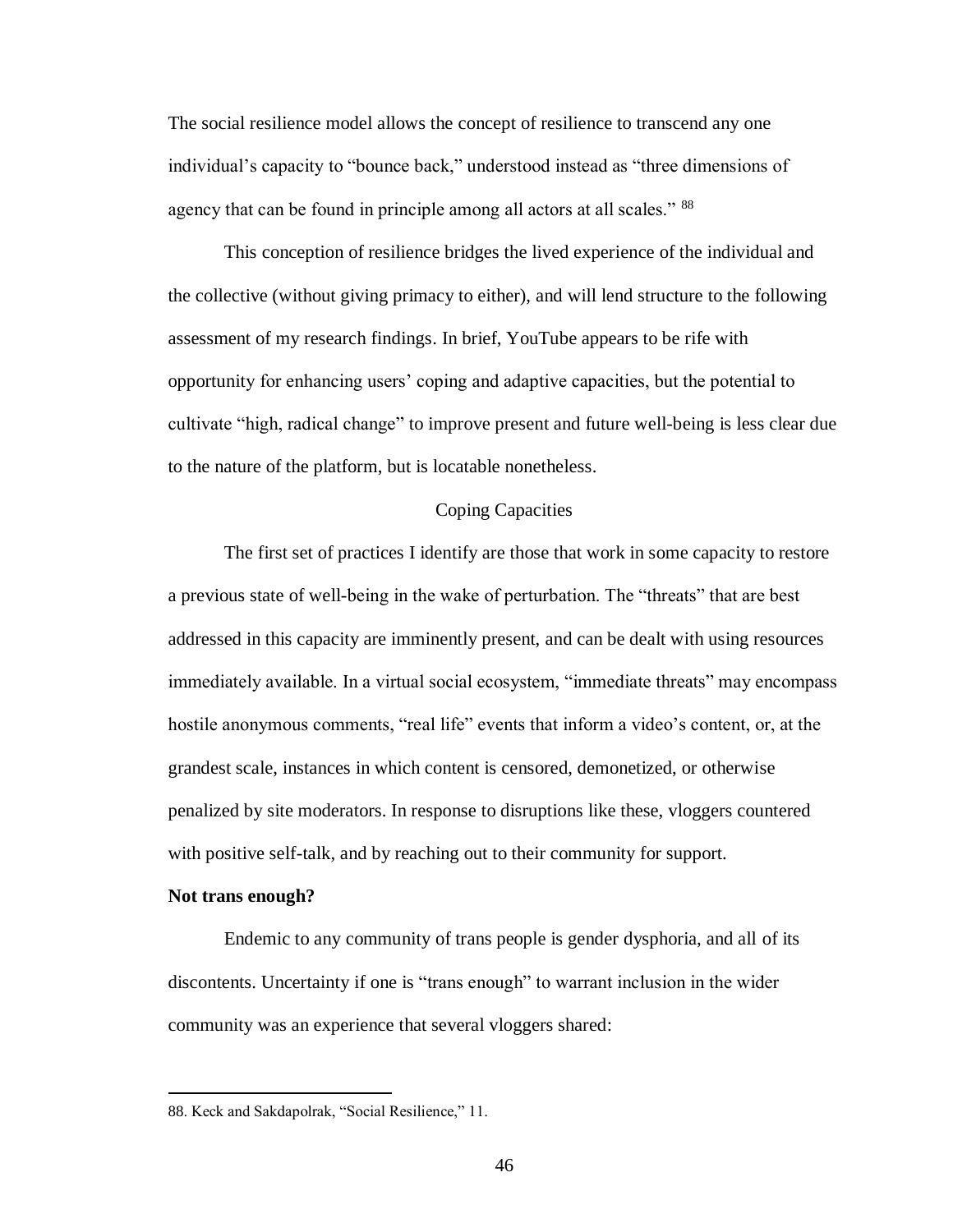When you're coming out as trans, you kind of feel like you have to prove to the world that you're trans enough to transition or something. — 'Krista'

Some people look at me and they're like, 'you can't really be trans if you haven't experienced gender dysphoria,' and I kind of have to look back, and be like… yeah you can, I mean, I'm on hormones, I've been on testosterone for over two years, I've had my top surgery. I'm *pretty* sure I'm trans… — 'Kyle'

…my first year of transitioning [. . .] I was really hard on myself. Like, I was really, like really hard. Like I really put a lot of pressure on myself. I was really self-conscious about a lot of things, you know, because your first year you're really trying to figure out a lot. — 'Aaliyah'

The idea that one may not be "trans enough" to deserve to be taken seriously or pursue transition is not exactly new, as the entire point of clinically regulating transition in the first place was to determine precisely that. Genealogically speaking, the notion may be placed in the same clade as other tropes that transgender people are deceitful, delusional, or some volatile combination of the two.

Kyle, Krista, and Aaliyah all present similar concerns, though each manifests slightly differently. In Krista's case, she speaks of having to "prove to the world" that her identity and self-expression are sufficient to justify the choice to transition, particularly because she is a self-described "tomboy." Aaliyah interprets her self-criticism and doubts as growing pains, the result of "pressure" to transition, in her words, "the right way," which she describes as a compromise between being true to herself and having realistic expectations, that change will not—and should not—be an overnight process. Kyle is somewhat different, as he personally does not experience dysphoria; in his case, he argues that his reasons for transitioning were not that he hated his body before hormones and top surgery, but enjoyed it *more* after, and this rationale for transitioning is just as legitimate as any other.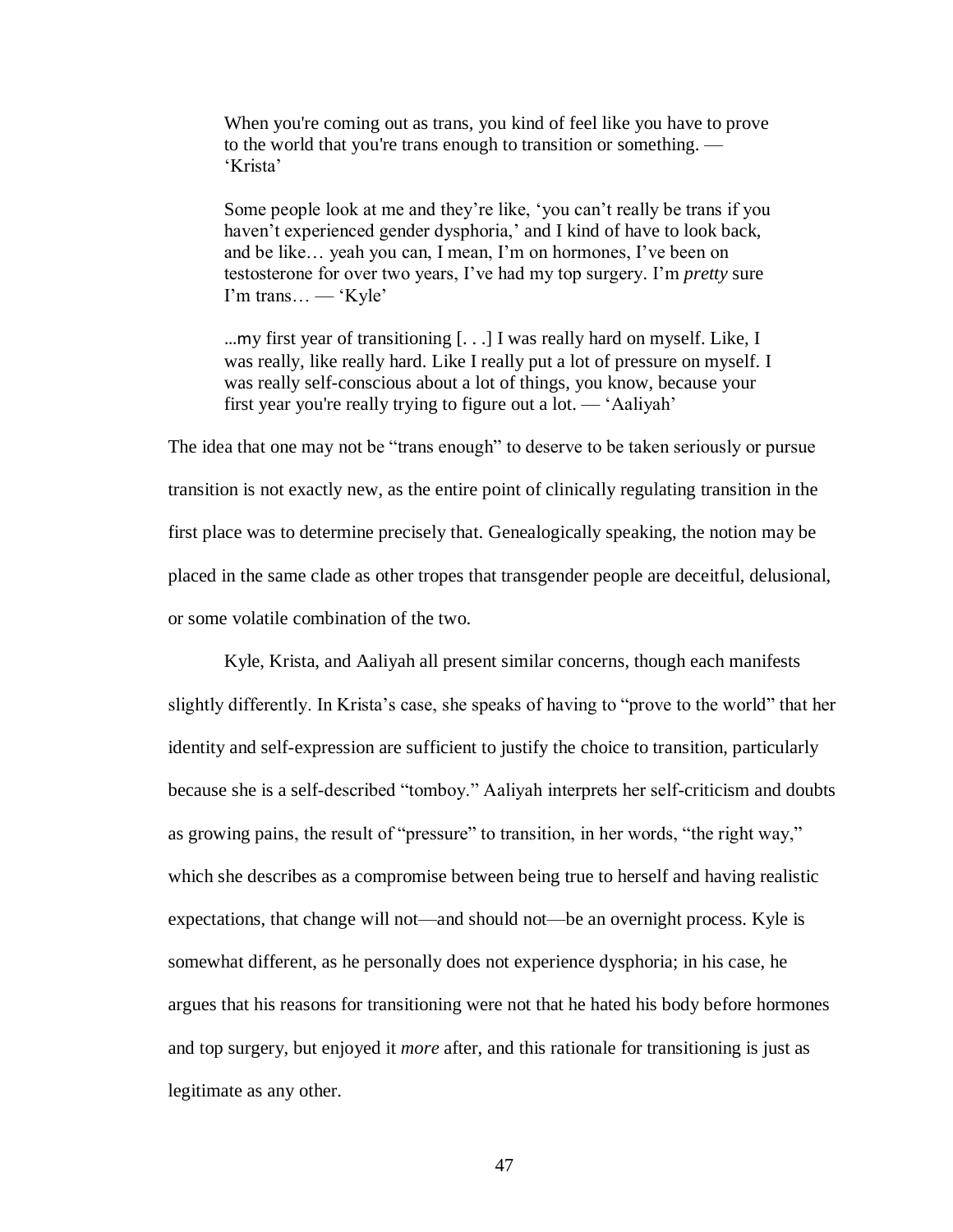Encouragingly, the five videos in my sample that were devoted to addressing the

question of whether or not one is "trans enough" expressed unanimous support:

There is no such thing, firstly, as not being trans enough. Because, what is being trans? Like, why—why is there a set criteria? There isn't one. — 'Lexi'

I think we get fed this false image of what women should look like. I literally, the worst experience I've ever had was when I went to the gender clinic and one of the head psychiatrists there told me that I wouldn't be taken seriously if I didn't come to London on the train in a dress. And it's that false image that a woman has to wear a crap ton of makeup and a dress to fit in or feel appreciated. And that's not right at all. Funnily enough though, this [her outfit] is a dress, so don't take me too seriously. — 'Rachel'

As in the previous excerpts, Rachel and Lexi express similar ideas filtered through different perspectives. To Lexi, trying to regulate and gatekeep who is and is not "trans enough" is impossible, as "trans enough" has no legible meaning. Rachel locates her experience in a wider conversation about unrealistic beauty expectations. In doing so, she invokes solidarity with all women who have been subject to unfair scrutiny on the basis of their appearance, and converts a prior instance of marginalization into potential for greater unity.

## **Responding to Transphobia**

"What not to ask a transgender person" is a popular variation of the usual vlog entry in which vloggers share the most common and/or offensive questions they've been asked about being transgender. Rather than polemic "rants" (which are incidentally a vlogging genre of their own), the "what not to ask" vlog is essentially a call-andresponse, wherein the vlogger presents an offensive or rude question, and then reacts. In addition to serving as a resource to inform cisgender people who are genuinely unaware of what the appropriate conversational boundaries are when speaking to a transgender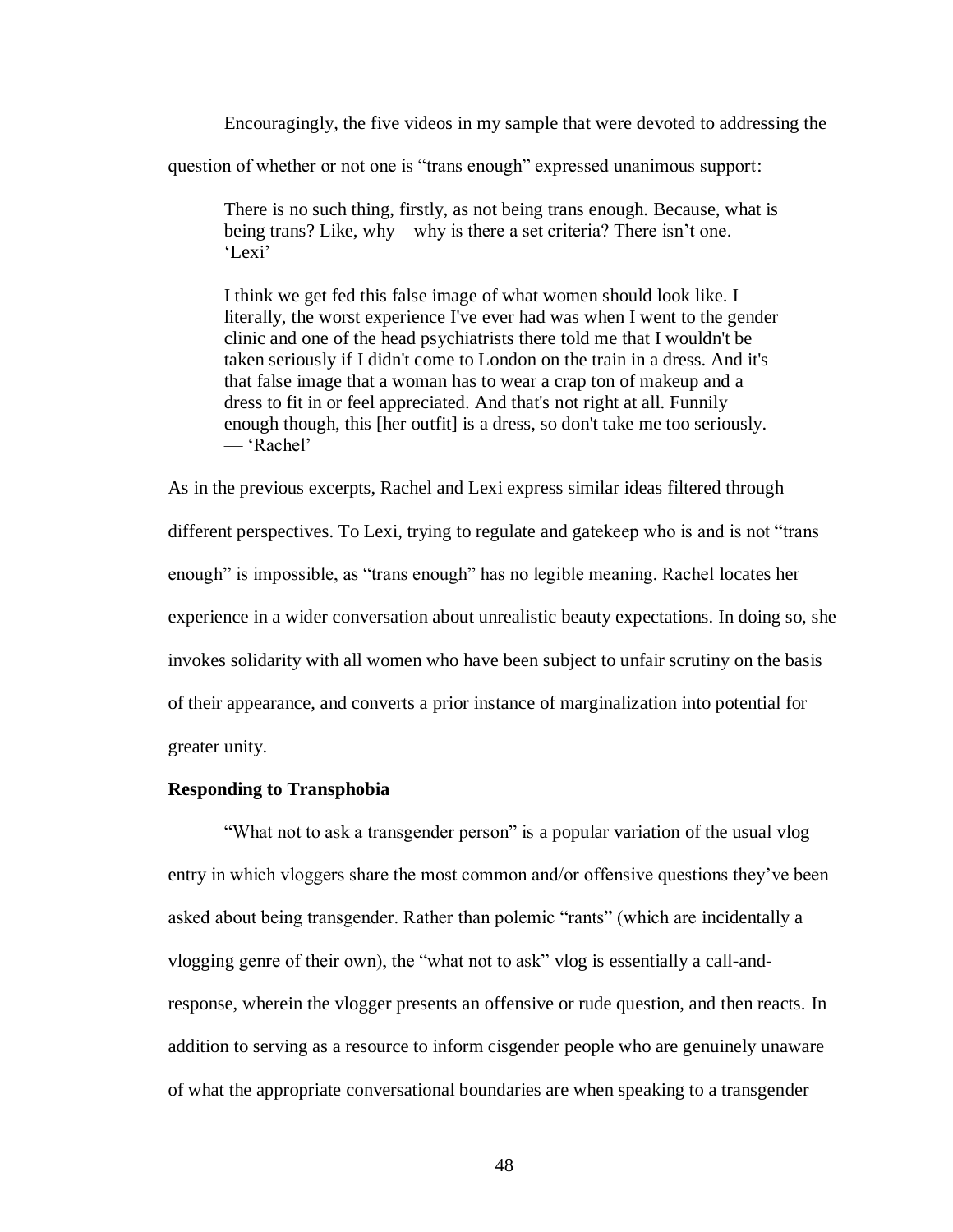person, a "what not to ask" video gives people a chance to respond to discriminatory and

offensive remarks authentically, in a safe environment. In response to the question, "so

do you have a wiener now?" 'Luke,' a trans man, says:

Testosterone does not make you magically grow something that is not there. And to ask if 'you have a wiener now?' is like asking, 'are leaves green?' I mean yes, in autumn they change color, but, you know, what it is in my pants is none of your fucking business, if I have a wiener, or a… an octopus tentacle, or if I have a fuckin' udder, it's none of your fucking business what is in my pants.

In a vlog entry covering the same topic, 'Kamal,' also a trans man, adopts a more

forthright, less hyperbolic stance:

"Where'd your boobs go?" What? All these questions are mind-blowing, like I don't know. Where'd my boobs go? Dudes got pecs. I got pecs. I'm comfortable in my transition without top surgery, without my chest. So I take my shirt off, don't care. So, yeah… yeah. Dudes have pecs, that's where my boobs went. They're pecs.

"What not to ask" videos support coping capacities by allowing vloggers to vent their

frustrations and set the record straight. Most importantly, after decades of only being

talked *about*, there now exists a growing, enduring archive of trans people *talking back*.

## Adaptive Capacities

YouTube vlogs are also rich in potential to cultivate marginalized social groups'

adaptive capacity. Characterized by "strategic agency and long-term planning," as

opposed to the more reactive nature of *coping*, <sup>89</sup> adaptive capacity refers to people's

ability to modify their ways of being to minimize the impact of future adversity. In vlogs,

the primary means of bolstering the adaptive capacity of transgender communities is to

share personal experiences, offering guidance to viewers undergoing their own transition,

so that they may be better-informed than their predecessors.

<sup>89.</sup> Keck and Sakdapolrak, "Social Resilience," 10-11.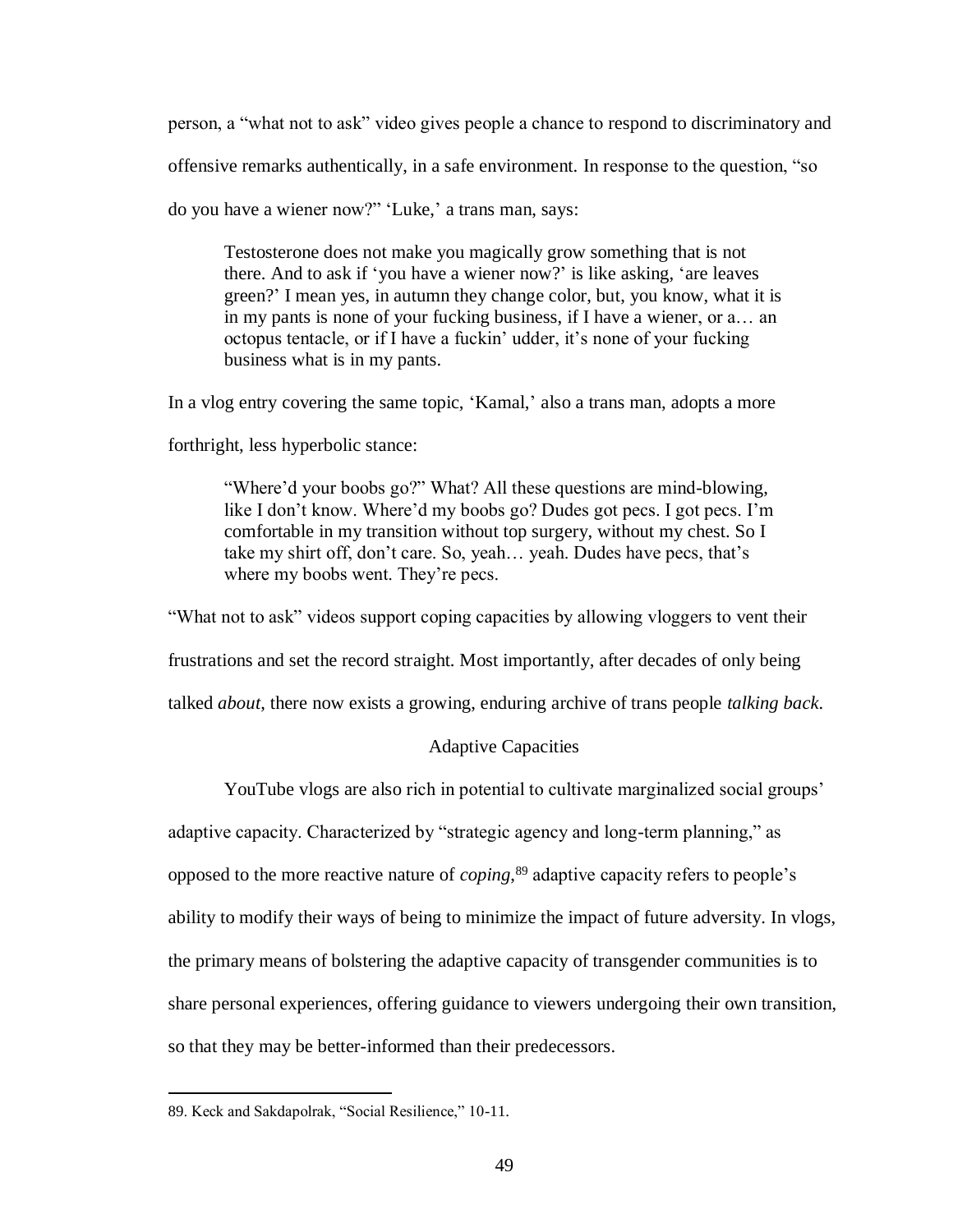## **What to expect**

YouTube has provided a space for transgender people to come together and share experiences far beyond the scope of pharmacy consultations and pamphlet literature. "Hormone updates" and "recovery vlogs" documenting post-surgical recovery did not romanticize medical transition for those who choose to pursue it, but also did not hesitate to highlight the vast improvements that it brought about for vloggers personally:

Basically, um, a lot of things have been changing, but at the same time, very, very slowly. It's not a magical pill. It's not going to change everything in your life. It's not going to improve everything. It's kind of up to you. — 'Lexi'

It's not the end of the world if it doesn't happen for you. But for me, it made me feel much better and a little bit more complete, more—pushed me towards what I wanted to do, and gave me the confidence to be a little more happy about myself, to make myself more successful and the things that I want to do as far as my career goals. — 'Janelle'

In both of these videos and others, there are more specific observations shared with the viewer. Changes in skin texture, mood, and appetite were frequent topics of discussion, as were complaints of soreness, headaches, and post-surgical pain. Taken altogether, the extensive firsthand accounts of medical transition paint a fairly comprehensive and, importantly, candid portrait of the process. As trans people continue to connect with one another by way of social media like YouTube, community knowledge will continue to aggregate, and offer a rich archive of that information for generations to come. By documenting and sharing their transition, vloggers encourage those following in their footsteps to make informed decisions based on the knowledge they've passed down.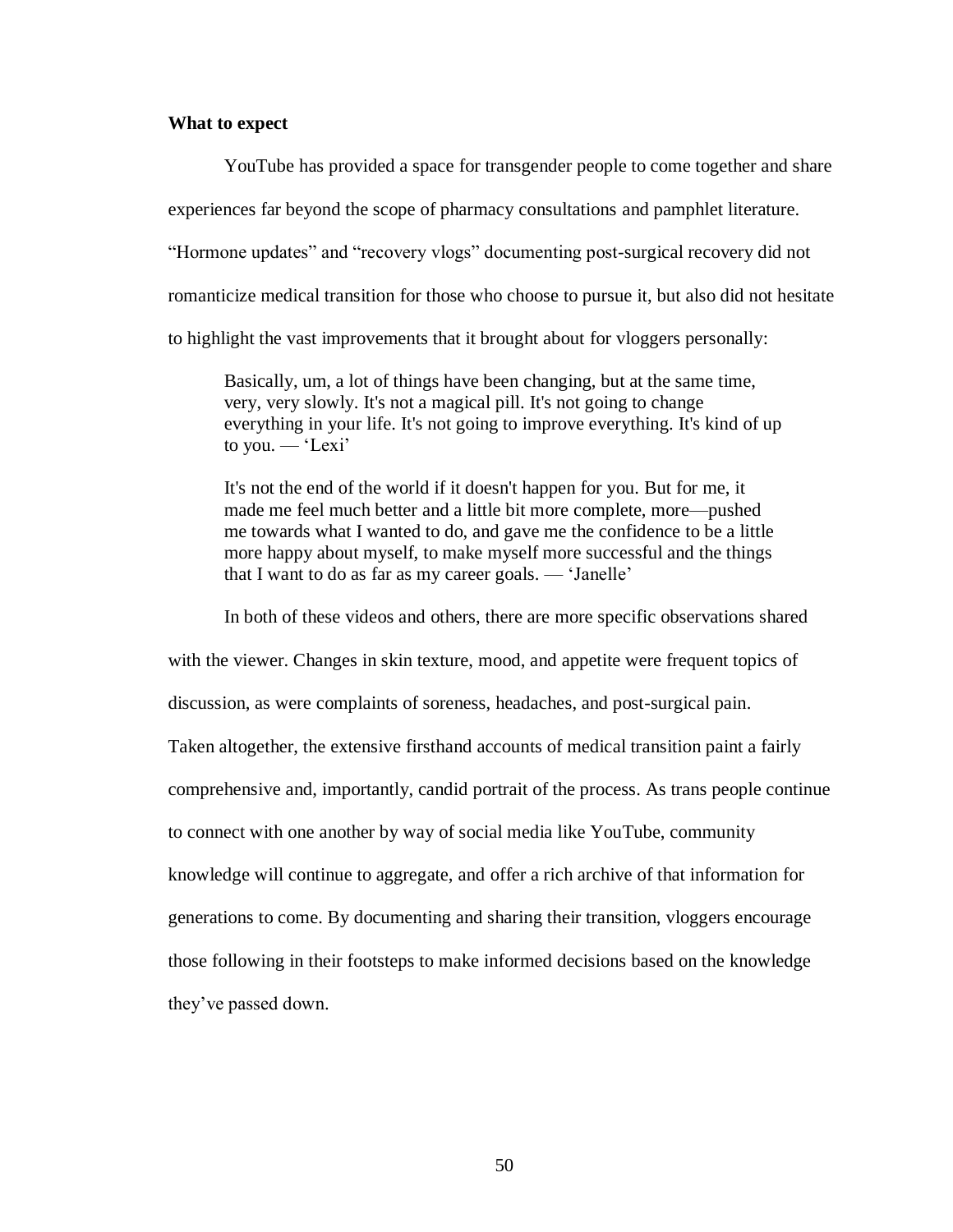### Transformative Capacities

The potential for YouTube communities to cultivate transformative capacities is less clear than that of their capacity to cope and to adapt. At the systems-level, there are institutional barriers that impede efforts to bring about the broad, sweeping improvements to the present and future well-being of the many that are characterized as "transformative." As a virtual space owned and regulated by private capital, YouTube's network architecture is impossible to modify directly, so "structural" alterations in the most direct sense are beyond the reach of the typical user/community member who lacks administrative privileges to alter site content. It is much more practical for creators to play into the preferences of sorting algorithms and to adapt their video content to suit the demands of their host<sup>90</sup> than to try to leverage their platform to bring about lasting change. So "systems" level change of the platform itself would appear to be out of reach.

Scaling up beyond YouTube as a self-contained system, opportunities for transformative capacity become clearer. In some respects, it functions as a discursive check valve. Because it is now possible for transgender people to rebut unfair characterizations of themselves in a relatively safe environment via YouTube, it is impossible for any institution or individual to monopolize narratives concerning trans people. YouTube might also facilitate transformative resilience by providing virtual spaces for the communities of people who go on to bring about social change to come together.

<sup>90.</sup> Tim Peterson, "Creators are Making Longer Videos to Cater to the YouTube Algorithm," *Digiday*, July 3, 2018,<https://digiday.com/media/creators-making-longer-videos-cater-youtube-algorithm/>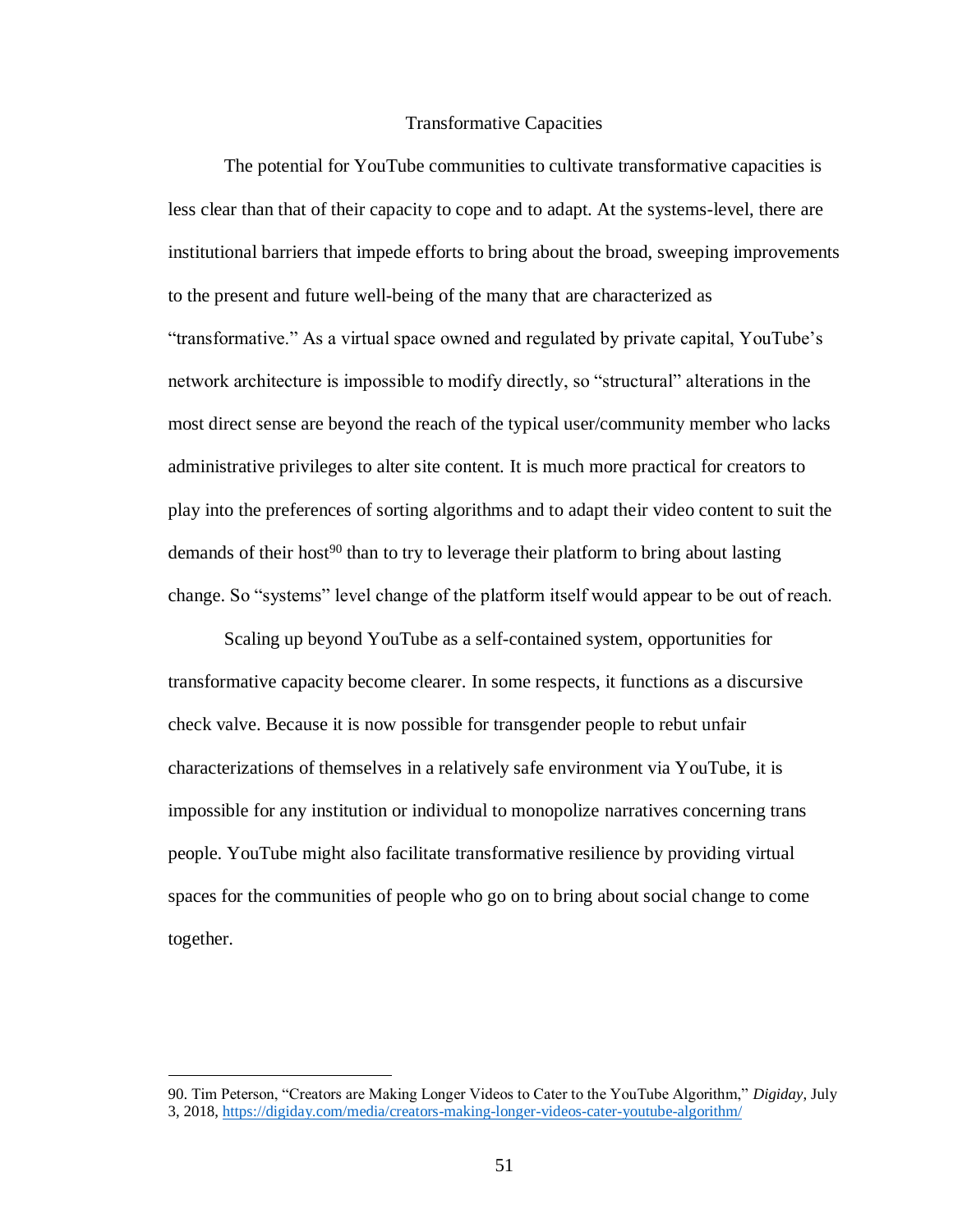#### **Opportunities for Further Research**

Investigation into other communities of vloggers in addition to transgender people would no doubt be of interest to researchers outlining the politics of online community formation. More qualitative work based on face-to-face interactions (interviews, participant observation) would serve to enrich and provide evidence in support of or against the tentative conclusions I have drawn based on my observations of the final video product, as an outside party. Research conducted with a smaller set of content creators, but a larger sample of videos from each, could effectively identify change over time in individual users' attitude and perspectives. Further investigation of the ways that YouTube's aggressive push toward long-form content<sup>91</sup> has impacted channel content is also necessary.

#### **Conclusion**

As a relatively novel genre/means of interaction, the rise of the vlog no doubt presents opportunities to develop insights into the way communities function in the digital age. My investigation of 50 vlog entries revealed an engaged, supportive community that was also disturbingly segregated by largely automated processes. As our virtual life-worlds continue to integrate into the corporeal, the imperative to question the ways that power and vulnerability are distributed across information networks via social media platforms will continue to gain urgency. What this study has found is that YouTube is saturated with politics of resilience, though some avenues are more immediately apparent and practical than others. Means of fostering and sustaining

 $\overline{\phantom{a}}$ 

<sup>91.</sup> "Why Instagram Opens Up to Long-Form Video," Felix Richter, Statista, last modified June 21, 2018, [https://www.statista.com/chart/14377/mobile-video-consumption-by-length/.](https://www.statista.com/chart/14377/mobile-video-consumption-by-length/)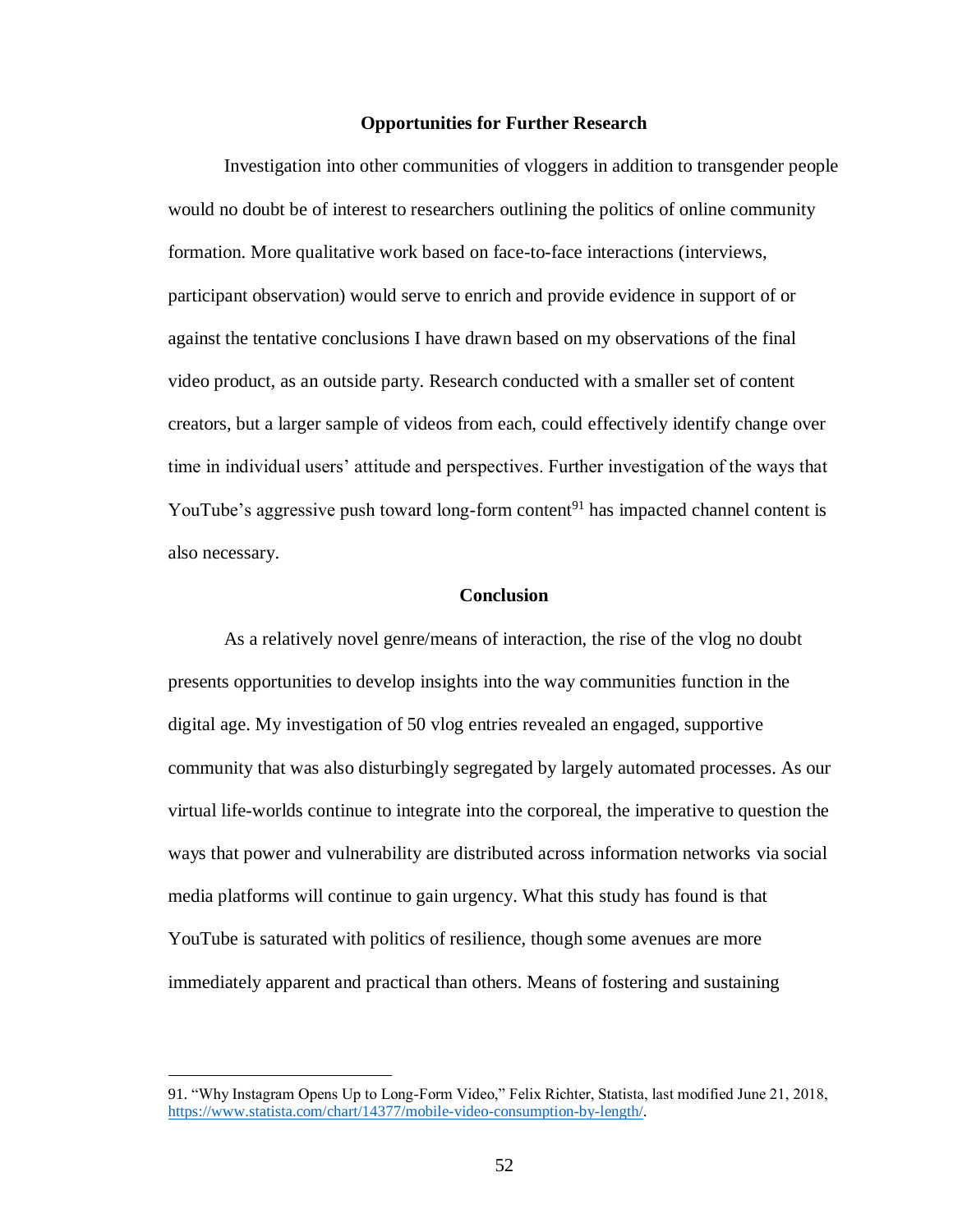resilience are grounded in sharing knowledge as lived experience, and cultivating a real sense of community—even in an abstract, virtual space.

That being said, the potential to do so is not equally distributed between community subsets. The capacity to create and sustain a web presence active enough to meet the need for communal support and belonging is heavily dependent on one's degree of privilege and access. Though anybody can record and upload content, professional quality video is time and labor-intensive to produce and edit, and it is this content that has the most aesthetic appeal to users browsing creators' channels. Constraints of time, labor, and financial capital feed into the algorithmic recommendation process that disadvantages videos that are unpopular or fail to hold viewers' attention through the video's entirety (thereby maximizing the odds of viewing an ad). As a result, many people who turn to YouTube for its supposedly democratic model still find themselves marginalized.

Though the conclusions I have drawn here have yet to be validated empirically, it is my sincere hope that the analysis I offer opens doors to more exhaustive research. If I had to recommend one way forward, I would encourage future researchers to undertake interdisciplinary projects that make use of eclectic sets of participants with a wide range of skill sets. In the age of the assemblage, hyper-specialization in the sciences is no longer a reliable means of constructing valid knowledge (if it ever was). I am grateful that I have been given the opportunity to complete this thesis in time to not only witness the creation of a new subfield of sociology, media, and transgender studies, but also to be an active, albeit minor participant.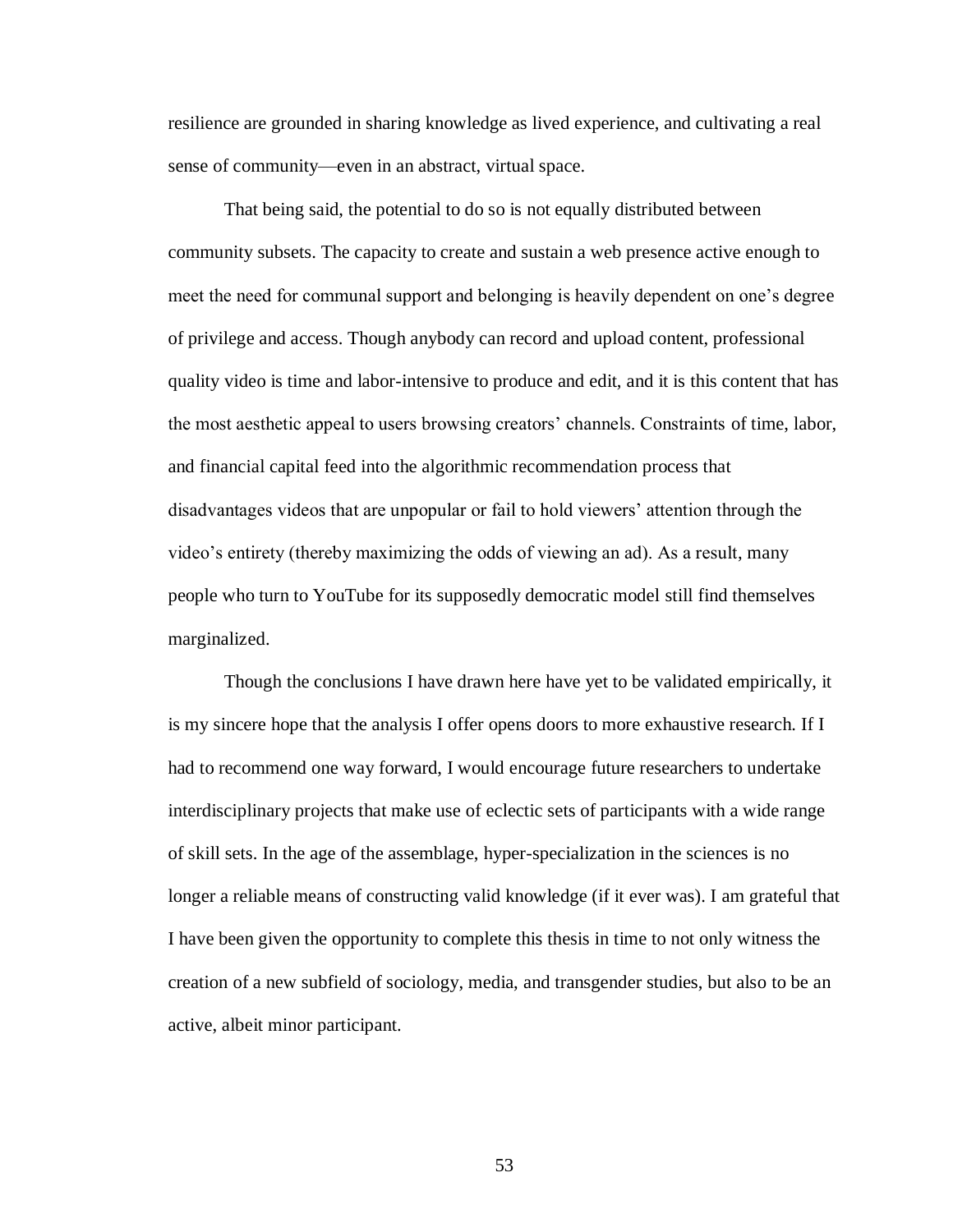#### REFERENCES:

Alphabet, Inc., "Alphabet Annual Report 2018," Press Release, (February 1, 2019).

- Cannon, Yuliya, et al. "Transition, Connection, Disconnection, and Social Media: Examining the Digital Lived Experiences of Transgender Individuals." *Journal of LGBT Issues in Counseling* 11, no. 2 (2017): 68-87.
- Carastathis, Anna. *Intersectionality: Origins, Contestations, Horizons.* Lincoln: University of Nebraska Press, 2016.
- Catalpa, Jory M., and Jennifer k. McGuire. "Family Boundary Ambiguity Among Transgender Youth." *Family Relations* 67, (2018): 88-103.
- Charmaz, Kathy. *Constructing Grounded Theory: A Practical Guide Through Qualitative Analysis.* Thousand Oaks: SAGE Publications Ltd., 2006.

Collins, Patricia Hill, and Sirma Bilge. *Intersectionality.* Malden: Polity Press, 2016. Covington, Paul, Jay Adams, and Emre Sargin. "Deep Neural Networks for YouTube Recommendations." in *Proceedings of the 10th Annual ACM Conference on Recommender Systems*. New York: ACM, 2016, 191-198.

Crenshaw, Kimberlé. "Kimberlé Crenshaw – On Intersectionality – Keynote – WOW 2016, Southbank Centre, March 14, 2016." *YouTube*.

<https://www.youtube.com/watch?v=-DW4HLgYPlA>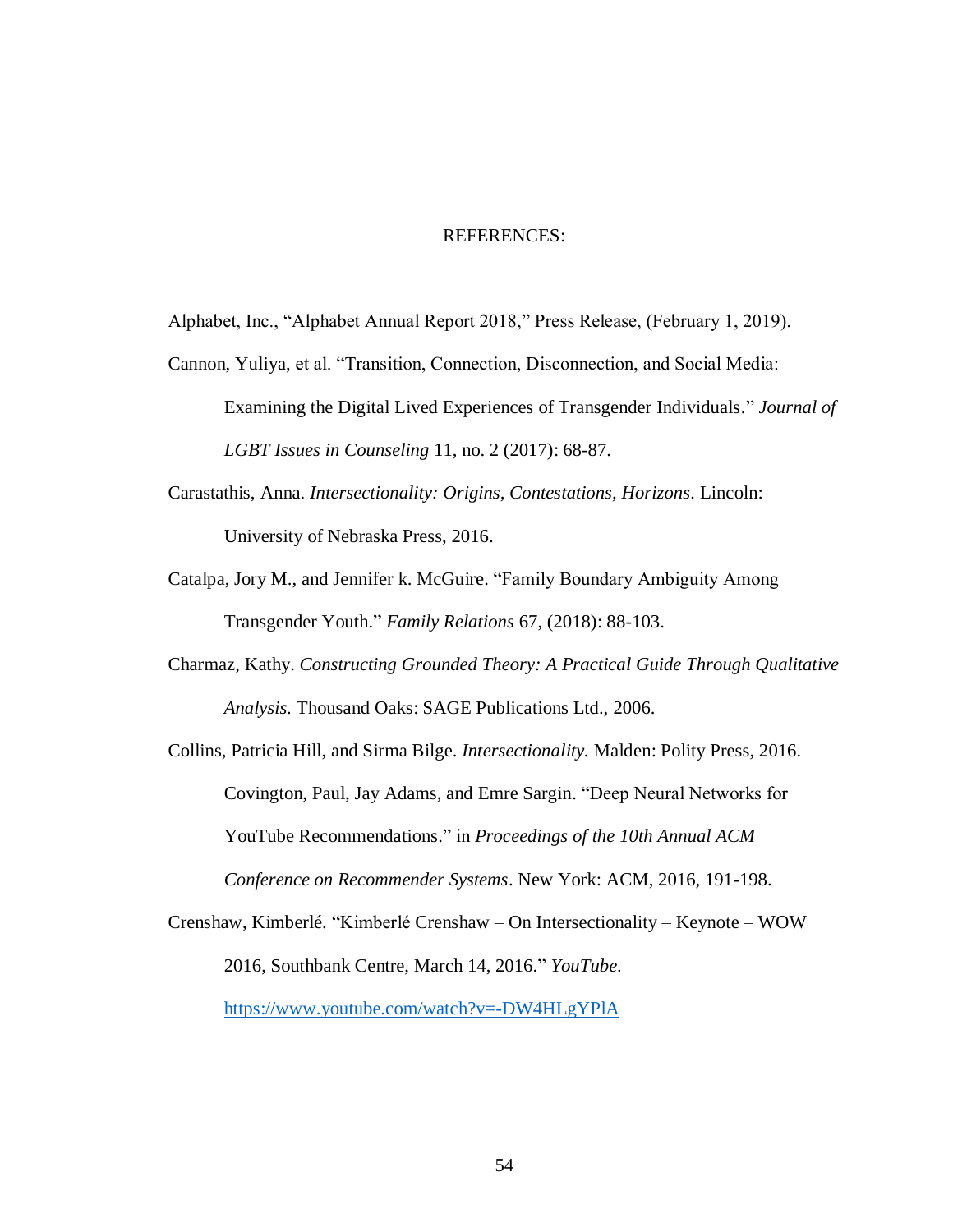- ———. "Mapping the Margins: Intersectionality, Identity Politics, and Violence Against Women of Color," *Stanford Law Review* 43, no. 6 (1991): 1241-99.
- Davies, R.D., and B. Kessel. "Gender Minority Stress, Depression, and Anxiety in a Transgender High School Student." *American Journal of Psychiatry* 174, no. 12 (2017): 1151-52.
- Digital Transgender Archive, "Dual Portrait of Tamara Rees (November 22, 1954)," n.d. https://www.digitaltransgenderarchive.net/files/xk81jk62b
- Drescher, Jack, and Jack Pula. "Ethical Issues Raised by the Treatment of Gender-Variant Prepubescent Children." *LGBT Bioethics: Visibility, Disparities, and Dialogue* 44, no. 5 (2014): S17-S22.
- Eckstein, Ace. "Out of Sync: Complex Temporality in Transgender Men's YouTube Transition Channels." *QED: A Journal in LGBTQ Worldmaking* 5, no. 1 (2018): 24-47.
- Ehrensaft, D. "From gender identity disorder to gender identity creativity: true gender self-child therapy." *Journal of Homosexuality* 59, no. 3 (2012) 337-56.
- Ellithorpe, Morgan, Sarah Esralew, and Robert Holbert. "Putting the Self in Self-Deprecation: When Deprecating Humor About Minorities is Acceptable." *Humor – International Journal of Humor Research* 27, no. 3 (2014), 401-422.
- Ferree, Myra Marx. "Intersectionality as Theory and Practice." *Contemporary Sociology* 47, no. 2 (2018): 127-32.
- GLAAD Media Reference Guide, "Glossary of Terms Transgender," n.d. https://www.glaad.org/reference/transgender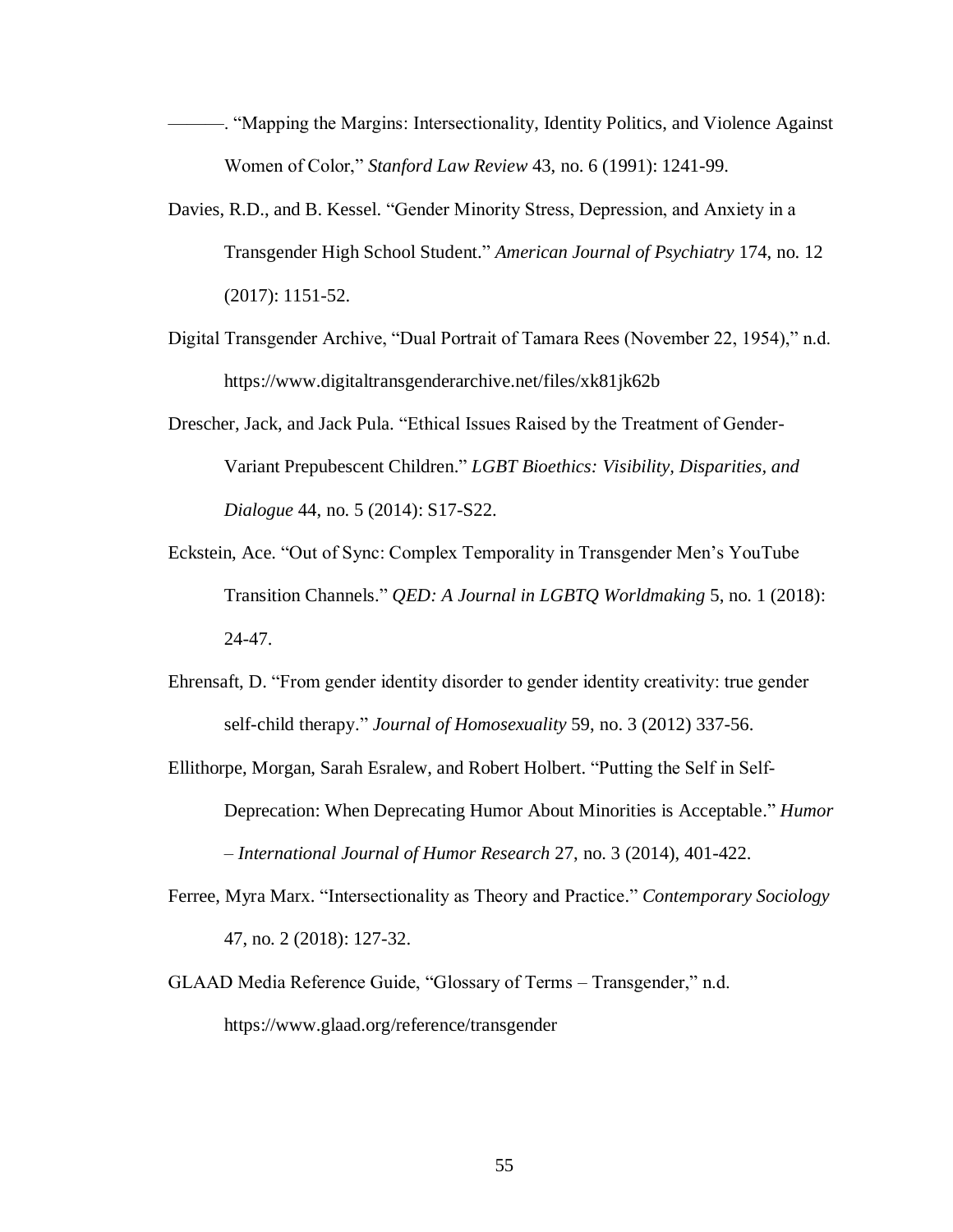- Glaser, Barney, and Anselm Strauss. *The Discovery of Grounded Theory: Strategies for Qualitative Research.* New Brunswick: Transaction Publishers, 1967.
- Google Developers. "YouTube Data API." Accessed March 2, 2019.

https://developers.google.com/youtube/v3/.

- Green, Michael, Ania Bobrowicz, and Chee Siang Ang. "The lesbian, gay, bisexual and transgender community online: discussions of bullying and self-disclosure in YouTube videos." *Behaviour and Information Technology* 34, no. 7 (2015): 704- 12.
- Harding, Sandra. "Standpoint Theories: Productively Controversial." *Hypatia* 24, no. 4 (2009): 192-200.

———. *The Feminist Standpoint Theory Reader*. New York: Routledge, 2004.

- Hines, Sally. "Intimate Transitions: Transgender Practices of Partnering and Parenting." *Sociology* 40, no. 2 (2006): 553-71.
- Horak, Laura. "Trans on YouTube: Intimacy, Visibility, Temporality," *Transgender Studies Quarterly* 1, no. 4 (2014): 572-585.
- Ingram, Mercedes, Stacy Speedlin, Yuliya Cannon, and Ashley Prado. "A Seat at the Table: Using Social Media as a Platform to Resolve Microaggressions Against Transgender Persons," *Journal of Creativity in Mental Health* 12, no. 3 (2017): 289-304.
- Johnson, Emilie K., et. al. "Attitudes towards 'disorders of sex development' nomenclature among affected individuals." *Journal of Pediatric Urology* 13, no. 6 (2017): 608.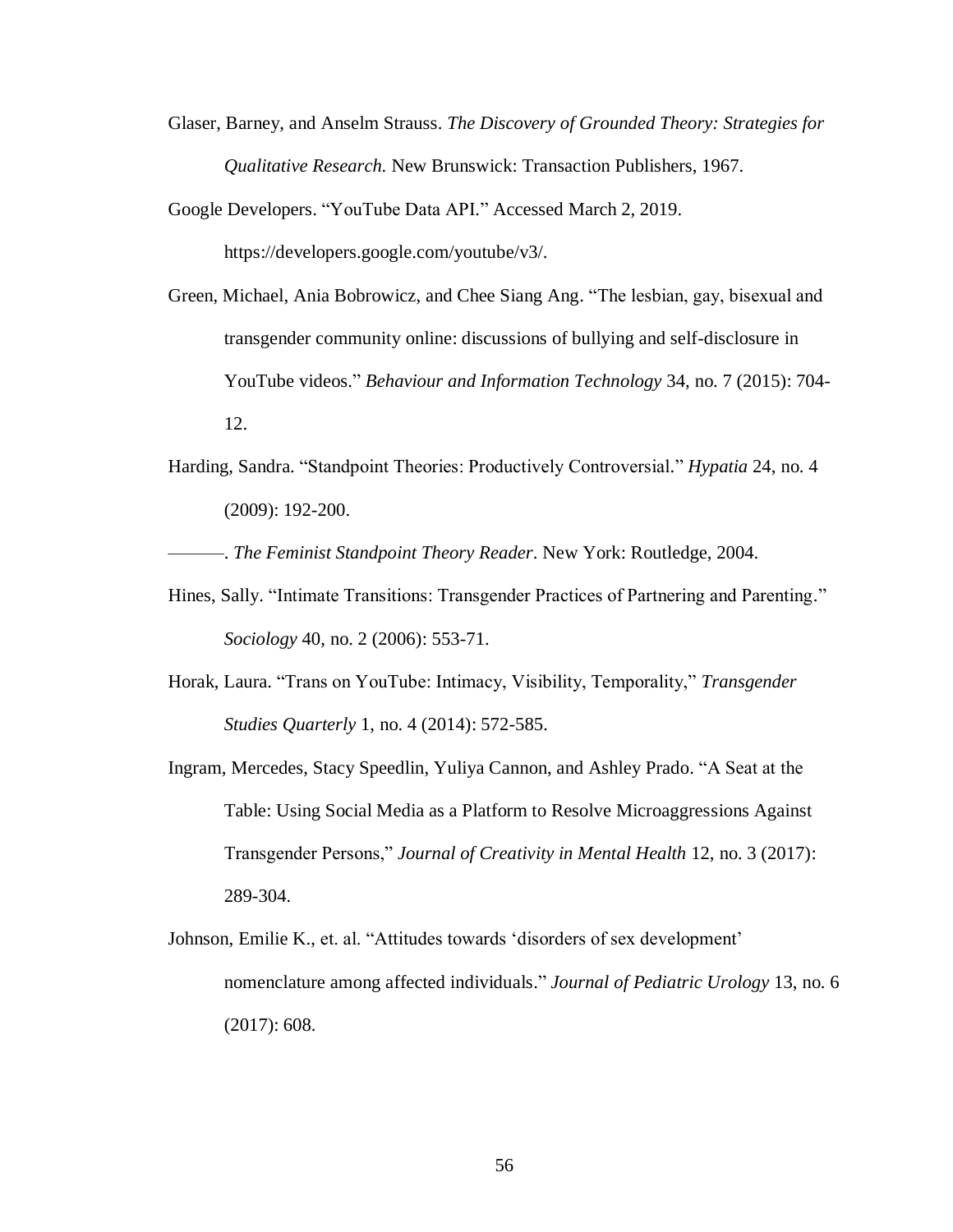- Keck, Markus, and Patrick Sakdapolrak. "What is Social Resilience? Lessons Learned and Ways Forward." *Erdkunde* 67 no. 1 (2013), 5-19.
- Leibowitz, Scott, and Annelou L.C. de Vries. "Gender dysphoria in adolescence." *International Review of Psychiatry* 28, no. 1 (2016): 21-35.
- Linnemayr, Sebastian, et al. "Behavioral economics-based incentives supported by mobile technology on HIV knowledge and testing frequency among Latino/a men who have sex with men and transgender women: Protocol for a randomized pilot study to test intervention feasibility and acceptability." *Trials* 19, no. 1 (2018), 1- 9.
- Mohanty, Chandra. "Transnational feminist crossings: On neoliberalism and radical critique." *Signs* 38, no. 4 (2013): 967-991.
- Mountz, Sarah, Moshoula Capous-Desyllas, and Elizabeth Pourciau. "'Because We're Fighting to Be Ourselves:' Voices from Former Foster Youth who are Transgender and Gender Expansive." *Child Welfare* 96, no. 1 (2018): 103-25.
- Patel et al., "Social Media Use and HIV-Related Risk Behaviors in Young Black and Latino Gay and Bi Men and Transgender Individuals in New York City: Implications for Online Interventions," *Journal of Public Health* 93, no. 2 (2016): 388.
- Peterson, Tim. "Creators are Making Longer Videos to Cater to the YouTube Algorithm." *Digiday*, July 3, 2018, https://digiday.com/media/creators-makinglonger-videos-cater-youtube-algorithm/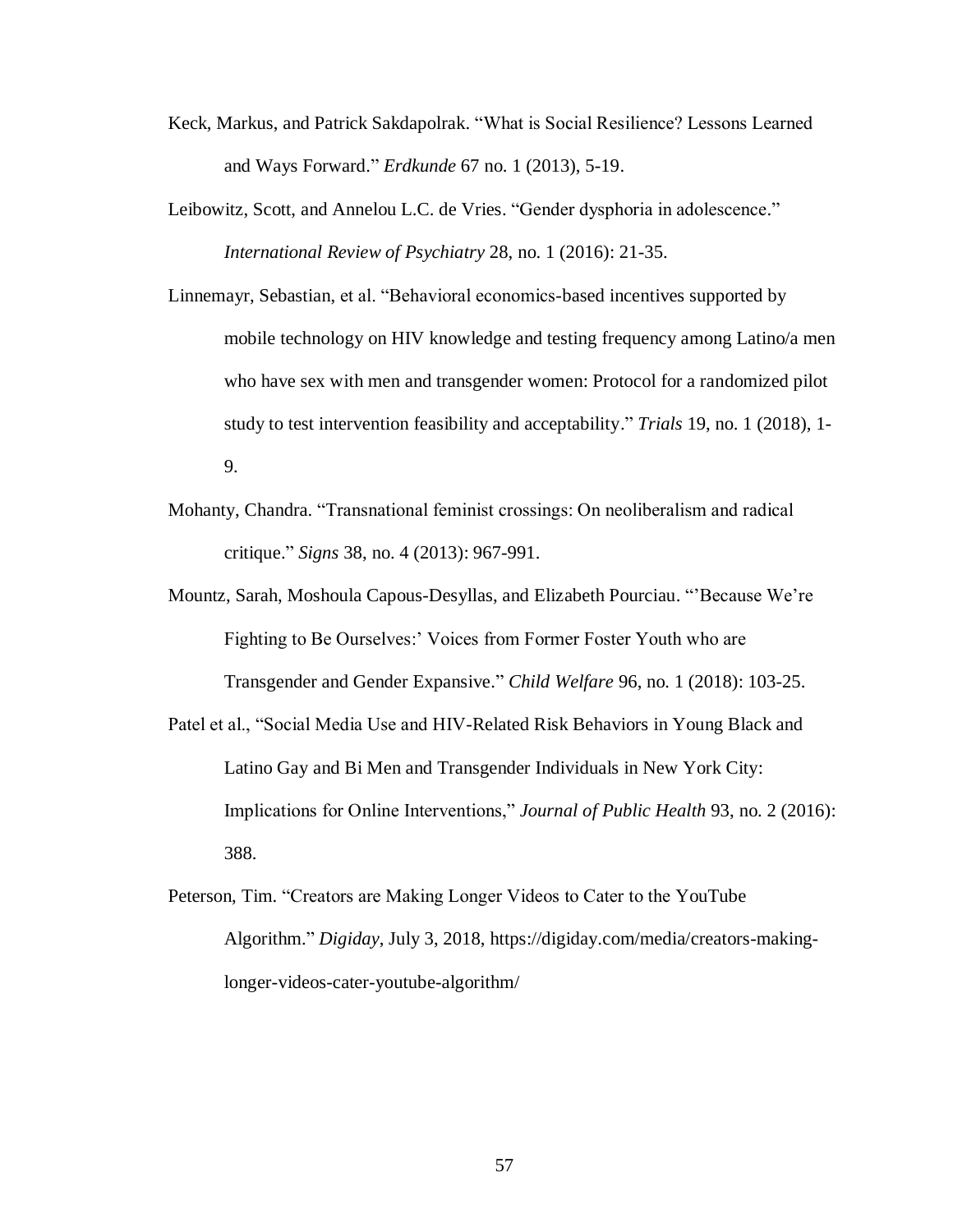- Pfeffer, Carla A. "'Women's Work'? Women Partners of Transgender Men Doing Housework and Emotion Work." *Journal of Marriage and Family* 72, (2010): 165-83.
- Puar, Jasbir. "Queer Times, Queer Assemblages," *Social Text* 23, nos. 3-4 (2005): 121- 39.
- Raun, Tobias. "Video Blogging as a Vehicle of Transformation: Exploring the Intersection Between Trans Identity and Information Technology." *International Journal of Cultural Studies* 18, no. 3 (2015): 365-378.
- Rhodes, Scott D., et al. "Using Social Media to Increase HIV Testing Among Gay and Bisexual Men Who Have Sex With Men, and Transgender Persons: Outcomes From a Randomized Community Trial." *Clinical Infectious Diseases* 62, no. 11 (2016): 1450.
- Richter, Felix. "Why Instagram Opens Up to Long-Form Video." *Statista*. June 21, 2018,
- Riggs, Damien W., and Clare Bartholomaeus. "Gaslighting in the context of clinical interactions with parents of transgender children." *Sexual Relationship Therapy*  33, no. 4 (2018): 382-94.
- Ristori, Jiska, and Thomas D. Steensma. "Gender dysphoria in childhood." *International Review of Psychiatry* 28, no. 1 (2016): 13-20.
- Salem, Sara. "Intersectionality and its discontents: Intersectionality as a traveling theory." *European Journal of Women's Studies* 25, no. 4 (2018): 403-18.
- Skidmore, Emily. "Constructing the 'Good Transsexual': Christine Jorgensen, Whiteness, and Heteronormativity in the Mid-Twentieth Century Press." *Feminist Studies* 37, no. 2 (2011): 270-300.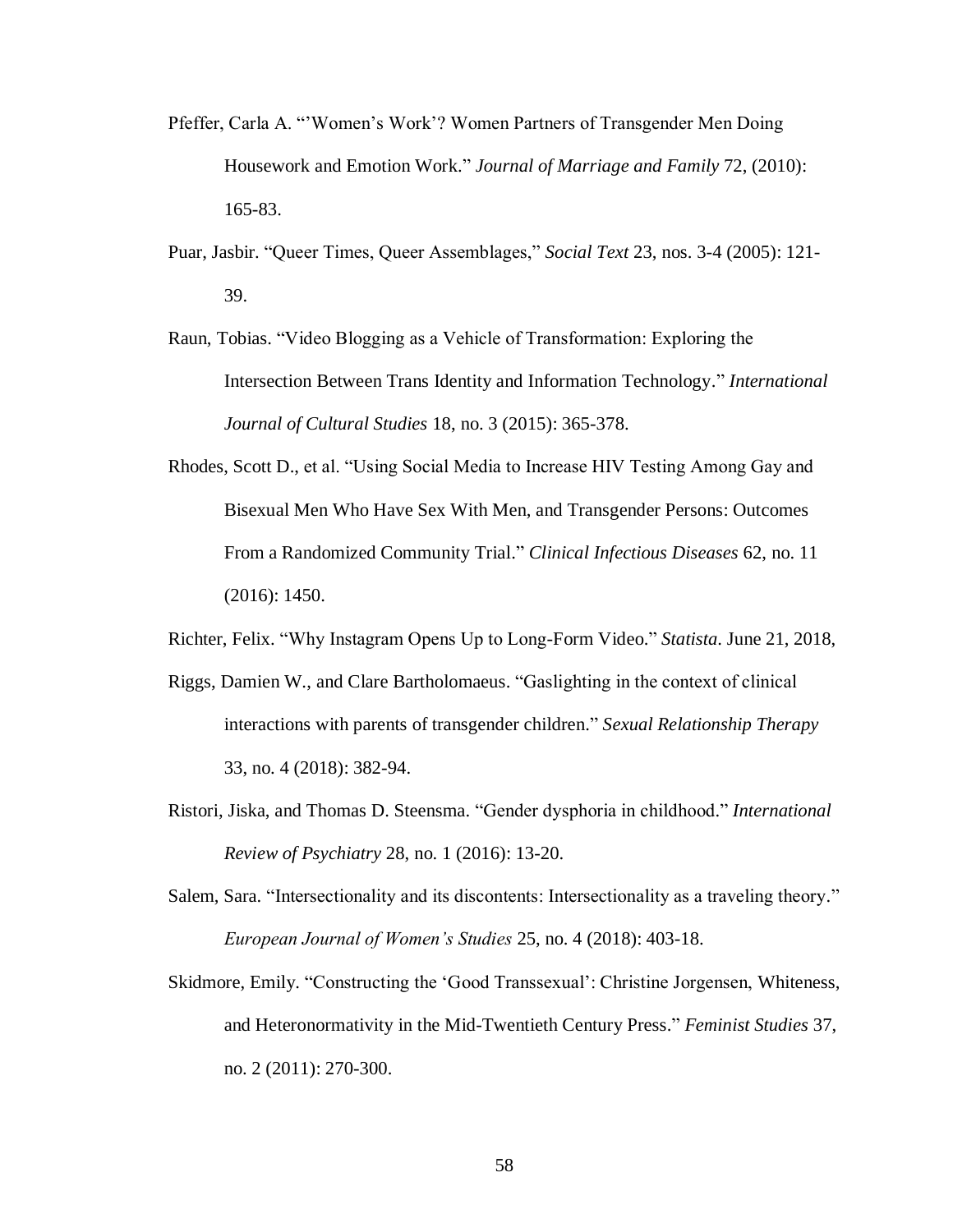- South African History Online. "Sara 'Saartjie' Baartman." last modified June 11, 2018. https://www.sahistory.org.za/people/sara-saartjie-baartman.
- Sprague, Joey. *Feminist Methodologies for Critical Researchers.* New York: Roman & Littlefield, 2016.
- Steinmetz, Kathy. "The Transgender Tipping Point." *TIME*, May 29, 2014, http://time.com/135480/transgender-tipping-point.
- Stone, Sandy. "The 'Empire' Strikes Back: A Posttranssexual Manifesto." SandyStone.com, 1987, https://sandystone.com/empire-strikes-back.pdf.

Stryker, Susan. *Transgender History.* Berkeley: Seal Press, 2008.

- Tarandeep, Anand et al. "A novel Online-to-Offline (O2O) model for pre-exposure prophylaxis and HIV testing scale up." *Journal of the International AIDS Society* 20, (2017): 1.
- Toomey, Russell B., Caitlin Ryan, and Rafael M. Diaz. "Gender-Nonconforming Lesbian, Gay, Bisexual, and Transgender Youth: School Victimization and Young Adult Psychosocial Adjustment." *Developmental Psychology* 46, no. 6 (2010): 1580-89.
- Tsing, Anna. *The Mushroom at the End of the World*. Princeton: Princeton University Press, 2015.
- Wernick, Laura J., Alex Kulick, and Matthew Chin. "Gender Identity Disparities in Bathroom Safety and Wellbeing among High School Students." *Journal of Youth Adolescence* 46, (2017): 917-30.
- White, Andrew. "Negating the Chance for Transgender Troops." *Military Technology* 41, no. 9 (2017): 6.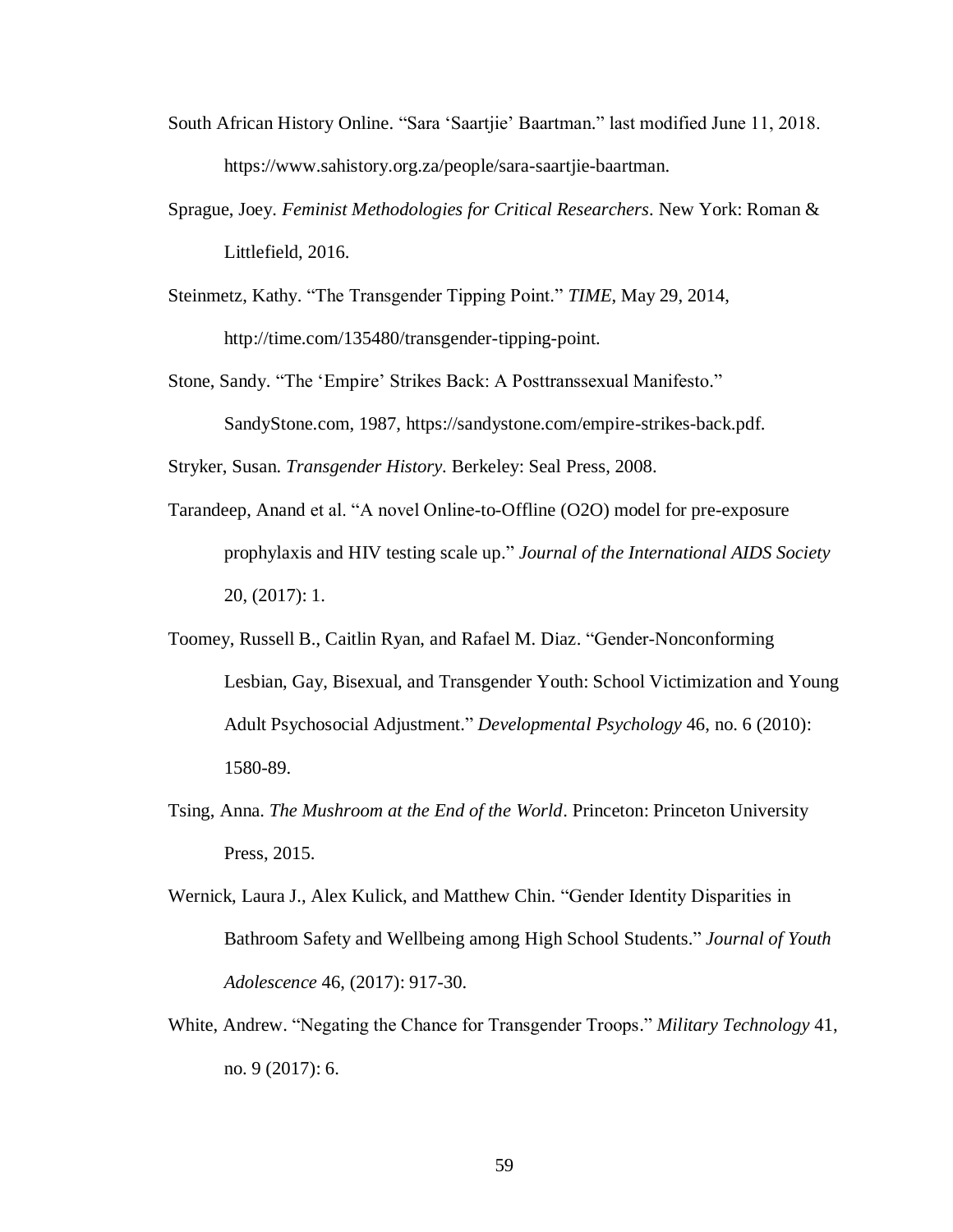YouTube Creator Blog. "YouTube Now: Why We Focus on Watch Time." August 10, 2012, https://youtube-creators.googleblog.com/2012/08/youtube-now-why-wefocus-on-watch-time.html.

YouTube Creator Blog. "YouTube Search: Now Optimized for Time Watched." October 12, 2012.